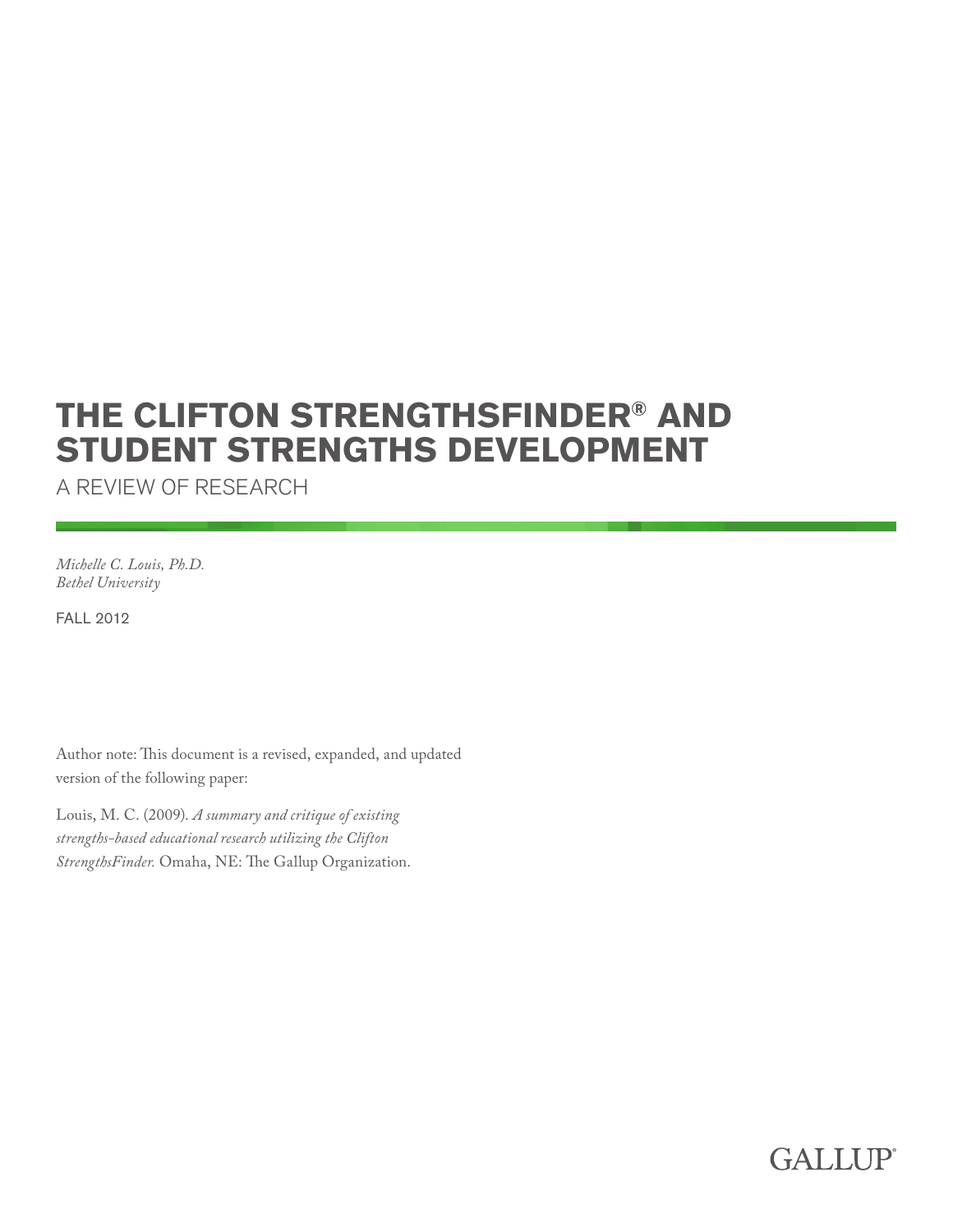This document contains proprietary research, copyrighted materials, and literary property of Michelle C. Louis and Gallup, Inc. The Clifton StrengthsFinder theme descriptions and assessment items are copyright © 2000, Gallup, Inc. All rights reserved. This document may not be reproduced without the written permission of Michelle C. Louis and Gallup, Inc.

Gallup® , StrengthsQuest™, StrengthsFinder® , Clifton StrengthsFinder® , and each of the 34 Clifton StrengthsFinder theme names are trademarks of Gallup, Inc. All other trademarks are the property of their respective owners.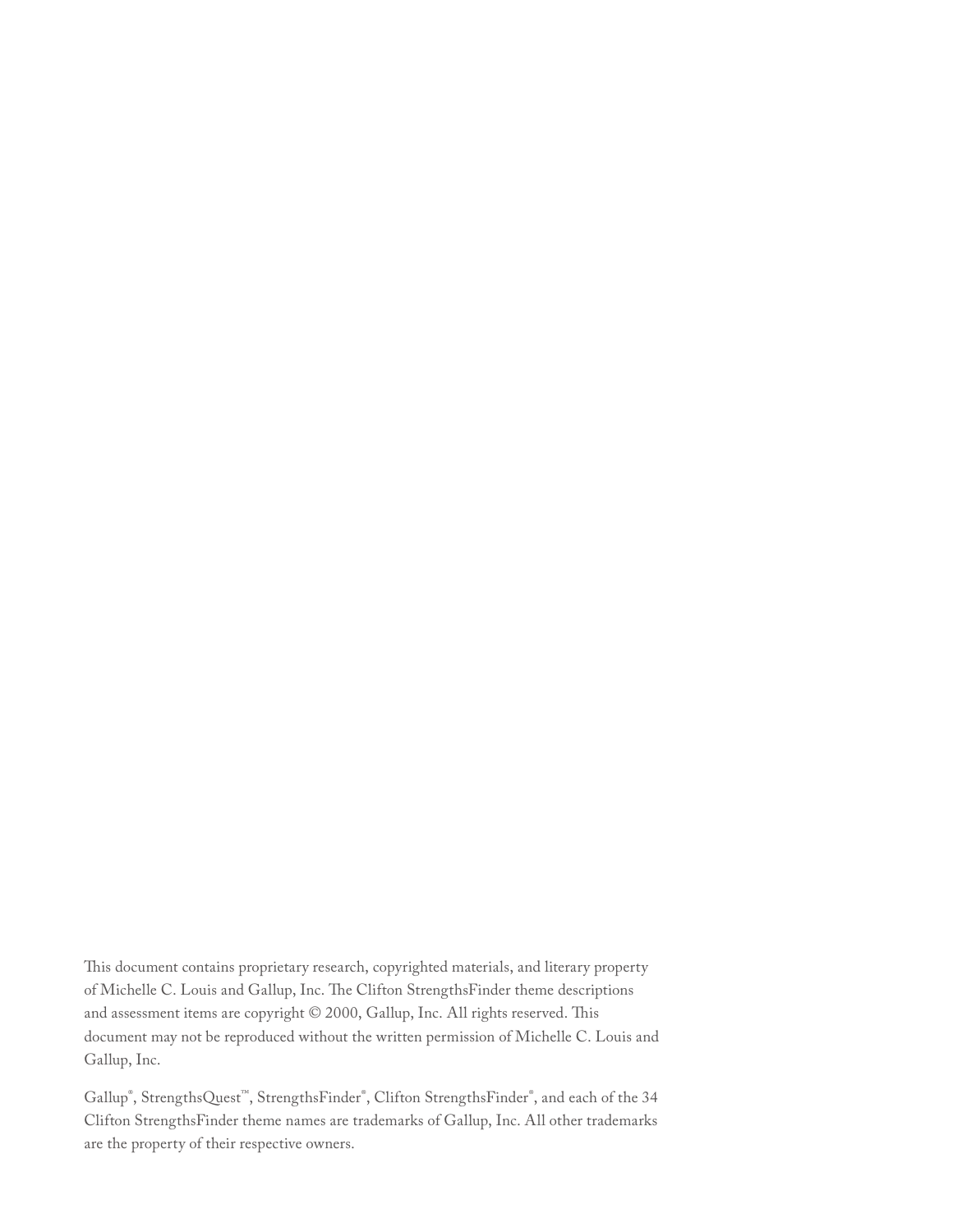# Strengths Rules

*Shane J. Lopez, Ph.D. Research Director, The Clifton Strengths Institute Senior Scientist in Residence, Gallup*

"What would happen if we actually study what is right with people?" There is a short answer to this question posed by Dr. Donald Clifton, a pioneer in the field of strengths psychology and creator of the Clifton StrengthsFinder. In the last 50 years, Gallup has learned that people and organizations grow more when they focus on what they do best rather than trying to fix their weaknesses.

Doing what you do best is not always easy. Based on Gallup's research in North America, Europe, and Asia, only about half of the people studied take a strengths approach to school, work, and life. So, it can be hard for a student or employee to put the strengths approach into practice if every other person he or she meets believes that fixing weaknesses is the primary path to success.

The change agents who adhere to the strengths approach have worked hard to create exercises, training modules, and classes that encourage people to do what they do best. Some of these activities are brilliantly designed and executed. Others are not. Most have not been evaluated for their effectiveness.

Which strengths development programs are effective and why? That is a question we have to answer if we are to optimize the efforts of educators, managers, and leaders. This review of the literature conducted by Dr. Michelle Louis of Bethel University is a summary of what we know about strengths development and a guide to what we need to do next.

Based on my review of this paper, I have constructed a set of "strengths rules" that I encourage everyone to follow when they are designing new activities to help people do what they do best. These rules are empirically derived and based on key findings of strengths researchers from around the world:

- Knowing your strengths is not enough. Completing the StrengthsFinder is just a starting point.
- Strengths development is aimed at a personally salient goal. Strengths come to life as they help you to answer life's "now what" questions.
- Development takes tremendous effort. You must apply your strengths in daily life.
- Strengths grow in the context of relationships, teams, and organizations.

With these rules in mind, I believe we can design more effective strengths development programs. We will only know for sure if we become more systematic in evaluating our efforts. Here are tips for determining what works:

- Specify the goals of the strengths development program.
- Base the program on the strengths rules and execute the program as designed.
- Administer validated measures before and after the program to track change.
- If possible, compare strengths development with some other program to determine added value.

With a coordinated effort, strengths practitioners and researchers can determine which programs work and why by 2020. With a more sophisticated understanding of strengths development, we will be able to accelerate our own growth and that of our families and community members, students, and employees.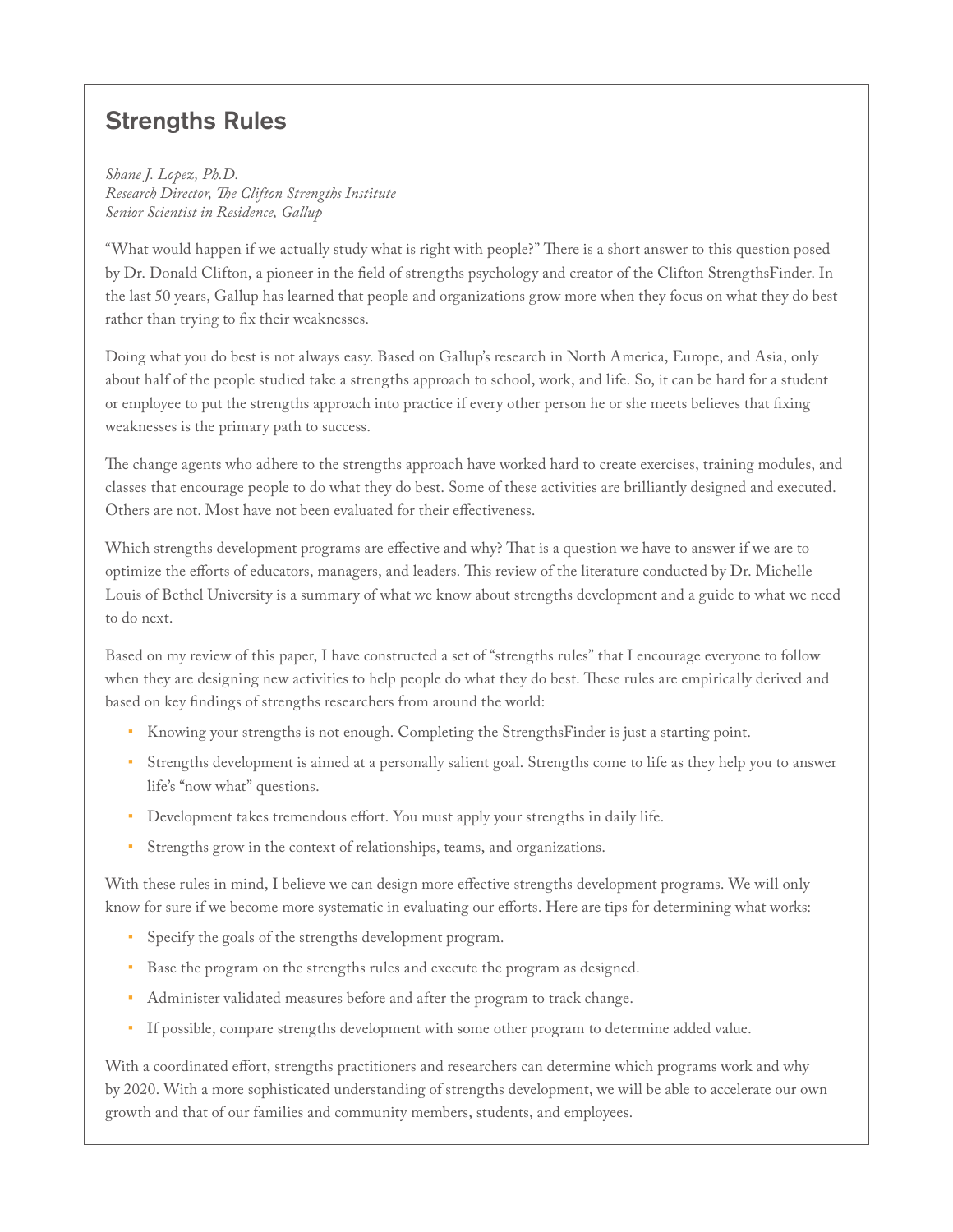# **THE CLIFTON STRENGTHSFINDER® AND STUDENT STRENGTHS DEVELOPMENT**

A REVIEW OF RESEARCH

#### **INTRODUCTION**

The integration of a strengths perspective into increasingly diverse types of educational environments and practices demands concomitant research that explores the effectiveness of these efforts and informs future practice. An overview of the development of the Clifton StrengthsFinder is presented, followed by a comprehensive review of research that explores the nature and impact of efforts to promote student strengths development within secondary and postsecondary education. This review concludes with a series of suggestions for future research on strengths-based initiatives.

#### **THE STRENGTHS PERSPECTIVE**

A strengths perspective is characterized by "efforts to label what is right" within people and organizations (Buckingham, 2007, p. 6) and assumes that every individual has personal qualities that can be mobilized toward desirable outcomes in many areas of life (Anderson, 2000; Saleebey, 2001). The strengths approach explores ways to empower individuals toward thriving rather than mere survival (Liesveld & Miller, 2005) and assumes that capitalizing on one's areas of talent is likely to lead to greater success than would be possible by making a comparable investment of effort into overcoming personal weaknesses or deficiencies (Clifton & Harter, 2003). This paradigm therefore highlights the importance of intentionally choosing to focus one's attention and energy into cultivating that which will yield the most significant growth (Shushok & Hulme, 2006), which is accomplished not by ignoring weaknesses, but by instead seeking to understand and manage areas of deficiency while optimizing effort by building on strengths (Clifton & Harter, 2003; Clifton & Nelson, 1992). Strengths-based ideology provides insight for the design of intervention programs that prompt individuals toward achieving positive goals and aims (Frey, Jonas, &

Greitemeyer, 2003), as a strengths perspective can produce "the ability to flexibly apply as many different resources and skills as are necessary to solve a problem or work toward a goal" (Aspinwall & Staudinger, 2003, p. 13) by helping people consider the personal resources they can mobilize to achieve favorable ends.

At the individual level, a strengths approach encompasses the identification of positive personal and interpersonal characteristics, along with their integration into one's view of self, resulting in behavioral changes (Clifton & Harter, 2003). A strengths-based approach also informs current scholarship on organizational behavior by promoting the scientific community's attentiveness to the positive dynamics and productive practices that exist at the communal or organizational level (Cameron, Dutton, & Quinn, 2003). Regardless of whether the strengths perspective is used to generate understanding and inform practice at the macro or micro level, its central aim is to pinpoint and amplify the promising characteristics of individuals, families, and communities (Saleebey, 2006). All applications of the strengths approach are founded upon the assertion that "human strengths are not secondary, derivative, illusory, epiphenomenal, parasitic upon the negative, or otherwise suspect" (Peterson & Seligman, 2004, p. 4) but that the study of strengths is legitimate in its own right as a way of cultivating wellbeing.

### **VARIOUS CONCEPTUALIZATIONS OF HUMAN STRENGTH**

One approach to understanding strengths views them as talents that have been developed to produce consistent levels of excellent performance in a particular activity (Clifton & Anderson, 2002), and the work of researchers at Gallup is founded upon this particular definition of the terminology associated with the study of human strengths. Although researchers and practitioners adopting other understandings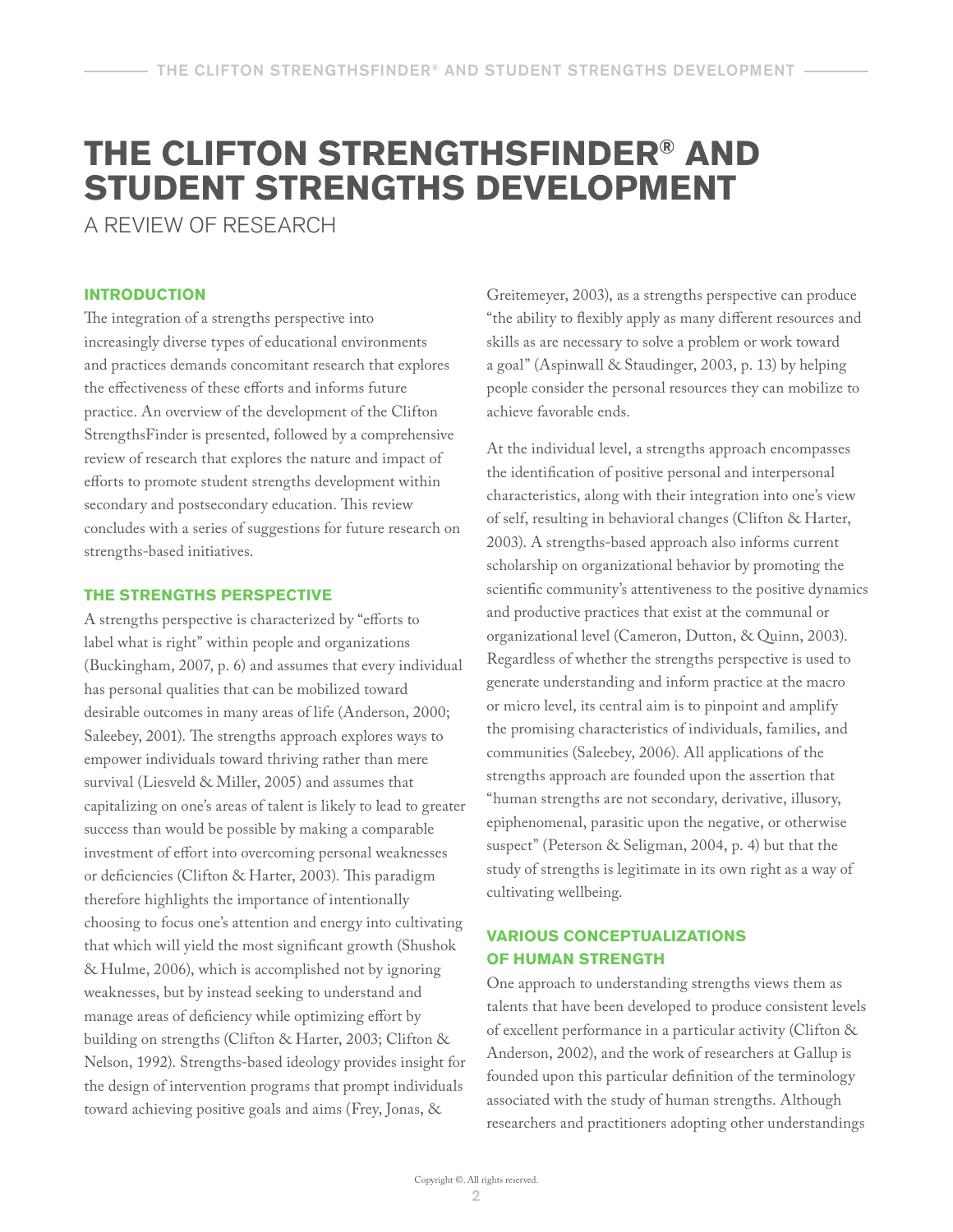of strengths have contributed in many valuable ways to contemporary research and practice, this review is focused on a description of the Gallup model of strengths and the research and applications that are derived from it specifically.

Gallup defines *talents* as "naturally recurring patterns of thought, feeling, or behavior that can be productively applied" (Hodges & Clifton, 2004, p. 257), including an individual's patterns or tendencies when interacting with others, processing information, or navigating an environment. Because these talents are viewed as trait-like and naturally occurring, individuals often use them without conscious awareness of their presence (Clifton, Anderson, & Schreiner, 2006; Drucker, 2000). Clusters of similar talents are grouped into *talent themes*. An individual's five most dominant talent themes are referred to within this model as *Signature Themes* (Clifton & Anderson, 2002). Signature Themes can be developed through the addition of acquired knowledge and skill to form a *strength*, which is defined as the ability to produce "consistent, near-perfect performance in a given activity" (Clifton & Anderson, 2002, p. 8). Strengths are therefore not listed comprehensively because they are specific to a particular activity or context and can be understood as specific, energizing activities one performs with excellence (Buckingham, 2007).

Clifton and Nelson (1992) propose that there are four indicators of the presence of strengths. Specifically, these authors note that individuals are intuitively drawn to activities that will facilitate strengths utilization, and so they advocate for people to cultivate an awareness of these types of "yearnings" (p. 43). A second signal that a strength may be at use is when an individual derives great satisfaction and energy from investment in an activity, experiencing a sense of engagement and timelessness called *flow* (Csikszentmihalyi, 1990). Rapid learning is another sign of a strength's presence, and the fourth indicator of a strength in action is that "glimpses of excellence" (Clifton & Anderson, 2002, p. 52) are demonstrated when an individual attempts an activity that requires the use of a particular strength (Buckingham, 2007; Clifton & Anderson, 2002).

### **THE DEVELOPMENT AND INTENT OF THE CLIFTON STRENGTHSFINDER®**

Four decades ago, Gallup researchers began a project focused on an empirical discovery of the components of human strength. Educational psychologist Don Clifton championed this effort, beginning with a series of projects inspired by the question, "What would happen if we studied what is *right* with people?" (Lopez, Hodges, & Harter, 2005, p. 3). Clifton held the unwavering conviction that human strength and excellence could be empirically investigated in a rigorous, widespread manner. He and his colleagues thereby developed semi-structured interview protocols designed to pinpoint the persistent thoughts, feelings, and behaviors associated with situational success in a variety of fields. Gallup subsequently conducted these interviews with more than two million individuals for the purposes of employee selection and personal development (Asplund, Lopez, Hodges, & Harter, 2009).

Clifton and his colleagues systematically reviewed the data generated by the interviews to reveal the anatomy of more than 400 types of talent, creating an initial pool of more than 5,000 items that were candidates for inclusion in a comprehensive measure of positive human qualities (Asplund et al., 2009). This information was subjected to extensive reliability and validity analyses; those items with the strongest psychometric properties were retained, providing the foundation for the 1999 launch of the earliest version of an instrument called the *StrengthsFinder*. This instrument's first edition contained 180 item-pairs designed to assess a respondent's top areas of talent from a set of 34 possible themes; this online instrument was the first to provide an omnibus assessment of human talent (Lopez, 2007). It was renamed the *Clifton StrengthsFinder* following Clifton's death in 2003 (Lopez et al., 2005), and in 2006, researchers began a systematic review of its psychometric properties. Analysts recommended changes for psychometric improvements to theme reliabilities and validities; these adjustments were related to how existing items were scored as well as modifications that required either adding or removing specific items (Asplund et al., 2009).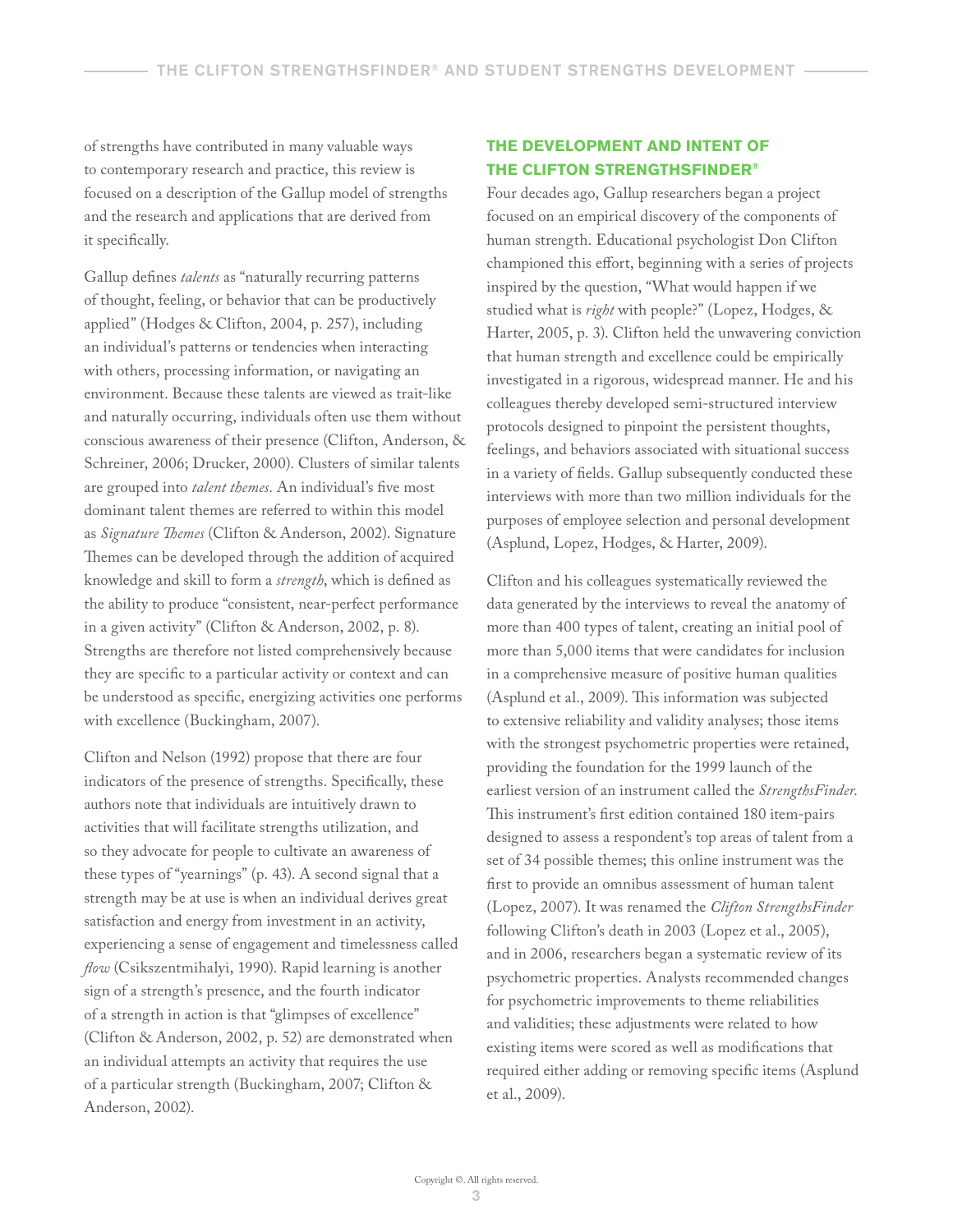The revised iteration of the *Clifton StrengthsFinder* contains 177 items, which is a three-item reduction from the previous version. The initial version of the instrument offered respondents a short description of their top five clusters of talent (Signature Themes), as well as suggestions for capitalizing on each, whereas the feedback for the updated version is more detailed and customized in that it is based on both theme-level and item-level data to form a more nuanced description of the respondent's unique pattern of responses (Asplund et al., 2009). Currently available in more than 20 languages, the instrument has been completed by more than eight million people worldwide (Gallup, 2012) and can be modified for individuals with disabilities to allow for greater accessibility. The *Clifton StrengthsFinder* is not designed to measure psychological illness or wellness, but exists to serve as a tool for personal development (Lopez et al., 2005). A common misconception is that the *Clifton StrengthsFinder* highlights an individual's strengths, but the developers of this instrument actually assert that it is intended to instead identify areas of inherent talent that can be deliberately developed into personal strengths. Related supporting materials pertinent for a variety of settings are also available, and these resources are designed to offer strategies for developing Signature Theme talents into strengths within the spheres of leadership, business, education, and ministry (Buckingham & Clifton, 2001; Clifton et al., 2006; Liesveld & Miller, 2005; Rath & Clifton, 2004; Rath & Conchie, 2009; Winseman, Clifton, & Liesveld, 2004). Of particular relevance to this review is the existence of *StrengthsQuest* (Clifton, Anderson, & Schreiner, 2006), which is a text containing additional information about the nature and application of *Clifton StrengthsFinder* results, tailored for students and educators.

### **STRENGTHS DEVELOPMENT WITHIN EDUCATIONAL SETTINGS**

The underlying principles of the strengths approach have found resonance in several fields, including social work (Saleebey, 1997), organizational theory and behavior (Luthans, Youssef, & Avolio, 2007), and education (Anderson, 2004; Mather, 2010). Within the domain of education, strengths-based models have gained increased prominence within recent years. A strengths-based educational approach is a departure from many of the deficit-based models that prevail in many contemporary circles of practice (Anderson, Cave, & McDowell, 2001). It represents a return to educational principles that emphasize the positive aspects of student effort and elevate student strengths (Lopez & Louis, 2009). A strengths-based education has been defined as one that "involves a process of assessing, teaching, and designing experiential learning activities to help students identify, develop, and apply their strengths and talents" (Anderson, 2004, p. 1). According to Lopez and Louis (2009), this approach includes several components: (a) *measurement* of strengths, achievement, and determinants of positive outcomes; (b) *individualization,*  which is a personalized educational approach that considers students' goals, needs, and interests; (c) *networking* with others who can encourage strengths use and provide useful feedback; (d) *deliberate application* of strengths within and beyond the classroom; and (e) *intentional development* of strengths. The objective of strengths-based education is to aid students in applying their talents in the learning process to enable them to reach previously unattained levels of personal excellence (Anderson, 2004), thereby helping students become confident, efficacious, life-long learners whose lives are instilled with a sense of purpose (Anderson, 2000). Engaging students in a strengths development process can catalyze thriving and help students derive maximum benefit from the college experience (Louis & Schreiner, 2012).

Some contemporary writers use the term *talent development*  to denote a concept that essentially embodies the strengths approach to promoting student success in that it "arranges resources and learning conditions to maximize student potential" (Kuh, Kinzie, Schuh, Whitt, & Associates, 2005, p. 77). Talent development practices are founded upon the conviction that all students are capable of learning if the educational environment adequately supports this objective by adjusting institutional policies and pedagogical practices to help students realize their potential. Following extensive research on the elements of effective educational practice, one source advocates strongly for talent development to become a central tenet in postsecondary institutions'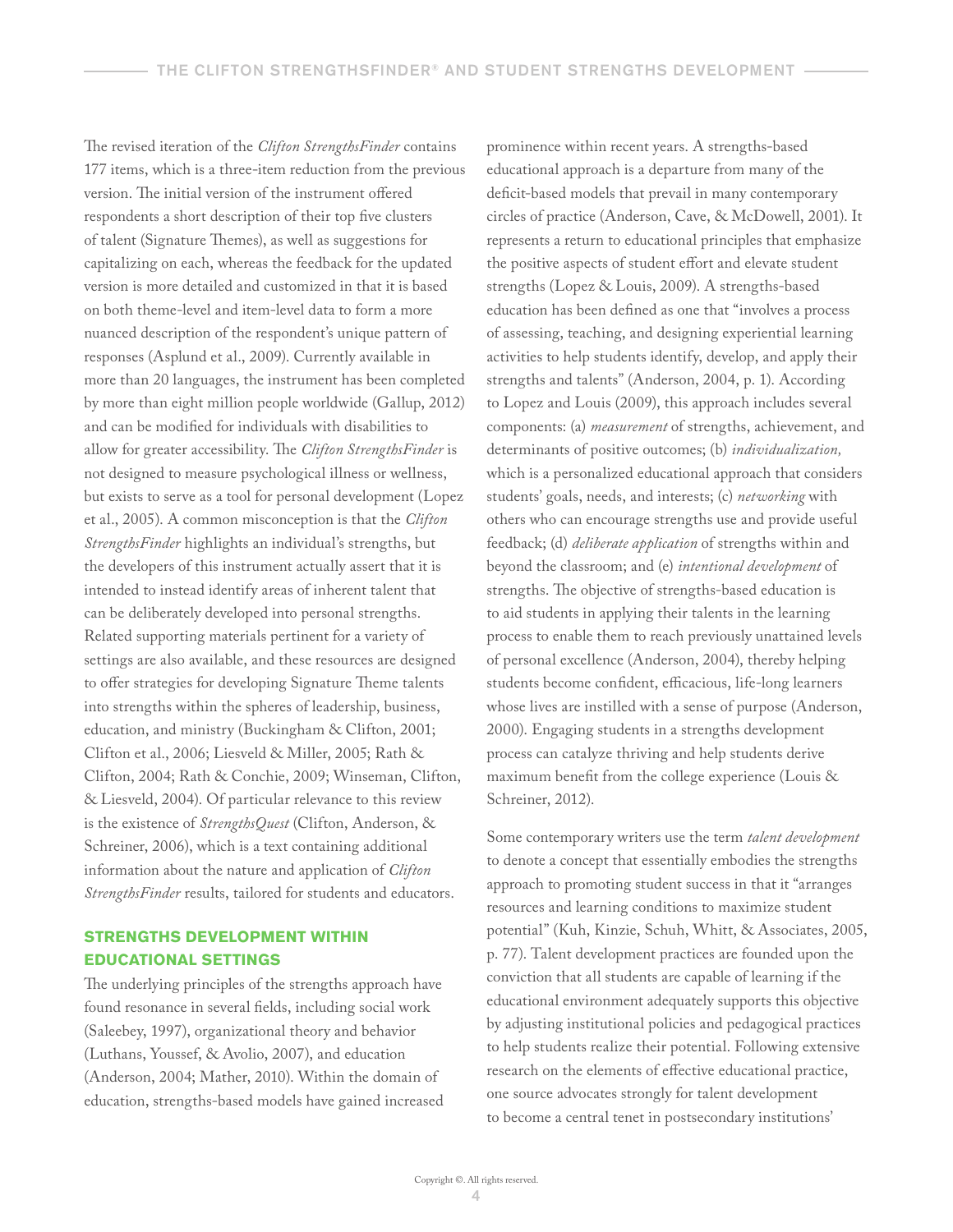operating philosophies because "student success starts with an institutional mission that espouses the importance of talent development and then enacts this vision" (Kuh et al., 2005, p. 266). Institutions that embrace a comprehensive strengths-based approach conduct research to understand successful students on campus, create a campus culture that facilitates students' discovery of personal talents and strengths, and aid students in the process of finding practical avenues for the expression of their strengths (Shushok & Hulme, 2006).

#### **RESEARCH ON STRENGTHS-BASED EDUCATIONAL APPROACHES**

Educational strategies that embody a strengths perspective are now being used in K-12 education (Austin, 2005; Gillum, 2005; Purnell School, 2007) as well as in colleges and universities across the country (Shushok & Hulme, 2006). At the postsecondary level, strengths-based approaches have been introduced into first-year student programs (Cave, 2003; Louis, 2011; Schreiner, 2004a; Stebleton, Soria, & Albecker, 2012; Tomasiewicz, 2011), subject-specific course curriculum (Cantwell, 2005; Passarelli, Hall, & Anderson, 2010), athletics (Robles, 2012), academic advising (Schreiner & Anderson, 2005; Swanson, 2006), student orientation and leadership development programs (Lehnert, 2009; Pritchard, 2009; Tanious, 2012), and other campus-based efforts to promote optimal functioning in college students (Louis & Schreiner, 2012; Schreiner, Hulme, Hetzel, & Lopez, 2007). The following section offers an account of the findings of existing research studies designed to assess the impact of the use of the *Clifton StrengthsFinder* and related strengthsbased interventions within the field of education. It also describes emerging research that offers insight into the relationships that exist between the talent themes measured by the *Clifton StrengthsFinder* and other variables of interest within educational settings. The description of each research investigation includes information about the research design, methodology, participant sample, instrumentation, and central findings. Comments related to the appropriate interpretation of each study's results and noteworthy limitations are also provided.

### **STRENGTHS INTERVENTION RESEARCH IN K-12 EDUCATION**

Although there are no published studies that examine the use of strengths-based educational approaches with students in primary school settings, several such studies have been completed with high school student populations. Each of these investigations was conducted with students during their first year of high school, involved the use of the *Clifton StrengthsFinder* and the associated *StrengthsQuest* text (Clifton & Anderson, 2002) as a basis for the strengths curriculum, and utilized self-report measures to assess the dependent variables under investigation. The following section outlines the methodology and findings of each of these research endeavors and notes the contributions and limitations of these studies.

Research conducted by Gillum (2005) sought to determine whether teaching high school students who scored in the bottom quartile on measures of mathematics performance indicators about their strengths might have a positive effect on these students' subsequent quality of effort in their mathematics courses and their intentional use of personal strengths. Gillum used a mixed-methods strategy that employed a quasi-experimental, pretest-posttest design with a control group, paired with a phenomenological approach to understand the experience of students who participated in the study.

The participants in Gillum's (2005) study (*n* = 103) were enrolled in their first year of high school and had been assigned to four separate math classes based on their underperformance on statewide standardized mathematics tests. Gillum randomly designated each class to receive different types of strengths treatments. The first class of students (*n* = 31) was exposed to the *Clifton StrengthsFinder* and six 55-minute class sessions that provided instruction on how to apply their strengths. The second class  $(n =$ 25) completed the *Clifton StrengthsFinder* but received no supplemental instruction. The third group (*n* = 21) was not exposed to the *Clifton StrengthsFinder*, but the students in this group were instead given descriptions of each of the talent themes measured by this inventory. These students were asked to identify the five talent themes that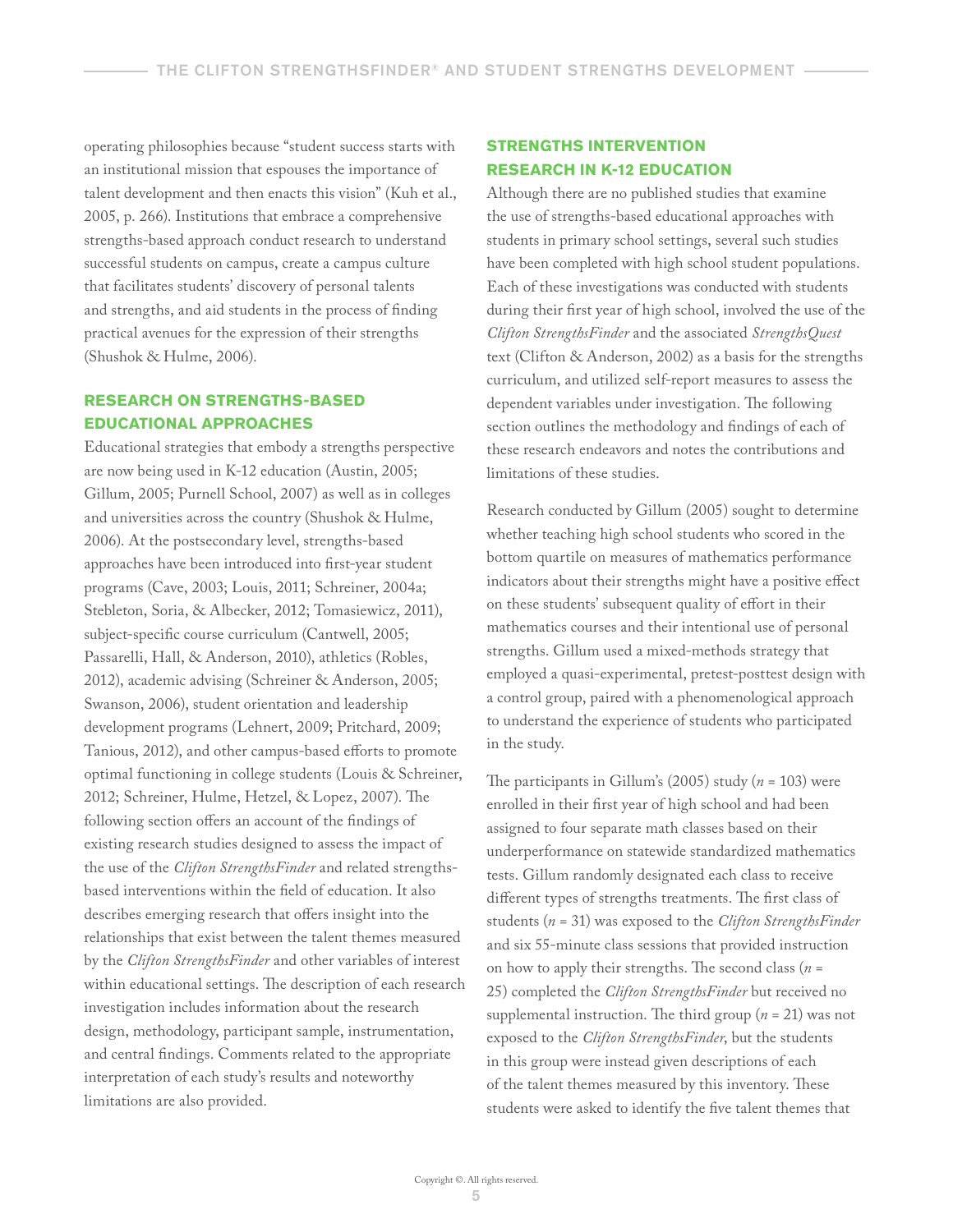they believed were most personally descriptive prior to receiving six 55-minute class sessions about how to utilize these talents. The fourth class  $(n = 26)$  served as a control group and therefore was exposed to neither the *Clifton StrengthsFinder* nor the associated instruction. Prior to the interventions, all of the student participants were asked to complete pretest inventories that assessed quality of effort, knowledge of personal strengths, and use of strengths. The teachers of each of the four mathematics classes were also asked to complete Likert-type pretest questionnaires that prompted them to assess each student's quality of effort, attendance, and homework completion. These measures were repeated after the intervention phase of the study was complete.

To complete the qualitative portion of the study, a purposeful sample of five students from the treatment group that received both the *Clifton StrengthsFinder* assessment and the supplemental strengths training was selected for participation in semi-structured interviews. These individual interviews were conducted by the researcher immediately following the completion of the strengths training and again one month later to gain information about the students' attitudes about their strengths and whether they believed that their knowledge about their personal strengths would prompt them to improve their effort.

Gillum reported that the most favorable results occurred in the groups that received specific instruction on how to utilize their strengths, as students in these conditions expressed an increased desire to apply their strengths within and outside the classroom. They also increased the quality of their effort in their mathematics classes (Gillum, 2005). Several limitations are relevant for this particular study, including possible interference from extraneous variables due to lack of random assignment and imbalanced support of the study by participating mathematics instructors. In addition, the researcher only asked about the experience of students in one of the treatment conditions. It may have added value to the study had he also inquired about the experiences of students in the other three conditions as well. The small sample sizes generated marginal results, and the generalizability of the findings of this research is limited.

However, Gillum's study does provide preliminary evidence that effort increases in samples of underperforming high school students when these students are offered guidance related to how to utilize their strengths.

Austin (2005) conducted a controlled experimental study within the context of ninth-grade health education courses at a large suburban high school designed to assess the impact of a strengths intervention on several dependent variables. Specifically, the independent variable in this study was the curriculum type (strengths-based vs. traditional health education course curriculum), and the dependent variables included academic expectancy, academic intrinsic motivation, academic extrinsic motivation, academic efficacy, and academic achievement. Those students (n = 255) randomly assigned to the experimental group participated in a six-week strengths intervention that utilized the *StrengthsQuest Curriculum Guide and Learning Activities* (Anderson, 2003), while those in the control group (*n* = 255) spent an equivalent amount of time learning traditional health education curriculum. At the end of the six-week period, students were asked to complete an assessment that the researcher developed and validated for the purposes of his study (*Indicators of Academic Achievement Questionnaire*, Austin, 2004). Following this six-week time period and the completion of the assessment, the two groups rotated to ensure that all students were exposed to equivalent curriculum, regardless of treatment condition. Austin reported that students initially exposed to the strengths curriculum demonstrated higher academic intrinsic motivation and more positive academic risk-taking behaviors at levels of statistical significance. There were no significant differences between the two groups on academic expectancy and efficacy, academic extrinsic motivation, or achievement scores in mathematics and English.

There are several noteworthy limitations to Austin's (2005) study. Although the random assignment of students to condition should eliminate concerns about pre-intervention differences between the groups, Austin was not able to demonstrate the lack of differential selection conclusively because only posttest data were collected. In addition, the researcher could not control for the diffusion of treatment;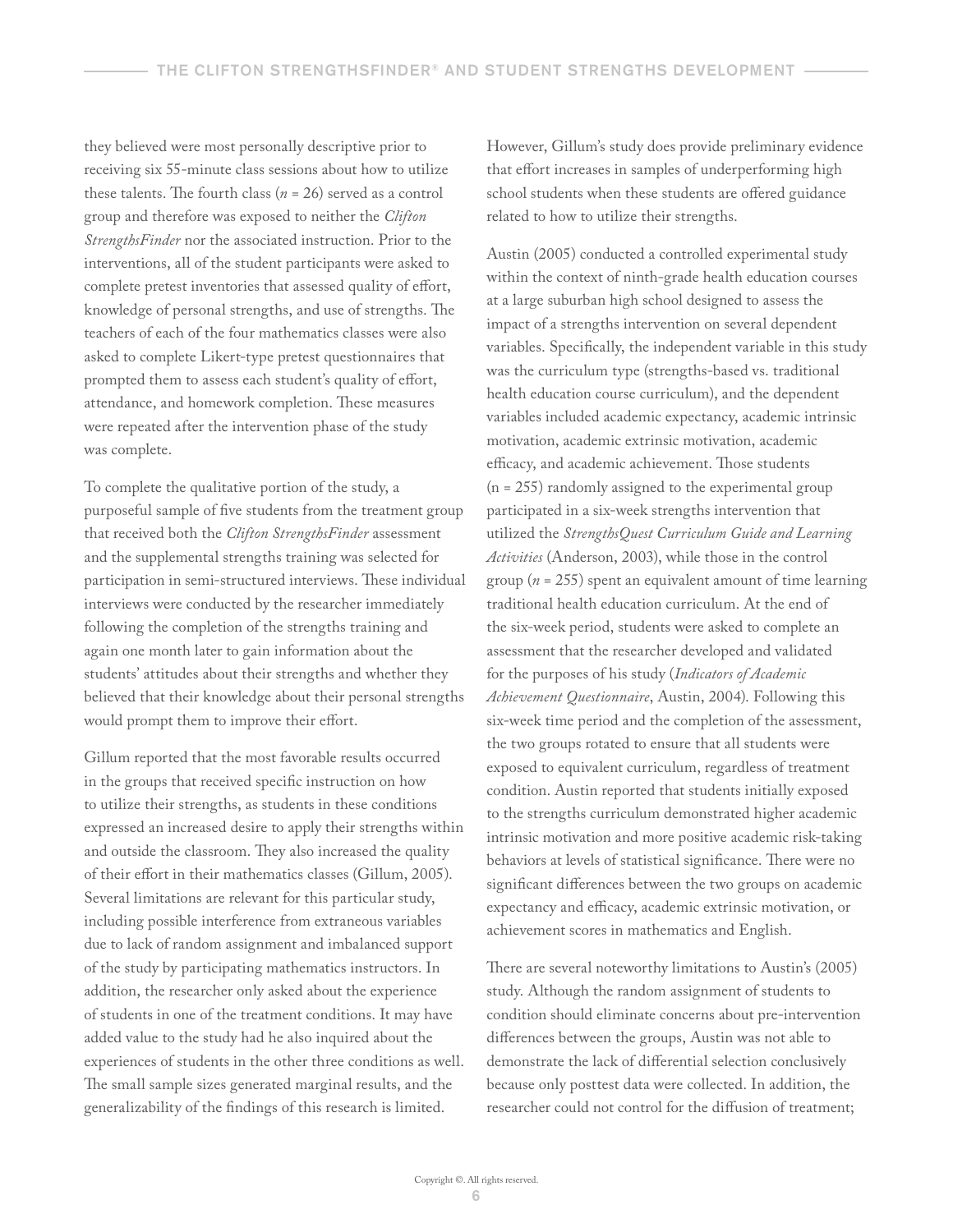it is plausible that students in the control condition received information about the content of the experimental condition from their classmates. Finally, Austin introduced an extraneous variable by choosing specific teachers to conduct the experimental class sessions who had "positive rapport with students" (p. 39) and who were "selected due to their caring nature and ability to facilitate discussions" (p. 39), whereas the teachers leading the classes in the control condition were "not necessarily selected for their personal attributes" (p. 39), but were instead chosen based upon their credentials to teach the content of the course. Teacher style may have significantly influenced the outcome of the study, as the observed differences between groups could be accounted for by this factor alone. In addition, because both the treatment and control groups were ultimately exposed to strengths training, Austin was limited in his ability to assess differences between the groups longitudinally, which would have provided insight into the durability of any observed intervention effects.

The final study that evaluated the effect of using a strengths-based approach with high school students adopted a quasi-experimental pretest-posttest nonequivalent control group design and assessed first-year high school students' grade point averages, their frequency of being late to class, and their involvement in behaviors which required disciplinary responses (Turner, 2004). Students in the experimental condition (*n* = 76) completed the *Clifton StrengthsFinder* and participated in two semesters of weekly 45-minute class sessions focused on using the *StrengthsQuest Curriculum Guide and Learning Activities* (Anderson, 2003) and the *StrengthsQuest* text (Clifton & Anderson, 2002). During these sessions, students participated in strengthsbased learning activities in small groups of three to four individuals. Students in the control condition received training and instruction in computer word processing during the same time period. Turner reported significant differences in GPA between the treatment and the control group, with students who had been exposed to the strengths curriculum attaining better grades than students in the control condition. In addition, students in the experimental group exhibited significantly fewer behaviors that required disciplinary action and were also less likely to be late for

class than were their counterparts in the control group. Turner's inability to randomly assign students to conditions in this study represents a significant limitation of this research. In addition, one possible confound to the findings is that students in the control condition experienced a different kind of pedagogical approach than did those in the experimental group (traditional instruction with independent work versus small-group interaction).

Turner's research closely mirrors a study performed by researchers at Gallup several years prior (Harter, 1998, as cited in Clifton & Harter, 2003). The Gallup study involved students ( $n = 1,648$ ) at an urban high school and utilized a time series design over a four-year period to determine whether students who had been given personal feedback on their talents as identified by the *Clifton StrengthsFinder* would demonstrate differences in GPA, tardiness, and absenteeism when compared with a control group who had not received information about their talents. In each year of this study, a group of randomly selected teachers received training from Gallup related to how to conduct a specific talent identification interview process. Following training, these teachers then provided individual and large-group feedback to ninth-grade students in the experimental condition ( $n = 807$ ) about how to use their talents. Students in the control condition (*n* = 841) did not receive the individual consultation or the large group feedback. Students' grades, tardiness, and absenteeism were measured at the end of the semester, and students in the treatment group were found to have a significantly lower incidence of tardiness and absenteeism and higher GPAs than students in the control group.

The control of extraneous variables such as teacher training and interview treatment fidelity was not described in this study, nor were the procedures used for students assigned to the control condition (such as whether they received any kind of individual consultation with their teachers on another topic to match the treatment of students in the experimental group). In addition, the study did not report on whether there was any examination of the teachers involved in the study to determine whether differences in their teaching style, effectiveness, or rapport with students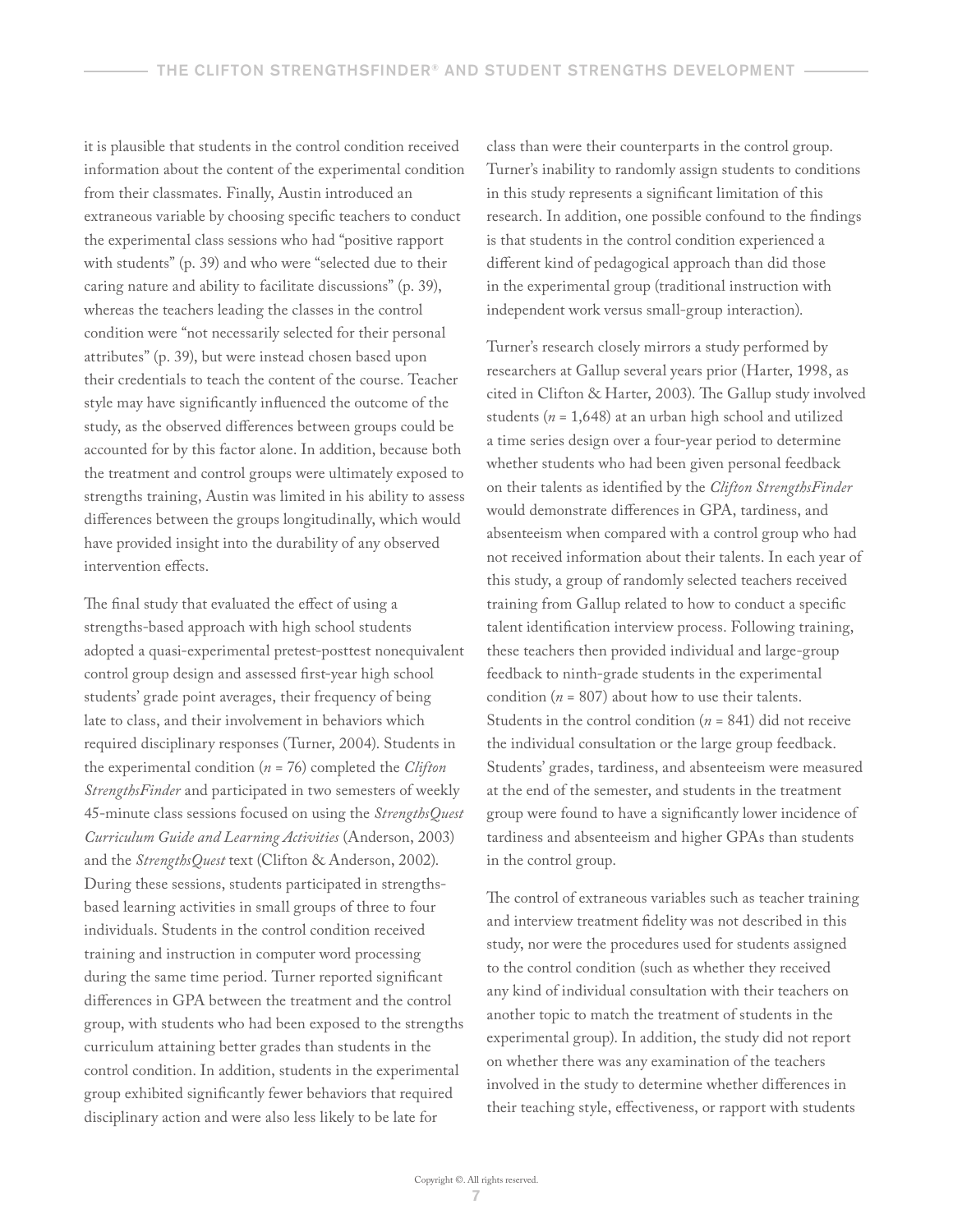may have been responsible for observed group differences as opposed to the strengths treatment itself. These factors are significant concerns and inform the interpretation of the results.

#### **STRENGTHS RESEARCH IN POSTSECONDARY EDUCATIONAL SETTINGS**

In addition to the studies conducted with students enrolled in their first year of high school, research on the impact of strengths-based initiatives within higher education is also accumulating. This review describes several types of studies, including intervention studies that have included the *Clifton StrengthsFinder* as a component of a strengthsoriented initiative, using a variety of methodologies to assess the impact of the intervention on several variables related to student success. Also included is work that examines the ways in which various properties of the *Clifton StrengthsFinder* are related to other outcomes, instruments, or variables of interest in postsecondary samples.

### *Research on Strengths Approaches Within a First-Year Seminar Course*

An extensive body of research indicates that students' first semester on campus plays a significant role in creating a tone and trajectory for the remainder of their undergraduate experience (Pascarella & Terenzini, 2005). For this reason, higher education policymakers, faculty, and administrators devote substantial attention to creating programs and practices that can facilitate a successful college transition. Among the most prevalent is the first-year seminar course, which occupies a multitude of titles and forms across campuses nationwide but generally aims to promote academic and social integration, encourage personal growth, and introduce incoming students to campus resources (Keup & Barefoot, 2005; Upcraft, Gardner, & Barefoot, 2005).

Anderson, Schreiner, and Shahbaz (2003, 2004) conducted two of the earliest studies to examine the impact of strengths-based approaches within a first-year seminar. Their research participants included students at a private liberal arts university on the west coast. The 2003 study used a one-group pretest-posttest design and exposed the student participants (*n* = 611) to the *Clifton StrengthsFinder*

and related materials over the course of six one-hour class sessions. Prior to this intervention and after its completion, students were asked to complete the *Self-Reflection Survey* (Clifton, 1997), and the data were subjected to a paired samples *t* test to analyze pretest-posttest gains. The results of this analysis revealed significant increases in optimism, personal strengths awareness, self-acceptance, goal directedness, self-confidence, awareness of others' strengths, and realistic expectations (Anderson et al., 2003). However, this study is limited by the lack of a control group, as the observed pretest-posttest differences may be attributed to maturation effects within the students instead of the strengths intervention itself. In addition, little is known about the reliability and validity of the instrumentation used for measuring the dependent variables.

The second study conducted by this team of researchers used a quasi-experimental pretest-posttest waiting list control group design and assigned incoming students enrolled in a required first-year seminar course to either a treatment group (*n* = 588) who received a strengths intervention that included the *Clifton StrengthsFinder* and the use of the *StrengthsQuest Curriculum Guide and Learning Activities* (Anderson, 2003) or a control group (*n* = 261) that was not exposed to the strengths activities until the last four weeks of the course, after the completion of the posttests (Anderson et al., 2004). The strengths intervention consisted of four class sessions designed to help students identify and capitalize on their strengths, small group meetings with a peer leader for strengths-based discussions, and an individual strengths coaching session with a trained faculty or staff member. These researchers used the *Self-Reflection Survey* (Clifton, 1997) to measure academic self-confidence, strengths awareness, ability to see others according to their strengths, and perception of personal ability to apply strengths to academic tasks and relationships. They found that students in the strengths treatment condition scored significantly higher on all of these variables than did students in the control group (Anderson et al., 2004). These results should be interpreted with a full consideration of the design of the study, as it is unclear whether students in the control group received the equivalent experience of meeting with a peer leader in a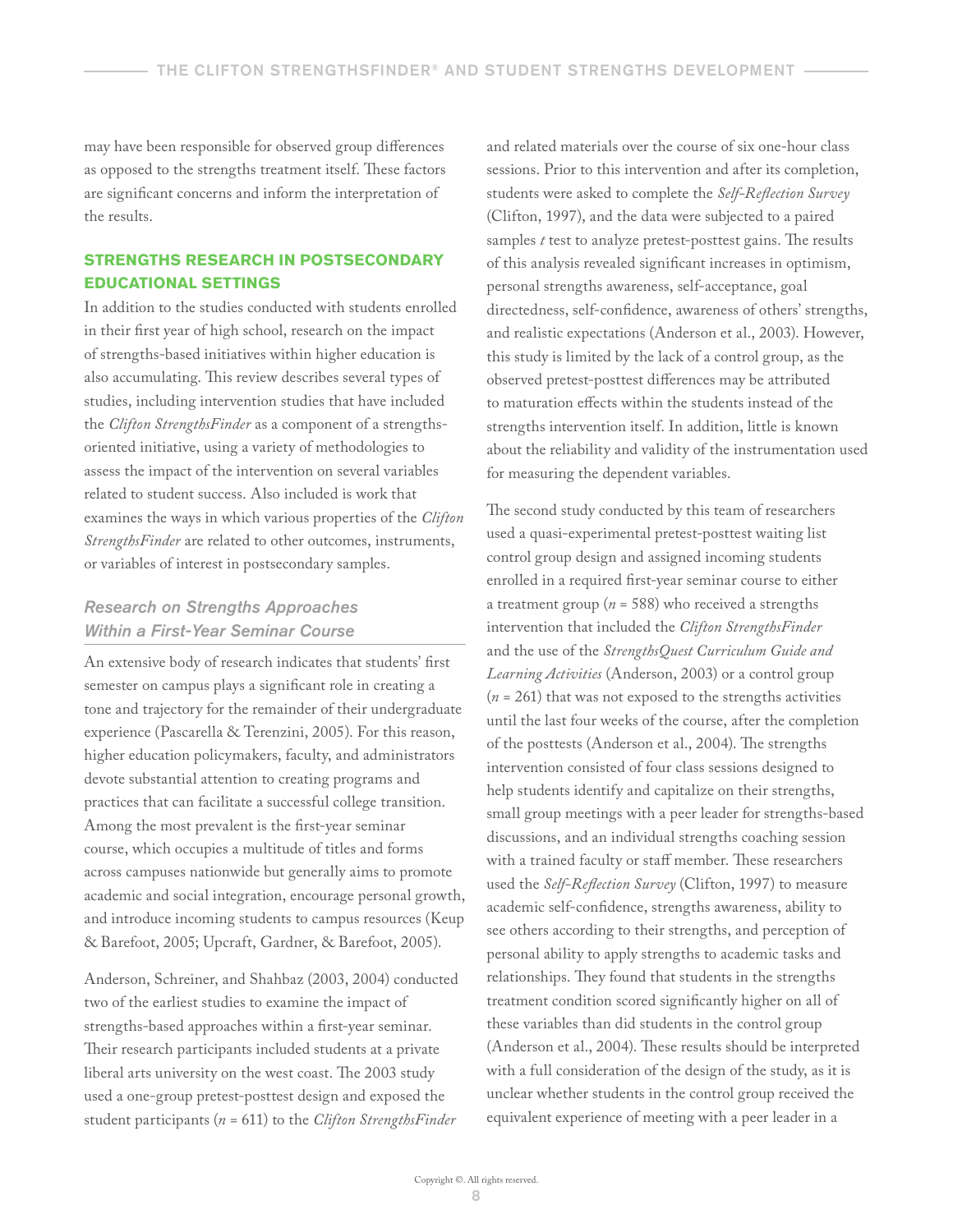small group or having individual sessions with a faculty or staff member. It is possible that the mere presence of these experiences within the curriculum, and not the strengthsbased content specifically, contributed to the observed results. The aforementioned concerns about instrumentation issues apply to this study as well.

Estévez's (2005) qualitative research used a phenomenological approach to investigate the impact of a strengths-based intervention on academic engagement and perceived social capital of underprepared students enrolled in a first-year seminar course at a small midwestern college. Students in this course completed the *Clifton StrengthsFinder*; the *StrengthsQuest* text (Clifton & Anderson, 2002) was utilized to supplement the existing curriculum during four class sessions. Estévez conducted individual interviews with study participants (*n* = 30) using questions adapted from the *Self-Reflection Survey* (Clifton, 1997) and invited some of these students to participate in a focus group to gain additional information. This researcher reported several themes that emerged in the course of the interviews that lend support to the possibility that strengths approaches are associated with student success. Estévez noted that "students who engaged courses on the premises of their strengths more readily engaged the academic demands of the course" (p. 72), and these students reported elevated levels of academic motivation after learning about their personal strengths, a better understanding of how to apply their strengths to meet academic challenges, and a positive impact on their ability to form social networks. Although these results suggest a link between strengths awareness and student success, they must be interpreted tentatively because of the lack of a comparison group. In addition, the procedures used to code the qualitative data were not clearly specified, nor were measures taken to reduce confirmation bias in the interpretation of the results.

An additional study that informs the current body of knowledge related to the effect of strengths-based approaches with first-year college students is that of Cave (2003), who used a quasi-experimental pretest-posttest treatment design with a non-equivalent control group to assess the impact of a brief strengths-based intervention

on academic motivation within the context of a first-year seminar course. Cave's study was conducted at a private liberal arts college and involved 220 first-year students who were randomly assigned to first-year seminar groups consisting of approximately 12 to 15 students each. Six of these groups were non-randomly selected to be a part of the treatment condition  $(n = 111)$  based on the availability of faculty volunteers to lead these experimental groups, and the remaining six groups (*n* = 109) were designated as the control group. Students in the control condition utilized the college's existing first-year seminar curriculum, whereas those in the experimental condition were exposed to the *Clifton StrengthsFinder* and related materials (Clifton & Anderson, 2002) during three 50-minute class sessions in lieu of some of the traditional first-year seminar curriculum. The three class periods that utilized the strengths curriculum were conducted as large group plenary sessions instead of individual classroom sections. As this researcher hypothesized that exposing students to information about their strengths would increase their academic motivation, the *Academic Motivation Scale* (AMS; Vallerand, Pelletier, Blais, Briere, Senecal, & Vallieres, 1992) was administered at pre- and post-intervention intervals. However, after controlling for gender, degree aspirations, and pretest performance, Cave found no significant impact of the intervention on AMS scores.

The results of Cave's (2003) research should be interpreted with a full consideration of the limitations inherent to the methodology of this study. First among these is an issue of insufficient validation of the instrumentation used in Cave's research, as the original version of the *Academic Motivation Scale*, the *Eschelle de Motivation en Education* (*EME*; Vallerand, Blais, Briere, & Pelletier, 1989), was originally presented in French and was validated using a sample of Canadian college students. A team of researchers seeking to validate the AMS for use in the United States reported concerns about the construct validity of this instrument (Cokley, Bernard, & Cunningham, 2001). As the AMS was initially developed to measure Canadian high school students' motivation for attending college (Vallerand et al., 1992), Cave noted that this instrument was inadequate to capture academic motivation as she operationally defined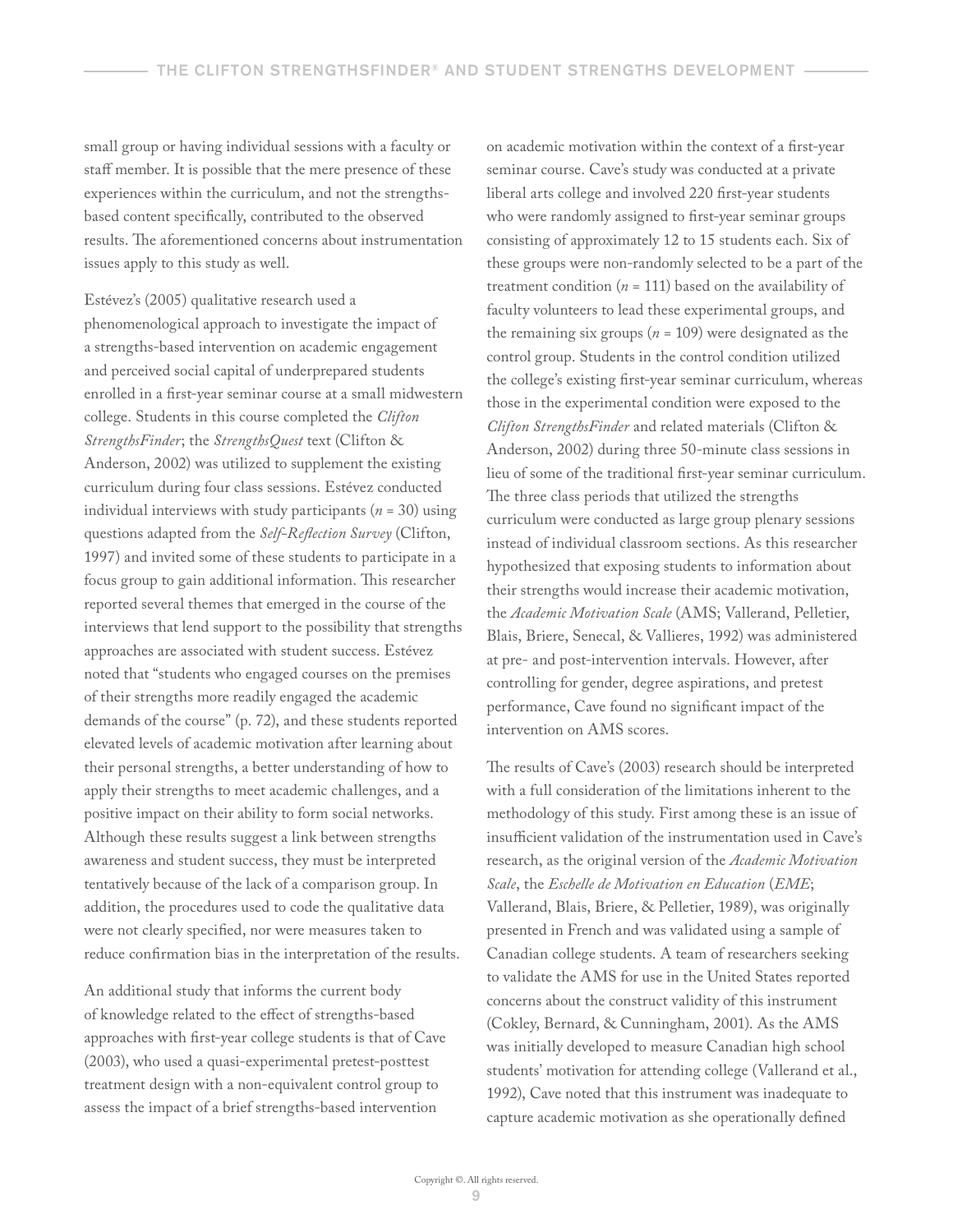it in her study. In addition, Cave's research design did not sufficiently control for some extraneous variables that may have influenced the results of this study. Specifically, faculty who volunteered to participate in the experimental condition may have been qualitatively different on some relevant dimensions than those who refused this opportunity. In addition, the treatment condition was administered in large group settings of more than 100 students, whereas the sessions for students assigned to the control condition were conducted in groups consisting of 12 to 15 students. Finally, Cave's study was limited because institutional dynamics caused this researcher to modify the original research design before the posttest data were collected, which meant that students in the experimental condition were not exposed to the segment of the strengths curriculum that was designed to link strengths to academic motivation, and the power of Cave's intervention was thereby reduced.

Louis (2008, 2011) conducted research to examine the relative impact of two separate strengths-based educational approaches within first-year seminar courses on several variables associated with student success. Her research was based upon the observation that many strengths-based approaches to education had largely focused on the process of helping students identify their talents and strengths while lacking sufficient emphasis on intentionally assisting students in the process of developing these unique strengths to their full potential. Louis' (2008) study contrasted this predominant talent identification approach with an alternate method for teaching students about their strengths that had a more developmental focus. Louis called her alternative approach a *strengths development intervention,*  which emphasized the application and further nurturing of identified talents by investing time and energy to add the skills and knowledge needed for strengths to develop. This strengths development intervention approach highlighted students' capacity to develop their talents through intentional effort and prompted students to consider specific opportunities on campus that would allow them to fully capitalize on their strengths in college. She compared this developmental approach with a *talent identification intervention*, which focused on the identification and affirmation of students' existing talents as innate tendencies,

an approach representative of strengths programs conducted at many postsecondary institutions.

Louis used an experimental pretest-posttest waiting list control group design to compare the impact of these two strengths-based curriculum types with each other and to a traditionally implemented curriculum in a first-year seminar course, which served as the control condition. The dependent variables in Louis' research included academic engagement, hope, perceived academic control, achievement goal orientation, and mindset (implicit selftheory). Participants included first-year students (n = 388) at a private liberal arts institution, and assignment to curriculum type was randomly determined. Faculty assignment to condition was also randomized, and all instructors were required to attend an eight-hour training session that corresponded to their designated condition. To control for experimenter bias, these trainings were led by an independent presenter, and all faculty and student participants were blind to their condition. Data for Louis' study were collected through written pretests and posttests, which consisted of instruments with demonstrated reliability and validity in assessing the dependent variables. These assessments were completed during class two weeks before the commencement of the strengths interventions and again one week after their conclusion, and participants in both strengths conditions completed the *Clifton StrengthsFinder* preceding their engagement with the strengths activities. Louis designed the curriculum for the two strengths-based interventions and gave each instructor a detailed manual outlining the exact activities to be conducted in each of four 50-minute strengths-based class sessions, including all teaching materials such as lesson plans, lecture notes, slide presentations, and handouts. To ensure that any group differences could be attributed to the intervention content and not to pedagogical variations, activity types in the interventions were matched.

A one-way multivariate analysis of covariance (MANCOVA) conducted to examine the effect of the two strengths-based approaches on the dependent variables indicated that the strengths development group had the highest adjusted posttest mean scores across all of these variables. Univariate analyses of covariance (ANCOVAs)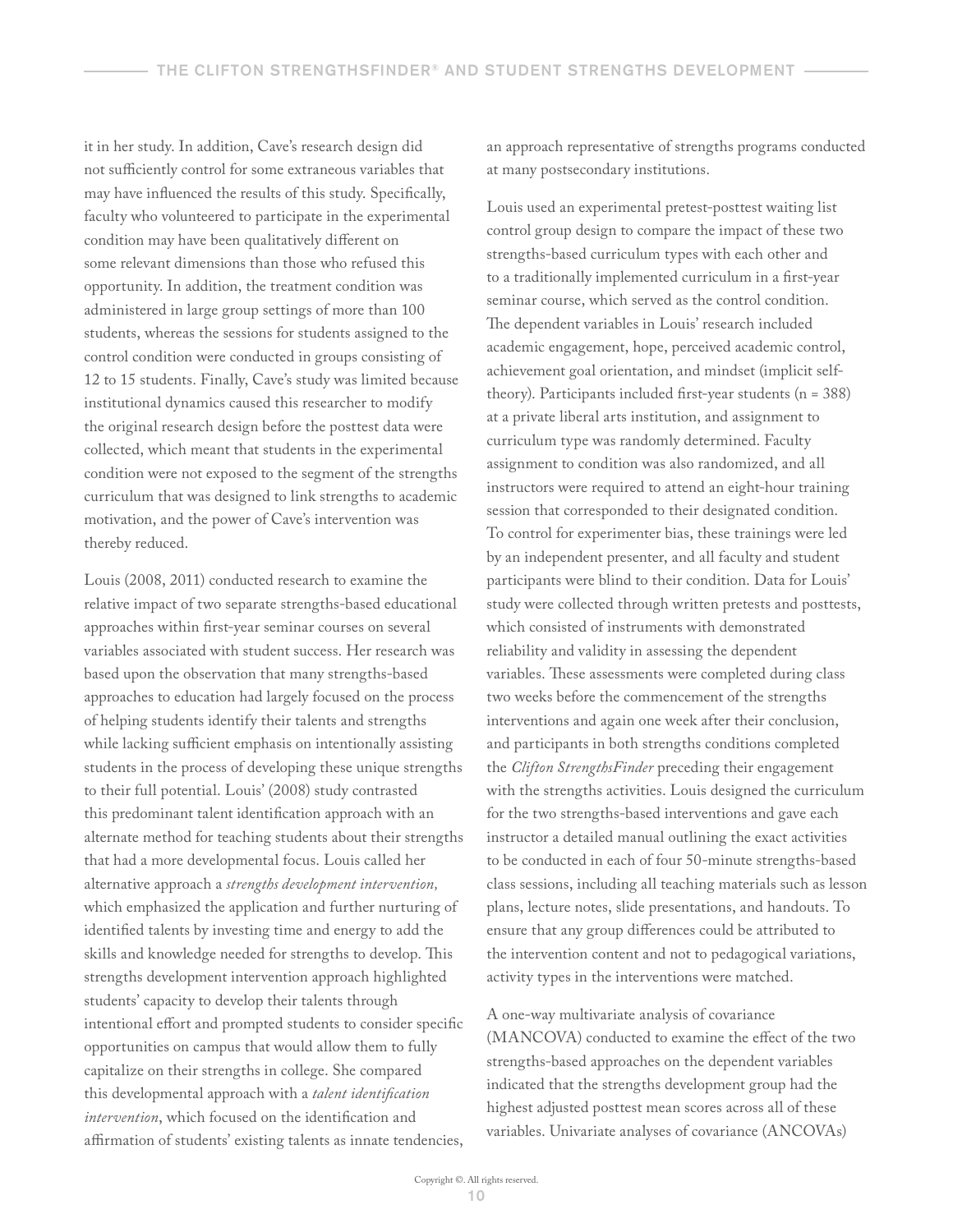conducted on each dependent measure to determine the locus of the statistically significant multivariate effect found that treatment condition significantly affected perceived academic control but not academic engagement or hope. Louis also noted that curriculum type affected students' perceived academic control, which is a construct that refers to students' perceived influence over and responsibility for their academic performance and is predictive of students' tendencies to work harder on academic tasks, obtain better grades, and remain enrolled in their classes (Hall, Perry, Ruthig, Hladkyj, & Chipperfield, 2006; Perry, Hladkyj, Pekrun, & Pelletier, 2001). Specifically, Louis found that students who had been exposed to either strengths approach had significantly higher levels of perceived academic control at the posttest than did students in the control group. After the students in control group were exposed to the strengths curriculum, their levels of perceived academic control increased significantly, reversing what had previously been a marked decline in this variable. This study also found that strengths development approaches produce more favorable student outcomes than do talent identification interventions because of the differential impact of these two approaches on mindset. Students with a growth mindset (who believe that personal attributes are malleable) persist longer in challenging situations and report higher levels of self-esteem across their college experience than do their peers with fixed mindsets (who believe that personal attributes are not amenable to change) (Robins & Pals, 2002). Participants in Louis' study who were exposed to the talent identification curriculum reported a significant shift toward a fixed mindset at the posttest whereas students in the control and strengths development conditions did not experience a significant change in mindset. Louis (2008) also examined the impact of various strengths-based approaches on achievement goal orientation, a variable that is predictive of students' academic success (Covington, 2000). *Performance goals* are aimed at demonstrating competence or avoiding negative judgments from others, whereas *learning goals* focus on increasing existing levels of ability or learning new skills (Dweck & Leggett, 1988; Elliott & Dweck, 1988) and therefore tend to be more beneficial in academic settings (Elliot, McGregor, & Gable, 1999). Louis' findings revealed that the students who experienced a talent

identification curriculum demonstrated a greater likelihood of subsequently adopting a performance goal orientation, whereas those who participated in a strengths development intervention reported a greater tendency to pursue learning goals. Achievement goal orientation remained unaltered for the control group.

These findings indicate that although strengths-based approaches can help first-year students maintain a sense of academic control, merely teaching students about their talents without providing instruction related to how to develop them may be unintentionally promoting a fixed mindset and the cultivation of a performance goal orientation, both of which are associated with less positive outcomes. This research suggests the importance of including a developmental component in strengths-based initiatives.

A limitation of Louis' (2008) investigation is that it was conducted at a single private liberal arts institution. Therefore, the research findings reported here cannot be generalized to undergraduate students at other types of institutions, as the literature reports that college outcomes are determined in part by institutional type (Pascarella & Terenzini, 2005). Furthermore, the student population at the institution at which this research was performed is not broadly representative of the American undergraduate population, as it contains a less diverse student demographic than that which is present at many other institutions across the country. This limitation also applies to the faculty participants in this study, who were primarily Caucasian. This researcher was unable to track the various groups over a long time period to determine whether the impact of the interventions was lasting because the design included a waiting-list control group, which meant that eventually all participants in the study were exposed to strengths training. In addition, Louis' study relied on self-report measures, which may be vulnerable to various types of biases and inaccuracies because of respondent concerns about self-presentation.

Tomasiewicz (2011) used a quasi-experimental design with a sequential mixed methods approach to explore participants' experiences in two separate formats of an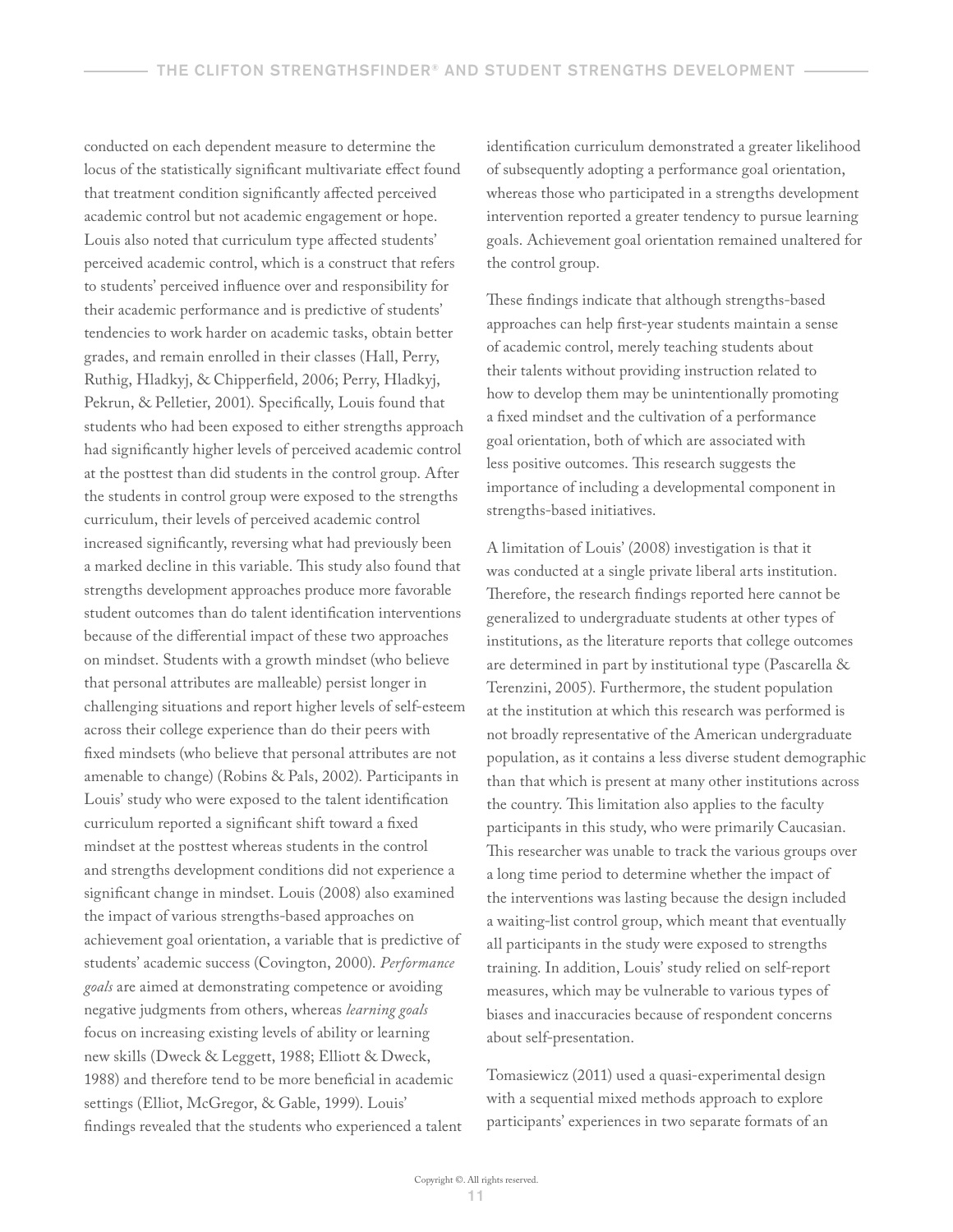eight-week first-year experience course: one that included a strengths-based advising approach and another that was taught according to the institution's existing curriculum. All participants in this study had not yet identified an intended academic major and were in their first year of study at a large public university. Tomasiewicz's reported aims for the research were to focus on an exploration of how the version of the course that included a strengths-based advising component influenced participants' self-reported ability to identify and explore personal strengths as well as their thoughts regarding possible academic majors and careers. The researcher collected demographic information for all participants from an existing database, and participants were invited to complete electronic pretests one week prior to the beginning of the course and posttests one week following the eight-week study period. The pretest consisted of 34 items, 10 of which were taken from the Strengths Self-Efficacy Scale (Chaichanasakul, Tsai, Zhao, Flores, & Lopez, n.d.), and 24 of which were written by the researcher to explore student attitudes regarding their university experience. Posttests contained the same 34 items as well as some additional items to probe the impact of the firstyear seminar experience, but the researcher indicated that the two groups in the study were given different versions of the posttest because the strengths group was asked to respond to some additional items such as, "At this time, have you made changes to your career or major plans as a result of your strengths development?" (Tomasiewicz, 2011, p. 73). To further explore the research questions, following the posttest a purposive sample of 14 students participated in semi-structured interviews with the researcher lasting 45-60 minutes each.

Tomasiewicz (2011) did not proactively designate a strengths group for this study, but determined after the course commencement which course instructors had voluntarily used a strengths approach through an analysis of their course syllabi. The researcher examined the syllabi for four features to determine whether he could classify the course as being strengths-based and therefore part of the treatment group. Specifically, course instructors in those sections subsequently classified by Tomasiewicz as teaching strengths-based courses (a) required that students purchase the *StrengthsQuest* book (Clifton, Anderson, & Schreiner, 2006), (b) asked students to complete the *Clifton StrengthsFinder*, (c) assigned a reading of some type of strengths article or a portion of the *StrengthsQuest* book, and (d) included at least one lecture on the strengths-based approach. When courses included all of these elements, the researcher considered them to be strengths-based, although it is likely that there was considerable variation in the content, emphasis, and timing of these strengths-based components. One example of the kind of variation present within the strengths treatment is that the researcher offered to present a strengths lecture to students in the strengthsbased courses at the preference of the course instructor, and he reportedly did so for approximately half of students in this condition. The information given to students in the remaining strengths group course sections was not specified.

Quantitative results for this study indicated that students in the strengths-based group reported thinking about their strengths less frequently than the comparison group following the intervention, which is a counterintuitive finding. However, the treatment group also reported reflecting on weaknesses with lesser frequency following the intervention than did the comparison group. Caucasian males reported greater adoption of strengths-based ideology than did members of other demographic groups, although it is important to note that the researcher used frequency distributions of student responses to single question items as opposed to scales with demonstrated reliability and validity to make the aforementioned determinations. Future quantitative research on the topic addressed in this study may benefit from the use of instruments with established reliability and validity.

A comparison of the demographic variables in the students in the strengths group versus those who did not receive strengths exposure reveals some significant pre-existing differences between the two. An example of a noteworthy difference is that 28.4% of those in the strengths-based group were classified as honors students whereas only 2.3% of those in the comparison group were in this category. The researcher did not describe the use of any statistical procedures to account for these preexisting variations. In addition, although he invited 1,135 students to participate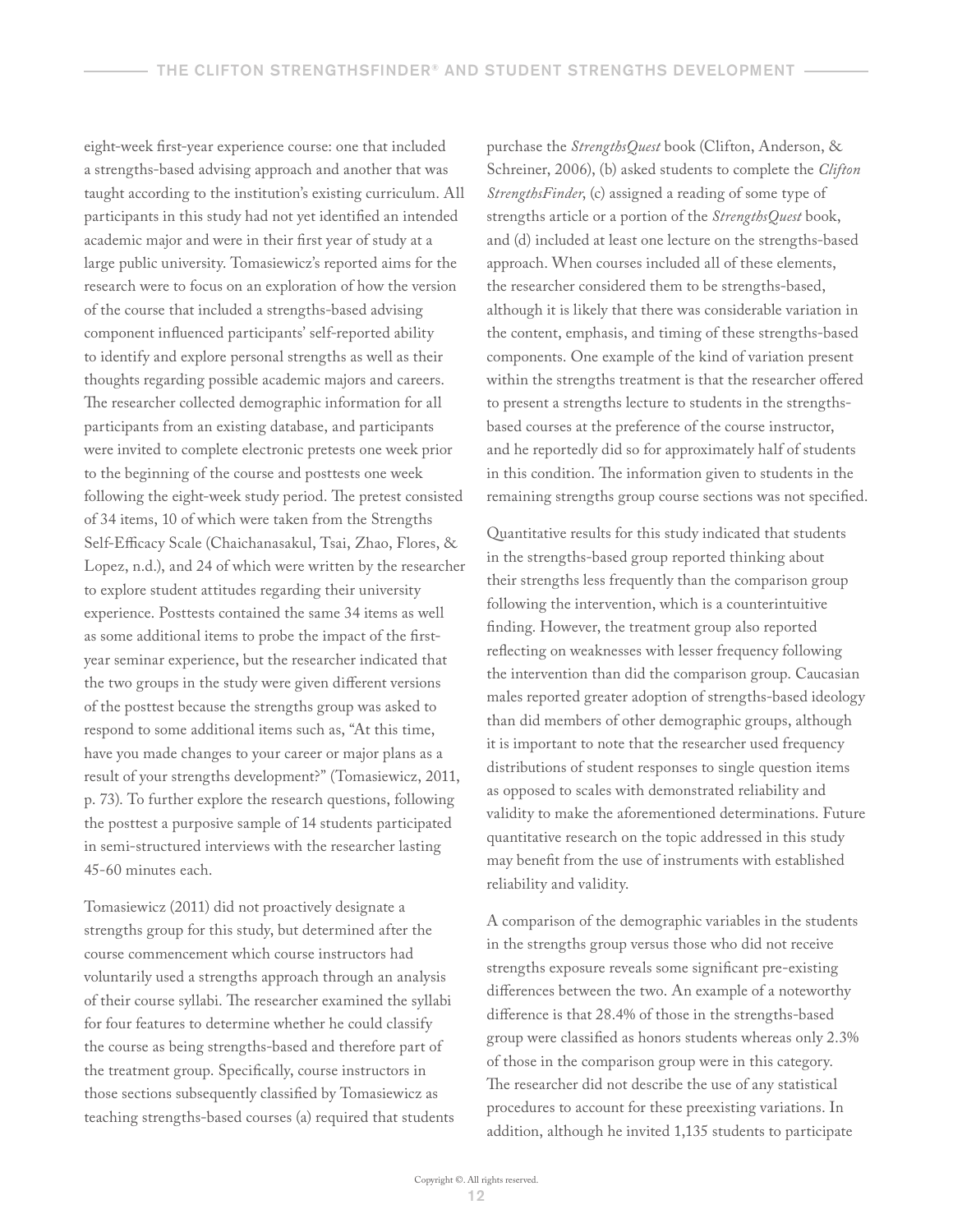in the study, only 137 students completed both the pretest and posttest, which corresponds to a 12% overall response rate. This group of respondents may not adequately represent the experiences of the group of students from which they were drawn, and so the confound of a sampling bias should be considered. It is also notable that this final group of respondents was composed of more than twice as many students from the strengths condition than from the comparison group. Also, instructors voluntarily participated in leading strengths-based curriculum, which may have influenced students' experiences in some systematic way.

Tomasiewicz (2011) described the use of purposive sampling within a group of student volunteers to generate a pool of students to invite to participate in the individual interviews, but the specific criteria used to select the 14 participants were not detailed in the study other than that these students demonstrated the "highest probability of informing the research questions" (p. 71). An examination of the interview questions reveals that many of the questions inquired about topics that were not relevant to the central research questions in this investigation, such as how the students selected their university, which topics they could recall from their first-year seminar course, and which academic majors were being considered upon enrollment at the institution.

The results of the qualitative portion of this study were presented in the format of providing a description of each participant and a verbatim sample of each participant's response to one or more of the questions asked during the semi-structured interview. The researcher reported grouping students' responses into themes and then described the nature of several of these themes, but did not indicate a specific qualitative research approach that informed his procedures. It is therefore unclear what kind of protocol was used to generate the themes reported by the researcher and whether this strategy aligns with recommended practices in coding qualitative data. Tomasiewicz (2011) described a process of asking interviewees to review his notes immediately following the interviews, which could be considered as a form of member checking, but no additional strategies for ensuring the trustworthiness issues of credibility, transferability, dependability, and confirmability of the data (Lincoln & Guba, 1985) were described.

Aside from the issues previously noted, there are several other factors to consider when evaluating Tomasiewicz's (2011) study. Although the stated research questions were related to examining students' experiences with strengthsbased *advising* as defined in the work of Schreiner and Anderson (2005), this author did not describe the inclusion of any strengths-based advising of this type in the strengths condition. Limited exposure to strengths-oriented materials within an academic course is a different endeavor than the process of strengths-based advising described by Schreiner and Anderson (2005), and therefore the central research questions in this study could not be addressed. Due to the potential variation among the experiences of the strengths group and the brevity of the exposure to the strengths approach, the effects of a strengths-based educational component may be more readily assessed through a more consistent and extensive strengths treatment.

Most recently, Stebleton, Soria, and Albecker (2012) examined the impact of integrating strengths-based curriculum into a required first-year experience course at a large public university. Specifically, these authors sought to understand whether multiple exposures to strengths-oriented materials would subsequently affect students' self-awareness, particularly in the area of personal strengths. To do so, they asked students to participate in approximately six hours of strengths-related activities. These included completing the *Clifton StrengthsFinder* prior to the beginning of classes, soliciting feedback from two other people about their assessment results, having brief conversations with classmates who possessed similar talent themes, discussing the nature and benefits of each of the 34 themes within a large group, completing a worksheet that required students to consider their academic tasks and which themes might be useful in completing each task, considering potential majors and their links to personal talents, and accessing the online *StrengthsQuest* resources prior to discussing a strengths action plan with an adviser. Each of these activities represented required components of the first-year experience course in which the students were enrolled.

All of the participants in the study conducted by Stebleton and colleagues (2012) were incoming first-year students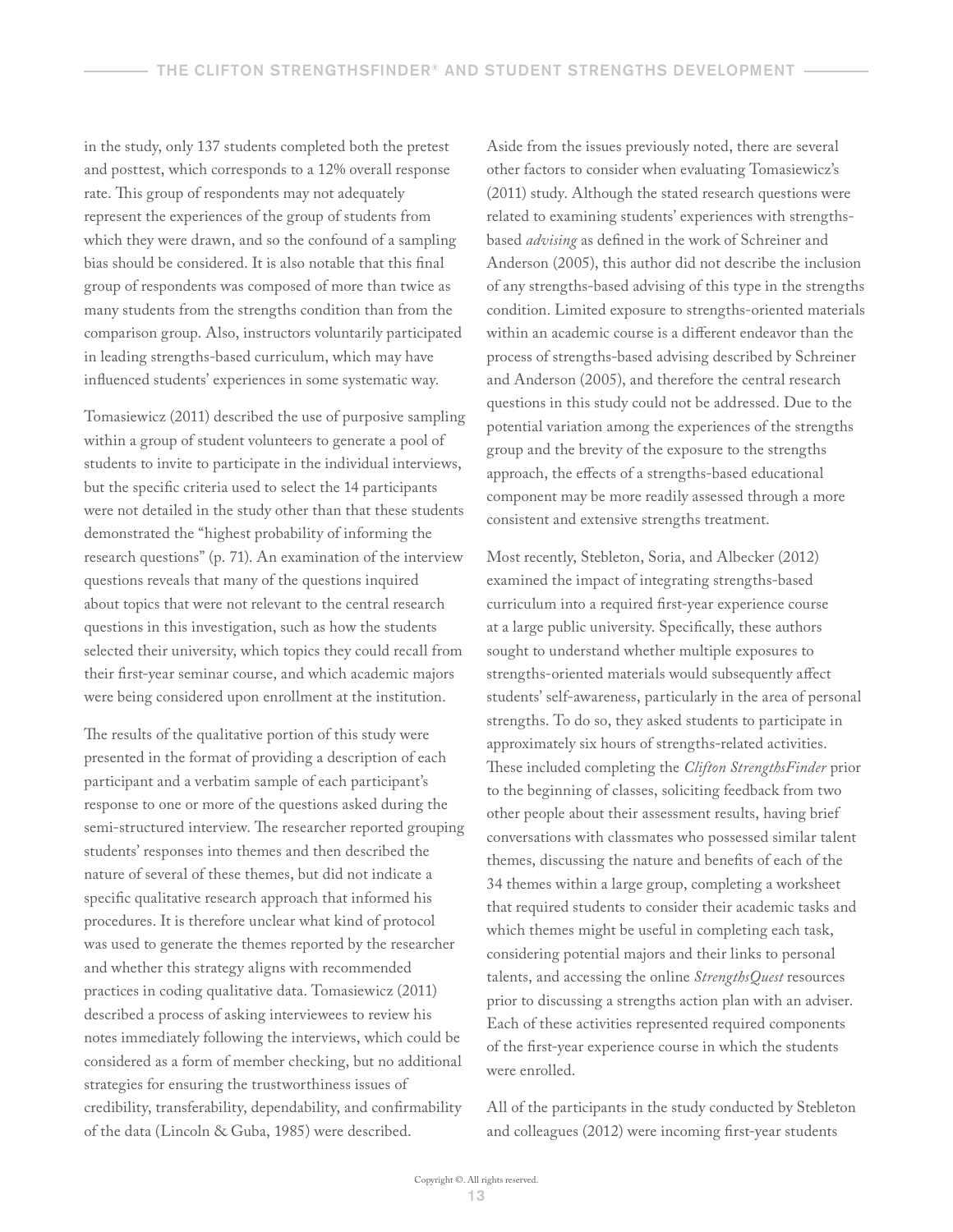enrolled in a first-year experience course. The researchers selected one section of the course  $(n = 58)$  to complete 30-item pretest and posttest surveys designed to assess "confidence about personal strengths" (p. 5) using a Likerttype response format, which required students to assess their confidence in their personal ability to execute a variety of behaviors. Sample items described by the researchers include "How much confidence do you have in your ability to identify your personal strengths?" and "How much confidence do you have in your ability to accurately assess your abilities?" (Stebleton et al., 2012, p. 5). These authors did not provide a citation for the assessment tool they used or a comprehensive description of all of the questions it entailed, opting to instead highlight five items for which there were significant differences between the pretest and posttest measures. Based on the results of repeated measures of analysis of variance, Stebleton and colleagues (2012) concluded that students reported an increase in personal awareness of strengths, heightened capacity to accurately assess their own abilities, and a better sense of how to apply their strengths to help them learn more effectively, to clarify personal values within the context of an academic major or career, and to better understand how their strengths might help them develop realistic expectations for the future.

This study has several limitations, some of which the authors note in their article. Perhaps the most notable is that the study lacked a control group, and so it is possible that the observed results may be due to maturation effects or other extraneous factors, a possibility that is particularly relevant for first-year student populations during their early transition to campus life. The research relied exclusively on self-report measures, and so it is possible that students were responding to the surveys in socially desirable ways or in alignment with their assessment of the researchers' expectations. Also, the instrument used in this study was not described with adequate specificity, and no reliability or validity information was made available to help the reader assess the practical utility of this assessment in accurately or consistently measuring the impact of the intervention. Finally, the sample size was small (*n* = 58) and consisted primarily of female, Caucasian students enrolled in one course at a single institution; this factor significantly limits

the generalizability of the findings. The researchers did not specify their rationale for selecting the particular sample group used in the study or for the format and timing of the survey administration.

### *Research Examining the Use of Strengths Approaches Within Subject-Specific Academic Courses*

Although most of the research on the use of strengths approaches within a college course has occurred within the context of a first-year seminar course, there are also a limited number of studies that examine how a strengths curriculum influences the learning experience in other types of postsecondary courses. This type of research will be reviewed in the following section.

In a study comparing a strengths-based approach to a traditional method of teaching an introductory collegelevel public speaking course, Cantwell (2005) sought to discover whether these two teaching methodologies would result in different levels of academic engagement and proficiency in desired course-specific learning outcomes. To do so, Cantwell used a quasi-experimental, pretestposttest nonequivalent control group design and randomly designated those students enrolled in one section of a public speaking course  $(n = 29)$  as the treatment condition, whereas students enrolled in another section of the same course (*n* = 26) served as the control group. In the experimental condition, four class sessions were devoted to a strengthsbased intervention that involved exposing students to the *Clifton StrengthsFinder* and the use of the *StrengthsQuest* text (Clifton & Anderson, 2002). In addition, the instructor of this section employed a strengths-based approach to offering feedback to student coursework, emphasizing what students were doing well and encouraging them to consider how to capitalize on their strengths in completing the assignments associated with the course. The students in the control group were not exposed to any of the strengths materials, but instead were taught according to a traditional public speaking curriculum that had been used in previous semesters. To assess academic engagement at pre- and postintervention stages, Cantwell used the *Academic Engagement Index* (Schreiner, 2004b). Attainment of desired learning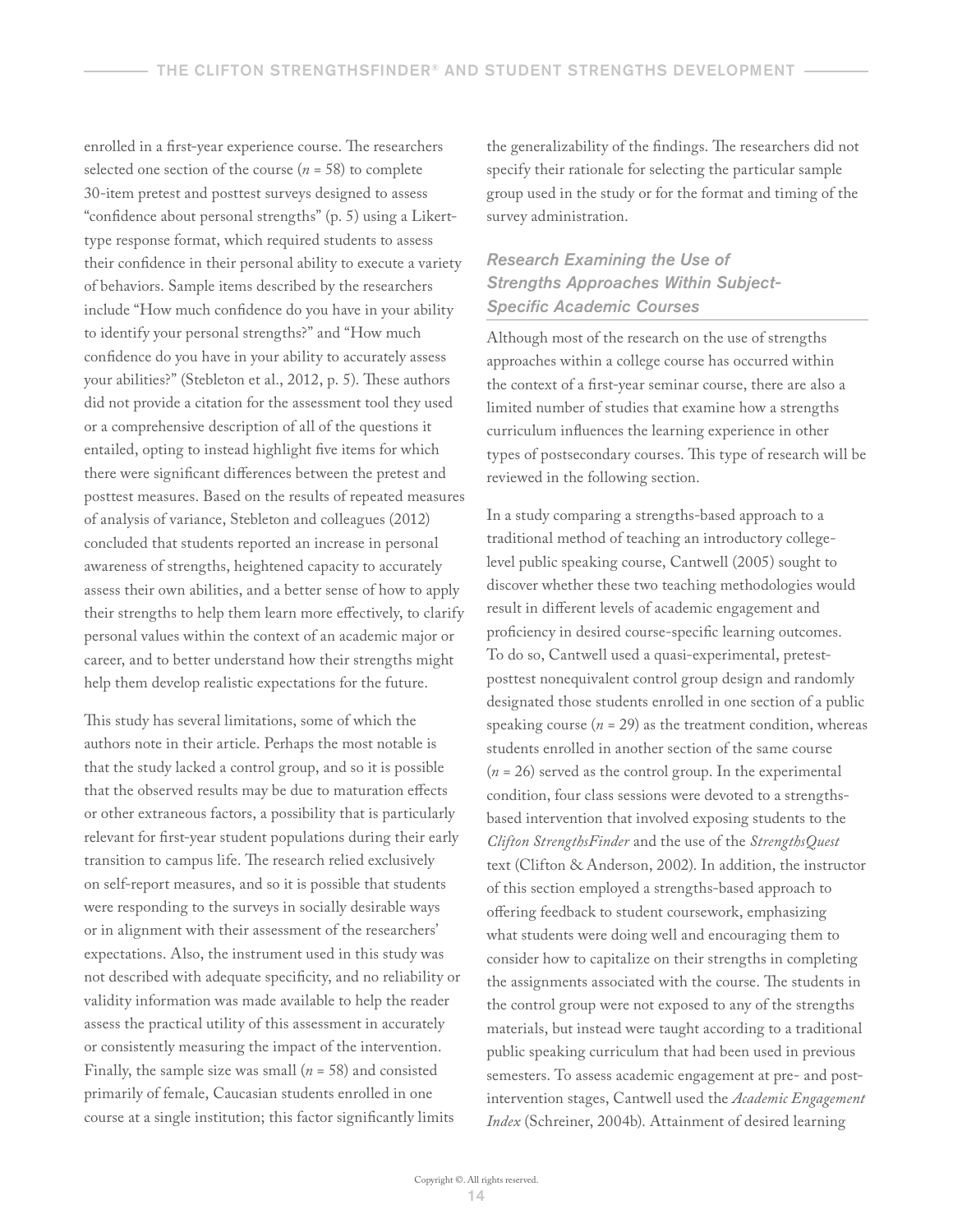outcomes was measured by objective in-class examination scores as well as independent raters' use of *The Competent Speaker Speech Evaluation Form* (Morreale, Moore, Taylor, Surges-Tatum, & Hulbert-Johnson, 1993) to assess public speech delivery skills. Students' previous knowledge of course content, pre-existing public speaking skill level, and academic engagement were measured during the first week of the course as a pretest so that this information would enable the researcher to use these variables as covariates in the data analysis. As Cantwell taught both sections of the public speaking course used in this study, this researcher took extensive measures to control for extraneous variables in the research design by videotaping the class sessions and asking a blind independent rater to assess the uniformity of her demonstrated classroom behaviors and attitudes using an instrument drawn from a resource designed to evaluate faculty work (Braskamp & Ory, 1994). This analysis indicated that there were no notable differences in Cantwell's behaviors or attitudes across conditions.

A MANCOVA revealed that students in the experimental condition reported significantly higher levels of academic engagement at the end of the semester than did their counterparts in the control condition, and students exposed to the strengths materials also attained higher levels of proficiency in course-relevant outcomes, as evidenced by significantly higher scores on objective examinations and independent evaluations of their public speaking skill.

Although the findings of Cantwell's (2005) research lend initial support to the notion that there is a link between the use of strengths-based interventions and subsequently elevated levels of academic engagement, care should be taken to interpret these results appropriately, given the nature of the research. Cantwell made substantial efforts to control for confounding variables in her work. However, one potential limitation to this study is that the instrument used to measure academic engagement in this research had received limited use at the time it was utilized in this study, and there was no test-retest reliability information available for this instrument at the time Cantwell's study was conducted. The other limitations of this research include a small sample size and limited generalizability.

These concerns indicate that additional research should be conducted to confirm whether academic engagement is bolstered by a strengths approach in other settings with larger samples of students and with various faculty teaching the strengths-based course content.

Within the context of an outdoor and adventure education course, Passarelli, Hall, and Anderson (2010) sought to understand whether a strengths-based educational approach might enhance desired educational outcomes such as personal growth, interpersonal skill development, and enhancement of positive group dynamics. To do so, they integrated a strengths perspective into the pre-departure and international travel experiences associated with a threeweek undergraduate ecotourism course for two consecutive years. The course was preceded by three two-hour sessions designed to introduce participants (*n* = 58, representing the combined number of participants over two years) to the strengths approach by asking students to complete the *Clifton StrengthsFinder* and review their results (session one), to read about the strengths approach (session two), and to define personal Signature Themes independently before discussing common themes in small groups (session three). At the time of departure for the course, students were asked to identify strategies for developing some of their Signature Themes. On the first day of the course, students participated in an activity that prompted them to learn about their classmates' Signature Themes. In a written journal, participants reflected on their progress in developing their strengths by employing the strategies they had previously defined. At the course's conclusion, students were required to write a paper describing their effectiveness in developing personal strengths and reflecting on the extent to which the awareness of their strengths had contributed to personal growth. Passarelli and colleagues noted that in addition to these formally required strengths-oriented activities, informal dialogue on the topic of strengths occurred spontaneously throughout the ecotourism experience. At the conclusion of the course, students completed two surveys designed to assess their personal growth and the extent to which they were aware of their personal strengths. The first survey was an unnamed nine-item questionnaire, which the authors used to assess the degree of personal growth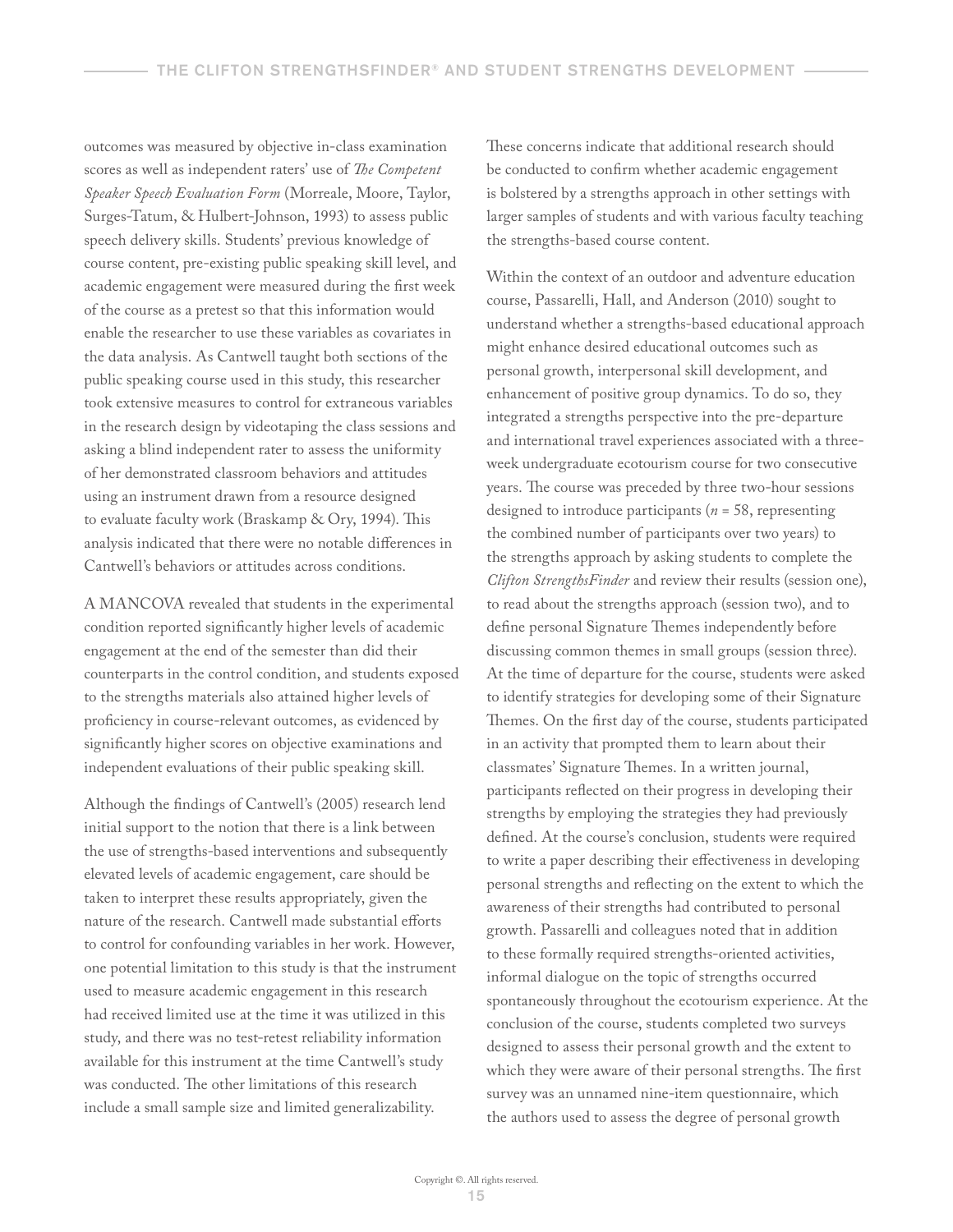associated with the study abroad experience. The second survey was the *Assessment of Strengths Awareness Program Survey* (Anderson, 2003), a 45-item instrument that contains Strengths Awareness and Strengths Application subscales. The authors subsequently computed mean scores for personal growth, strengths awareness, and strengths application based on students' responses to the assessments; they also subsequently calculated correlation coefficients between these variables. Following these analyses, the researchers conducted what they described as a "thematic analysis" (p. 127) of the final papers that students wrote for the course during year one  $(n = 30)$ , seeking to locate information about how the awareness and use of strengths contributed to participants' personal growth.

Passarelli and colleagues concluded that personal growth was significantly correlated with strengths awareness and strengths application, although they did not provide an effect size for this result. They also described three themes that emerged from the review of students' final papers describing how strengths use influenced personal growth. The themes they noted included mindful learning, enhanced relationships, and overcoming physical challenges, and the authors offered one or two examples of how each of these themes was reflected in the papers by providing illustrative quotations or anecdotes.

A contribution of this study is that it sought to examine the use of a strengths-based approach in a novel educational setting. However, in addition to the small sample size used in this research, there are several methodological concerns that limit the accuracy and reliability of the findings reported by Passarelli and colleagues. The study lacked a comparison group and was conducted using a posttest only format, which prohibits an analysis of how the exposure to a strengths-based approach affected relevant outcomes. Neither of the survey instruments used in this study has been shown to be reliable or valid, meaning that the researchers are not able to know with any degree of certainty what these instruments assess or how accurately they do so. Although a common practice in social science research, the exclusive use of self-reports is potentially problematic for several reasons; most relevant to this study may be a social desirability bias. Social desirability

refers to the tendency for participants to adjust personal responses to align with what they perceive will be viewed favorably by others, which may have been a factor in shaping students' responses to the surveys assessing personal growth administered at the conclusion of the course and the final papers they wrote related to their reactions to the strengths approach used in the course.

The thematic analysis procedure was not described in the article, and so it is unclear as to whether the authors used proper qualitative methods to reach the conclusions they have described. Specifically, no information is provided regarding how the authors approached their review of participants' written reflections, whether there was any systematic process they used to analyze the written data, or whether they attended to the important issues of trustworthiness in their analysis. The authors noted that they phrased the assignment for the paper in a way that may have "led the students to discuss the ways in which the strengths component was beneficial rather than how it was possibly detrimental" (p. 130), which indicates that the responses may not have captured the fullness of participants' experiences with the strengths program. The participants were asked to submit their papers as a course requirement and for a grade, which introduces the likelihood that students were responding to the demand characteristics inherent in the study and not based on their authentic personal reflections. Passarelli and colleagues noted that three of the 30 students reflected that they did not find the strengths component to be beneficial, but no further information or analysis of this group of students is provided. Collectively, these concerns must all be considered when forming an assessment of the extent to which the results of this study can be viewed as descriptive of the impact of a strengths-based approach within outdoor and adventure education.

# *Strengths Interventions With Postsecondary Student Samples Occurring in Settings Outside of the Classroom*

In addition to the studies describing the impact of strengths approaches that were infused into students' coursework, there is also a body of research that has specifically targeted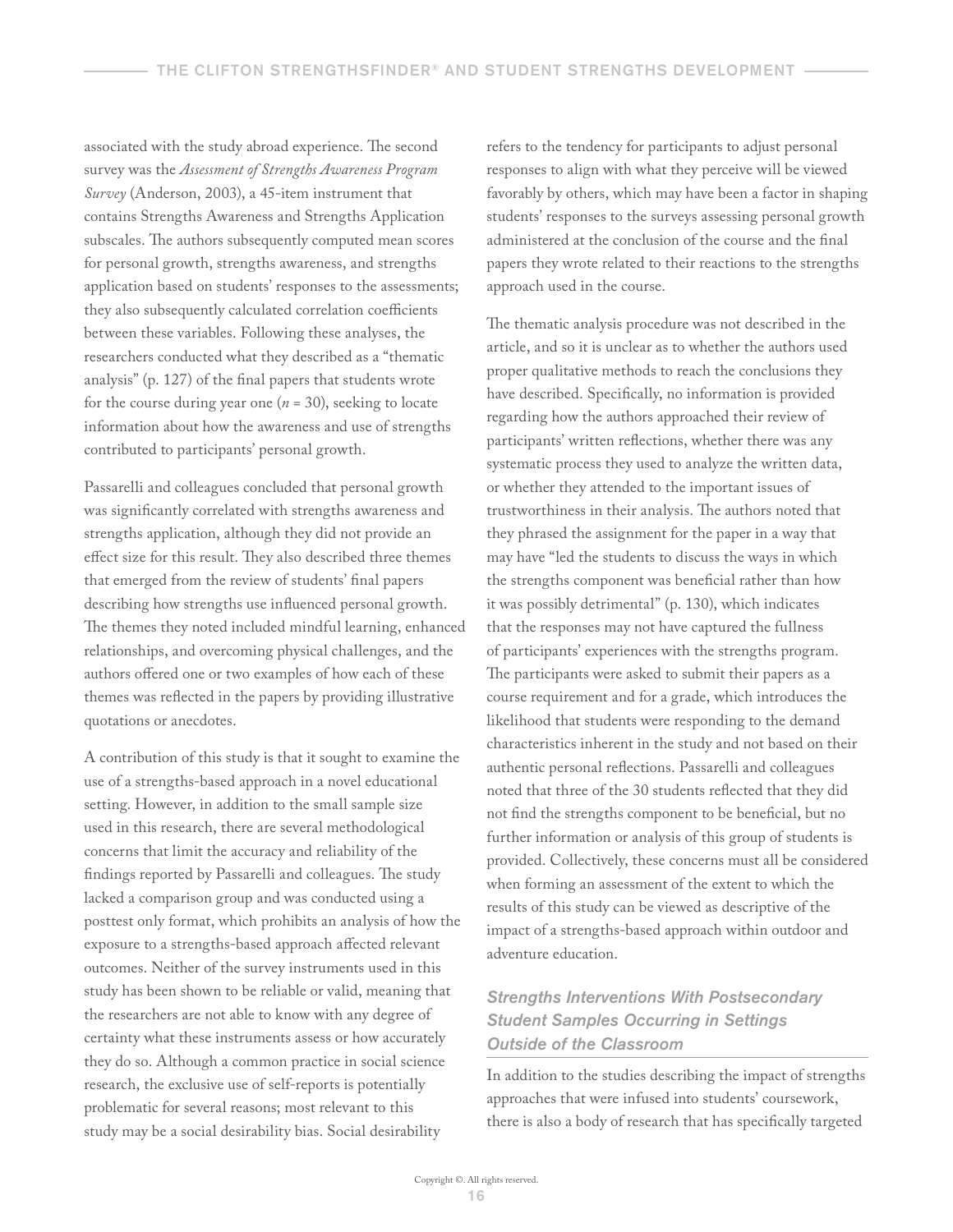postsecondary samples but has sought to understand their strengths-related experiences outside of the context of a first-year seminar or other academic course. These studies are described in the following section.

One such investigation is that of Swanson (2006), who conducted an investigation with 156 first-year college students at a liberal arts college to assess the impact of three types of advising experiences on student retention, integrating a process of exposing students to their *Clifton StrengthsFinder* results as a part of one of the treatment conditions. In Swanson's investigation, all participants completed the *Myers-Briggs Type Indicator* (MBTI; Consulting Psychological Press, 2003) in alignment with the current practice of the institution at which the study was conducted, and then students were randomly assigned to one of three groups. The control group met with a faculty member to determine a class schedule for the spring semester, as was the traditionally implemented advising method. The first treatment group was asked to meet with a faculty advisor for two 30-minute sessions to build a relationship and for the advisor to assist in the student's social integration into the campus community. The second treatment group was required to complete the *Clifton StrengthsFinder* and to meet with a strengthstrained member of the institution's student affairs staff for two 30-minute advising sessions in which the results of the *Clifton StrengthsFinder* were interpreted and discussed in relation to the student's academic plans. Attrition data were collected for the students involved in the study at two intervals: at the conclusion of their first semester of college and again following their spring registration for the following academic year, which was understood as a measure of the students' intent to re-enroll at the same institution in subsequent semesters. Swanson (2006) found that students who had been randomly assigned to the condition in which the *Clifton StrengthsFinder* was utilized in the advising process had significantly higher retention rates than the other two groups.

A noteworthy potential confound to Swanson's study is that two groups of participants (those in the control group and those assigned to the first treatment condition) met with faculty members, whereas the students assigned

to the second treatment condition in which the *Clifton StrengthsFinder* was utilized met with members of the institution's student affairs staff. It is therefore plausible that the difference in advisor type may have produced the results observed by Swanson and not the content of the advising sessions themselves. In this study, students reported for their scheduled meetings with faculty advisors at a significantly lower rate than did those students who were randomly assigned to meet with student affairs staff. This observation may indicate that there were nonequivalent student groups involved in the study despite random assignment or that the faculty and student affairs advisors employed different protocol for recruiting students to the advising sessions. In addition, the faculty advisors were not given specific directions regarding the preferred content of the advising sessions, whereas the student affairs professionals conducted meetings that were more clearly prescribed in terms of content. These differences between treatment conditions may have influenced the results of Swanson's study and indicate that the findings should be interpreted cautiously.

Williamson (2002) assessed the impact of a strengths intervention on first-year students' intent to re-enroll at their institution as well as on their GPA. To do so, Williamson selected a convenience sample of 80 students enrolled in first-year English courses at a private, liberal arts college and randomly assigned them to treatment (*n* = 32, after attrition) and control  $(n = 40)$  conditions. The treatment in the experimental condition consisted of exposing participants to their *Clifton StrengthsFinder* results, two 60-minute strengths training sessions conducted in large groups, a brief individual consultation, and a small group discussion facilitated by the researcher. The control group did not receive information about using their strengths. At the end of the semester, Williamson measured participants' intent to re-enroll for the following year, the number of credit hours they earned, and their first-semester GPA and found that students in the experimental condition had earned a significantly greater mean number of credit hours than had the students in the control group and that students who had been exposed to the strengths condition also demonstrated significantly higher GPAs than did those in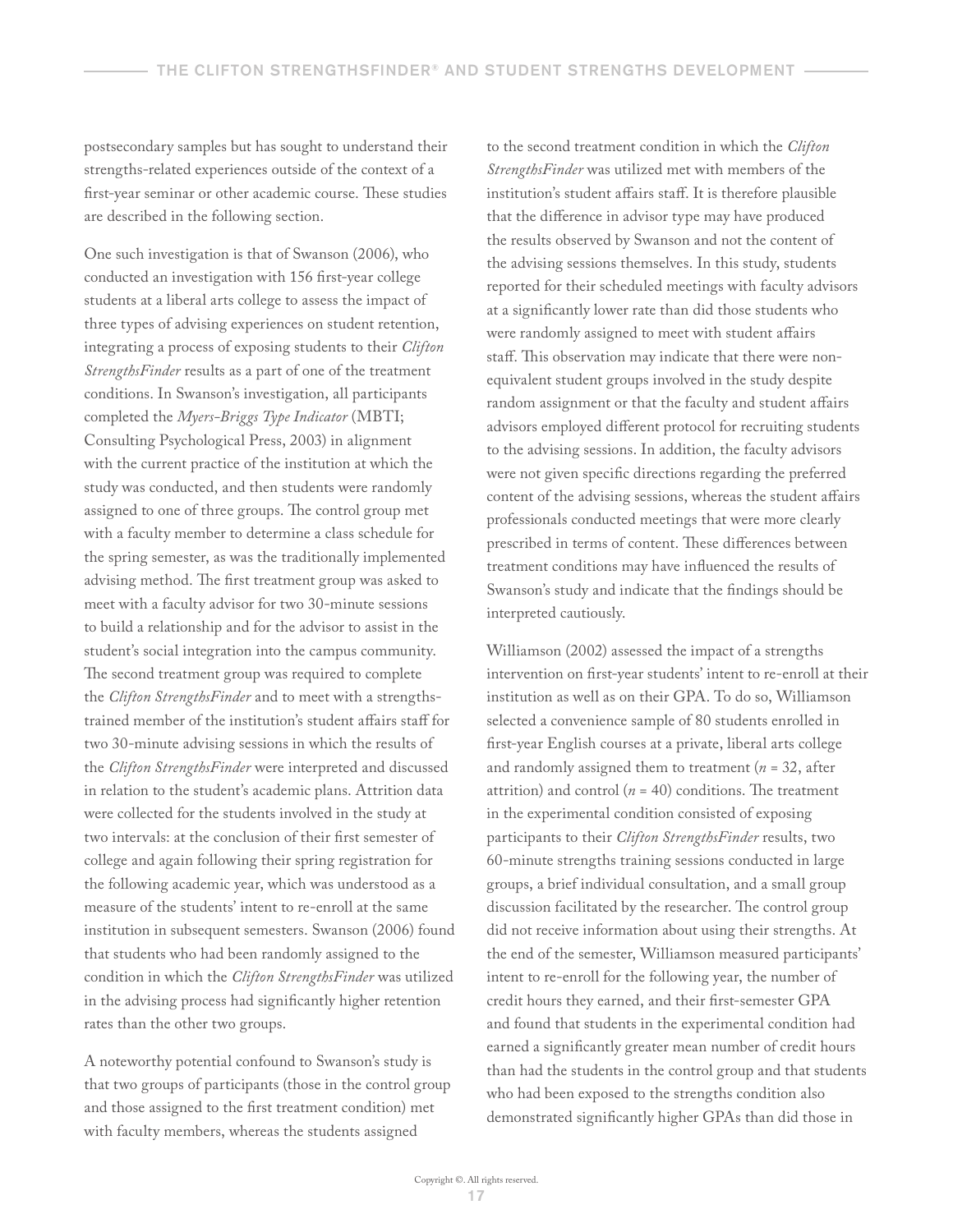the control condition. There were no significant differences found between the two groups with respect to their intent to re-enroll, although Williamson noted that the retention rate for the treatment group was 97%, compared with 87% for the control group. The small sample size in this study limits the generalizability of the findings, but this research provides initial evidence to suggest that strengths-based approaches may positively influence academic achievement in first-year students. However, it is also important to note that the participants in the experimental group received unique treatment (such as an individual consultation), which was not mirrored in the control group. Because the groups were not treated in an equivalent manner, it is possible that the observed differences in the dependent variables can be attributed to these variations in students' experiences as opposed to the strengths approach itself. Also, because there was no pretest administered in this study, it cannot be determined whether the groups were equivalent on relevant variables prior to the intervention.

The final study reviewed in this section varies slightly from the others in that its participants are not first-year college students exclusively. However, this research is categorized in this portion of the review because it explores the impact of various types of strengths approaches that are not integrated into the curriculum for a particular academic course. Hodges (2002, as cited in Clifton & Harter, 2003) conducted a study involving 150 undergraduate business students at a public university. Students participated in one of three conditions to assess the impact of different degrees of exposure to information about personal strengths on *State Hope Scale* (Snyder, Sympson, Ybasco, Borders, Babyak, & Higgins, 1996) scores. Students in the first group were given the *Clifton StrengthsFinder* and written feedback that identified their Signature Themes of talent. A second group of students was given the same intervention as those in the first group but was also allowed to access an online learning program that allowed them to learn more about their talents. The third group of students was given all of the previously noted information and also received a 30-minute personal telephone consultation with a trained strengths consultant. Following a pre- and post-administration of the *State Hope Scale* (Snyder et al., 1996), the researchers determined that students in the third group reported a

significantly greater increase in state hope than that of the first group. One limitation to this study is the lack of a control group.

#### *Research on Strengths Within a Leadership Context*

Brodersen (2008) conducted a study with a correlational design to assess whether certain characteristics of peer leaders who were functioning in a strengths counselor role were predictive of their effectiveness in providing strengths counseling for students enrolled in a first-year seminar course. Participants in Brodersen's research included first-year students at a private liberal arts institution in the western United States (*n* = 472) enrolled in a 10-week firstyear seminar course, and the upperclass peer leaders  $(n = 68)$ who volunteered to assist in the course with strengthsbased counseling related to the *Clifton StrengthsFinder* had attended training for this role. First-year students in the study took the *Clifton StrengthsFinder* and were subsequently exposed to four class sessions designed to help them understand their assessment results and consider how to mobilize their identified talents to achieve academic success. Brodersen indicated that students met with an assigned peer leader in small group and individual settings throughout the semester as a requirement of the course, but did not provide details on the nature or the frequency of these meetings other than to note that this individual's purpose was to help the first-year students better understand their strengths. This researcher asked the peer leaders to complete self-report surveys at the conclusion of their pre-course training session inquiring about their academic and career self-efficacy, perception of the adequacy of their preparation to serve as strengths counselors, and their personal level of strengths awareness, as these were the predictor variables in the study. The four criterion variables included first-year students' cumulative GPA at the end of the academic year, self-reported strengths awareness and academic self-confidence, and their subjective ratings of the effectiveness of their peer leader. Data collection occurred via the use of pretest and posttest surveys, and hierarchical multiple regression analyses were conducted to determine which predictor variables were associated with each of the outcomes identified as important in the study.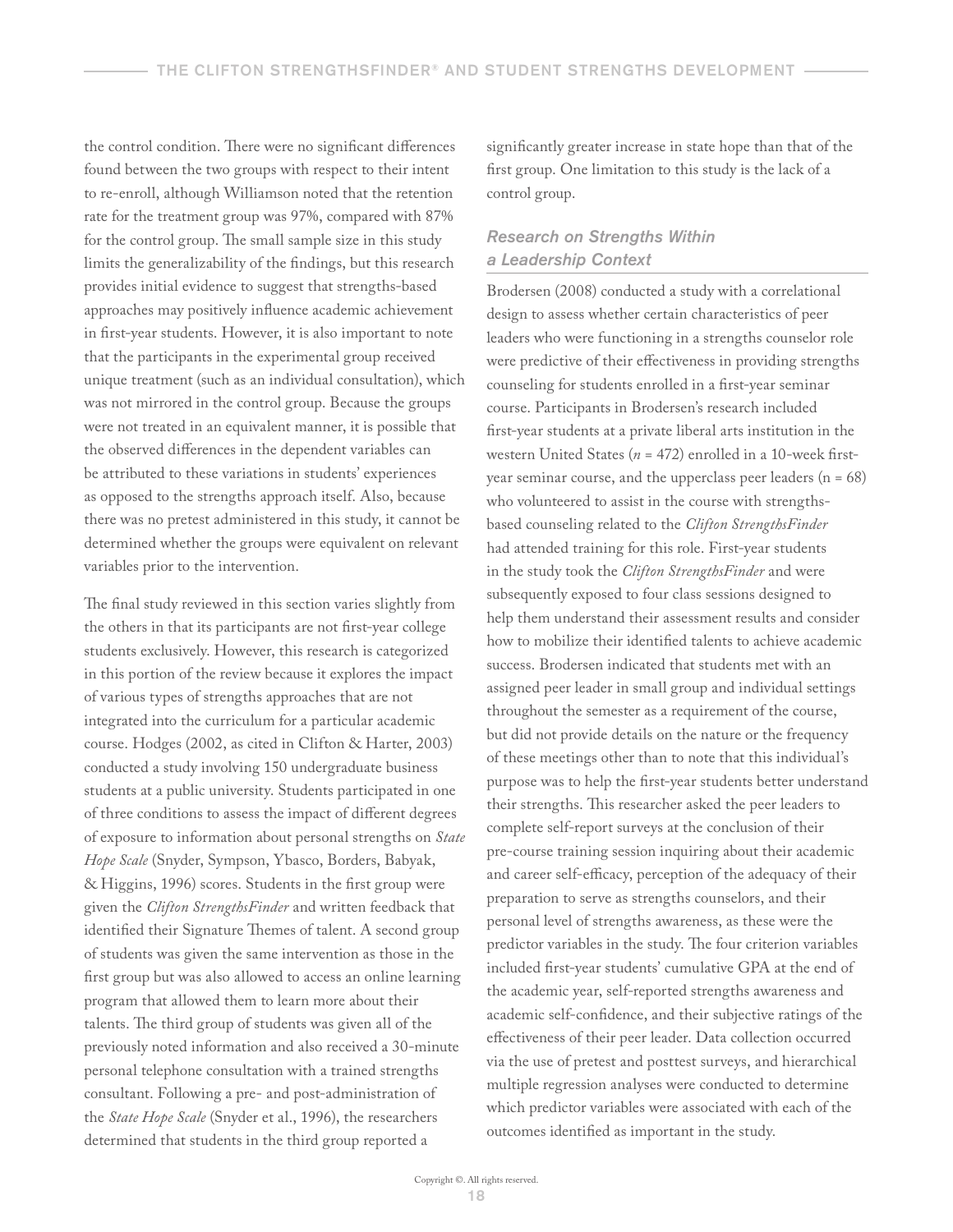Brodersen (2008) found that the effect size of each regression analysis was small, indicating that only a small portion of the variation in the first-year student outcomes measured in this study could be explained by the combination of predictor variables. In addition, the only characteristic of peer leaders that was a significant positive predictor of their effectiveness was their self-reported comfort with their level of preparation to be strengths counselors. Although this characteristic was not predictive of first-year students' academic confidence or cumulative GPA after two semesters, it did positively predict changes in first-year students' strengths awareness. Contrary to what this researcher hypothesized, peer leaders' strengths awareness was a negative predictor of changes in firstyear students' strengths awareness, meaning that when peer leaders had higher levels of self-reported strengths awareness, first-year students reported less change in strengths awareness between the pretest and posttest measures of this variable.

The results of Brodersen's (2008) research underscore the importance of peer leaders' comfort in conducting strengths counseling if students are to grow in their own understanding of personal strengths and would seem to suggest that it is imperative to provide adequate training for strengths counselors to encourage these outcomes, but the design of the study does not allow for this assertion. This conclusion cannot be made based upon the data because Brodersen did not measure the impact of the peer leader training sessions on peer leaders' comfort with their level of preparation to conduct strengths counseling, and so an empirically based link cannot be made between strengths training and peer leaders' comfort in providing strengths counseling. A limitation of the correlational design type is that it does not permit conclusions related to causation, and the lack of a control group in this study means that any observed change between the pretest and the posttest measures given to the first-year students could be due to factors other than the strengths-based course content. Brodersen noted that there was a lack of variation in the students' ratings of the effectiveness of their peer leaders and also emphasized that peer leaders' self-ratings of several of the predictor variables were consistently high. This type of data trend is commonly observed with the use of selfreport scales, and it indicates that the data in this study may be biased by a social desirability effect.

Wisner (2008, 2011) conducted a correlational study to examine the extent to which students' awareness and practice of personal strengths (described in this study as *strengths ownership*), various qualities of psychological capital (including hope, resiliency, optimism, and self-efficacy), and several demographic factors were predictive of effective leadership practices. The participants in Wisner's study included college students (*n* = 153) who had previously completed the *Clifton StrengthsFinder* and who also occupied leadership roles within student development programs at five private, religiously affiliated institutions. In the context of this study, effective leadership practices were defined as the five competencies or behaviors outlined in Kouzes and Posner's (2002) Leadership Challenge Model, which is based upon transformational leadership theory. To measure this criterion variable, the *Student Leadership Practices Inventory* (SLPI; Kouzes & Posner, 2006) was completed by each student (self-form) and by two peer followers and one organizational advisor (observer-form) for each participant. The SLPI measures five types of leadership practices: modeling the way, inspiring a shared vision, challenging the process, enabling others to act, and encouraging the heart (Kouzes & Posner, 2002), and provides a scale score for each of these as well as a total score. The 24-item *PsyCap Questionnaire* (Luthans, Youssef, & Avolio, 2007) was used to assess the predictor variables of hope, self-efficacy, optimism, and resiliency, as each of these constructs is measured in a subscale of this instrument. Strengths ownership was assessed by extracting seven items from the *Strengths Impact Measure* (Gallup, 2006) that were related to awareness and use of strengths. Students also provided demographic information including gender, academic major, class level, academic performance, race and ethnicity, and first-generation student status.

Following hierarchical regression analysis, Wisner (2008) concluded that strengths ownership did not significantly predict total SLPI scores or any of the five effective leadership practices she examined. Her study revealed that the PsyCap quality of hope was the strongest predictor of overall leadership behaviors as reflected in total SLPI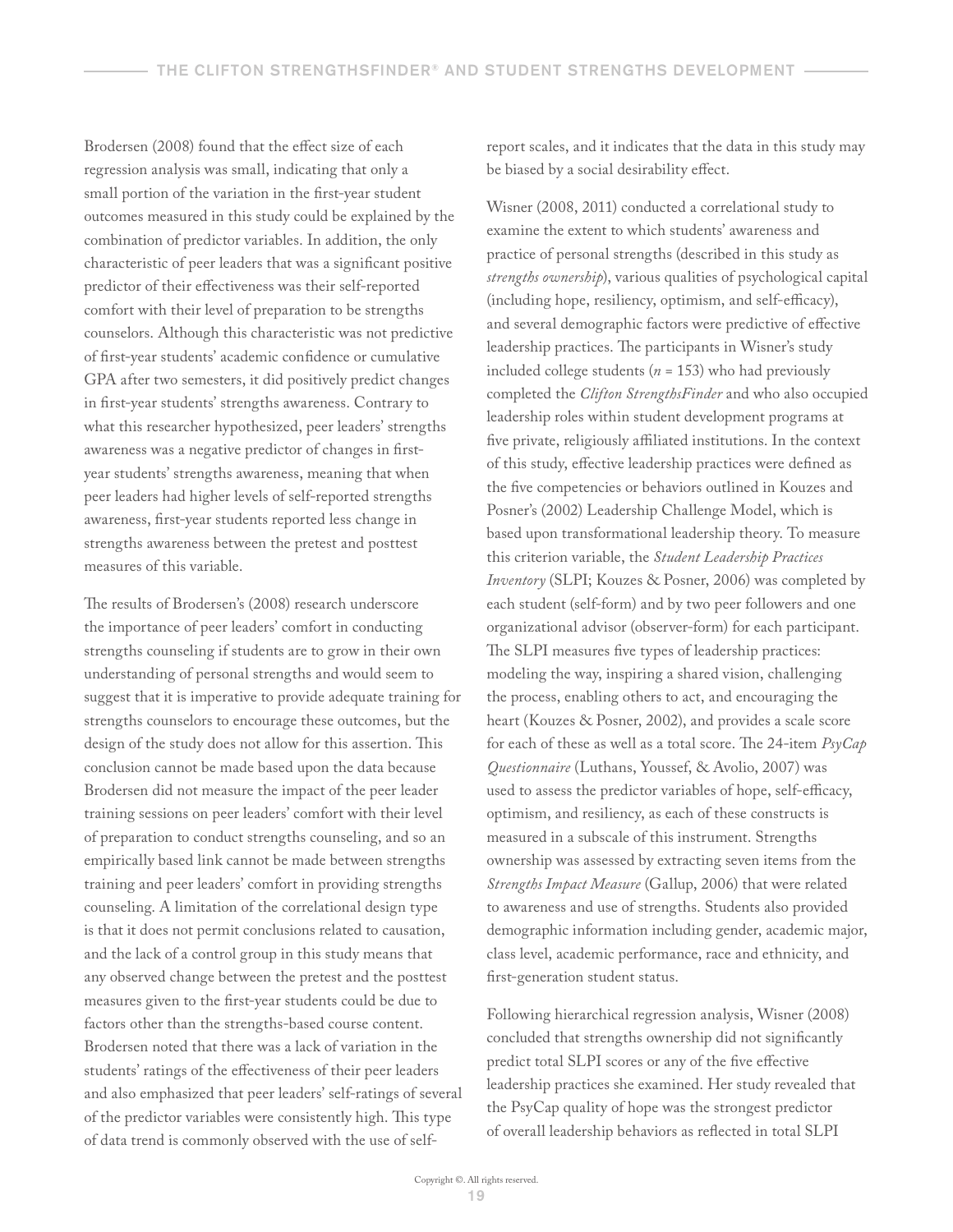scores. Self-efficacy was a significant predictor of scores on the SLPI subscales of encourage the heart and inspire a shared vision, and optimism was a significant, although less powerful, predictor of the SLPI subscales of enable others to act and encourage the heart. She also noted that gender was the only demographic variable that was significantly predictive of effective leadership practices, such that males in her study had significantly lower SLPI scores, a finding which deviates from reported SLPI norms that indicate similar scores across gender.

The correlational design of this study does not allow conclusions regarding causality. Wisner's findings were limited by a lack of variability in the form of uniformly high scores across her sample in the leadership effectiveness and strengths ownership scale scores, which limited the predictive value of the strengths ownership variable. Finally, although Wisner's sample was drawn from several sources, these were all private, faith-based, liberal arts institutions. Therefore, a sample of including other institutional types and a more diverse representation of leadership roles and demographic characteristics is necessary to generalize the results of this research beyond the institutions participating in this study.

Another study that integrated both the *Clifton StrengthsFinder* and the *Student Leadership Practices Inventory* (*SLPI*; Kouzes & Posner, 2006) was conducted by Lehnert (2009), whose methodology and findings regarding the relationship between strengths and leadership effectiveness varied considerably from Wisner's (2008). Lehnert (2009) implemented a quasi-experimental study with a randomized control group and a pretest-posttest design to examine the extent to which strengths-based leadership development would influence students' tendencies to exhibit effective leadership behaviors as reported by themselves and two observers, comparing these results with those of a control group that received the university's traditional leadership training. Participants in this research included students occupying formal leadership positions ( $n = 120$ , but reduced to  $n = 95$  after attrition) at a Midwestern university who had completed the *Clifton StrengthsFinder*. The assessment results from the *Clifton StrengthsFinder* were not used as an independent variable in

the study but instead provided information that participants in the treatment group used within the context of the intervention. Lehnert used a stratified random sampling procedure to equalize the number of men and women in the treatment and control groups, citing literature indicating that gender may affect leadership practices as rationale for this approach. As previously indicated, exemplary leadership practices were measured in this study using the *Student Leadership Practice Inventory* (*SLPI*; Kouzes & Posner, 2006), including the self-assessment format as well as the format for observer ratings.

Participants in the strengths intervention group completed six online strengths development modules that were created in accordance with a strengths development programming framework offered by Gallup (2008). Students in the control group engaged in six standard leadership development learning modules that were not related to strengths, but were instead based on a workbook developed by Kouzes and Posner (2002). The time period for the intervention was six weeks. Lehnert controlled for gender, years of leadership experience, and completed leadership courses when conducting her analysis of whether leadership training type influenced participants' and observers' reported posttest values (in addition to self-observed averages) on each of the leadership practices measured by the SLPI. Results indicated that students who engaged in the strengths intervention reported significantly greater gains on all five dimensions of effective student leadership practices measured by the SLPI than did those in the control group, thus providing initial support for the effectiveness of strengths-based leadership development programming.

Lehnert (2009) took several steps to reduce the impact of confounding variables, which increased the credibility of her findings. However, one possible confound to the results of the study becomes apparent when examining the training modules associated with this research, as the modules for the strength development sessions were slightly more extensive than those for the traditional leadership training, consisting of more reflection questions to which students were prompted to respond. It is possible that the observed differences between the conditions may have been a result of time on task and not the intervention content itself. Lehnert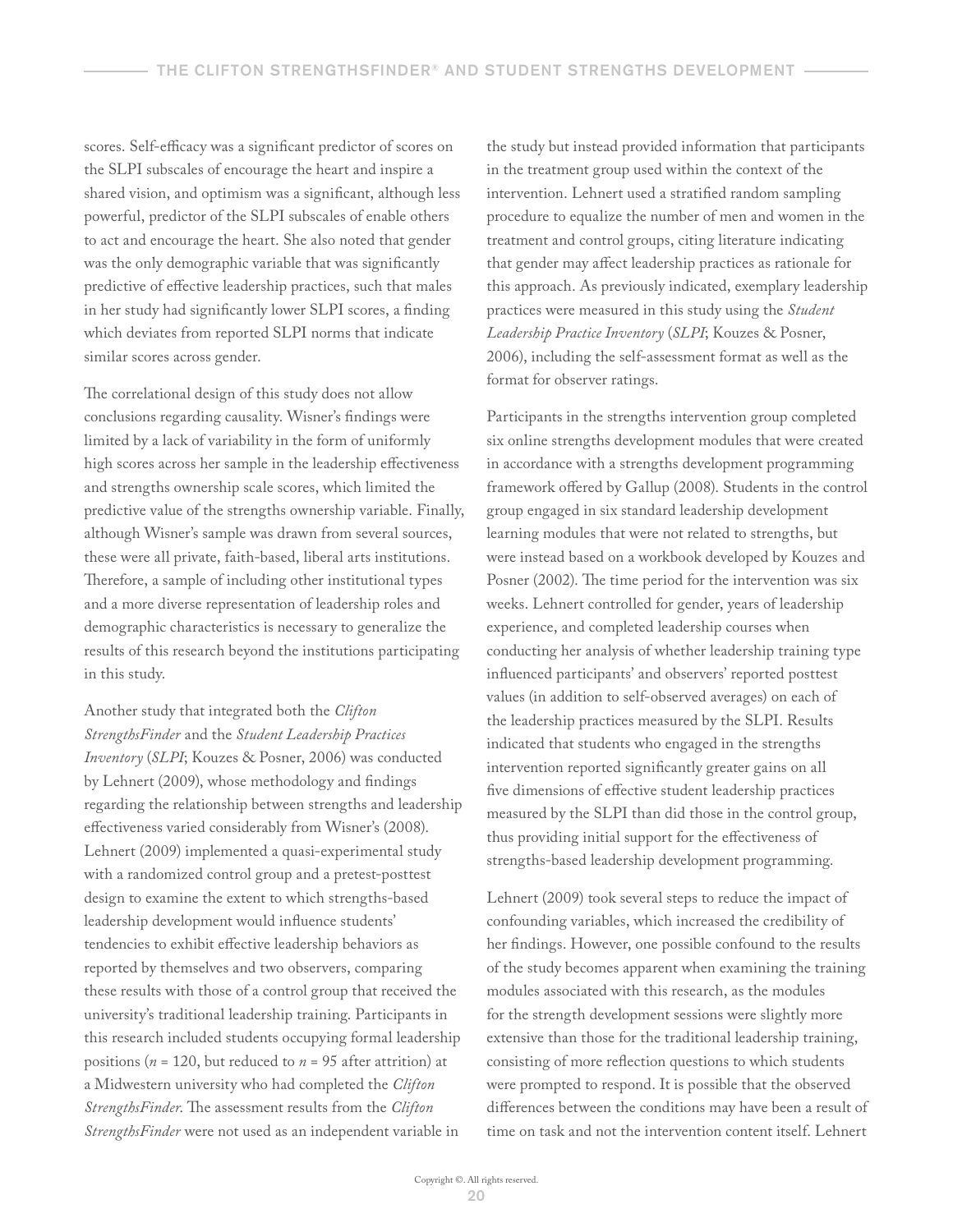noted that one limitation of her research is that it did not assess the relative distribution of *Clifton StrengthsFinder* themes within the treatment and control groups, and hypothesized that it was possible for the mere prevalence of various themes within each group to exert an effect on the dependent variable. Also, because members of the control group were exposed to their *Clifton StrengthsFinder* results prior to the pretest, the experience of having personal strengths awareness may itself be considered an intervention. Future researchers may therefore consider eliminating *Clifton StrengthsFinder* completion as a precondition for participation in their research, instead opting to administer this assessment as a part of the intervention and not offering it to those in the control condition. Future research on the effectiveness of strengthsbased leadership programming may be conducted on other types of campuses and with various student samples to provide a more complete understanding of how strengths approaches affect student leadership development.

The social change model of leadership (SCM, Higher Education Research Institute, 1996) has emerged as a predominant model for student leadership development within higher education. This model was developed for use with undergraduate populations and targets interpersonal development, interpersonal competence, and civic engagement through a values-based approach that emphasizes positive social change (Komives, Dugan, Owen, Slack, Wagner, & Associates, 2011). Researchers have recently begun to examine whether integrating a strengths approach to student leadership development based on the social change model might facilitate these intended educational outcomes.

To that end, a recent study by Tanious (2012) used a quasiexperimental, pretest-posttest, non-randomized control group design to investigate the extent to which a mindful strengths development intervention would affect engaged learning and socially responsible leadership values among undergraduate students enrolled in elective leadership courses. Tanious also sought to examine whether leadership efficacy was a mediating variable in the development of socially responsible leadership values. Participants were enrolled in one of four leadership courses at a private liberal arts university in the western United States. Those assigned to the treatment condition courses  $(n = 23)$  were exposed to 10 hours of a mindful strengths development curriculum during class over a period of four weeks. Over the same time period, students in the two control condition courses (*n* = 22) participated in 10 class hours that used a traditional leadership curriculum.

In Tanious' (2012) study, mindfulness was measured via the *Langer Mindfulness Scale* (Langer, 2004), a 21 item instrument that measures four domains of mindful thinking: novelty seeking, engagement, novelty producing, and flexibility. The 10-item *Engaged Learning Index* (*ELI*; Schreiner & Louis, 2011) assesses participants' psychological and behavioral engagement in the learning process. Tanious also used a revised version of the *Socially Responsible Leadership Scale* (*SRLS-R3*, Dugan & Komives, 2010), an instrument that assesses the eight values defined in the social change model of leadership development (Higher Education Research Institute, 1996). Finally, the *Leadership Efficacy Scale* (Dugan & Komives, 2010) was used to measure the intermediate variable of efficacy for leadership.

Tanious administered pretests before the commencement of the study and posttests at the conclusion of the four-week intervention period and again at the end of the semester. The second posttest was not included in the final analysis because a significant number of students did not complete this measure.

Faculty in the control condition taught students about processes of change relevant to leadership and did not include information about mindfulness or strengths. The mindful strengths intervention was developed in accordance with mindfulness theory, which notes that a mindful approach to life is a focus on the present moment that prompts individuals to notice new stimuli (Langer, 1989). It is characterized by openness to new information, an ongoing creation of new mental categories, and an increased awareness of multiple perspectives (Langer, 1989). The topics addressed in the four sessions included the mind of the leader, restoring curiosity and creativity through mindfulness, developing mindfulness, and strengths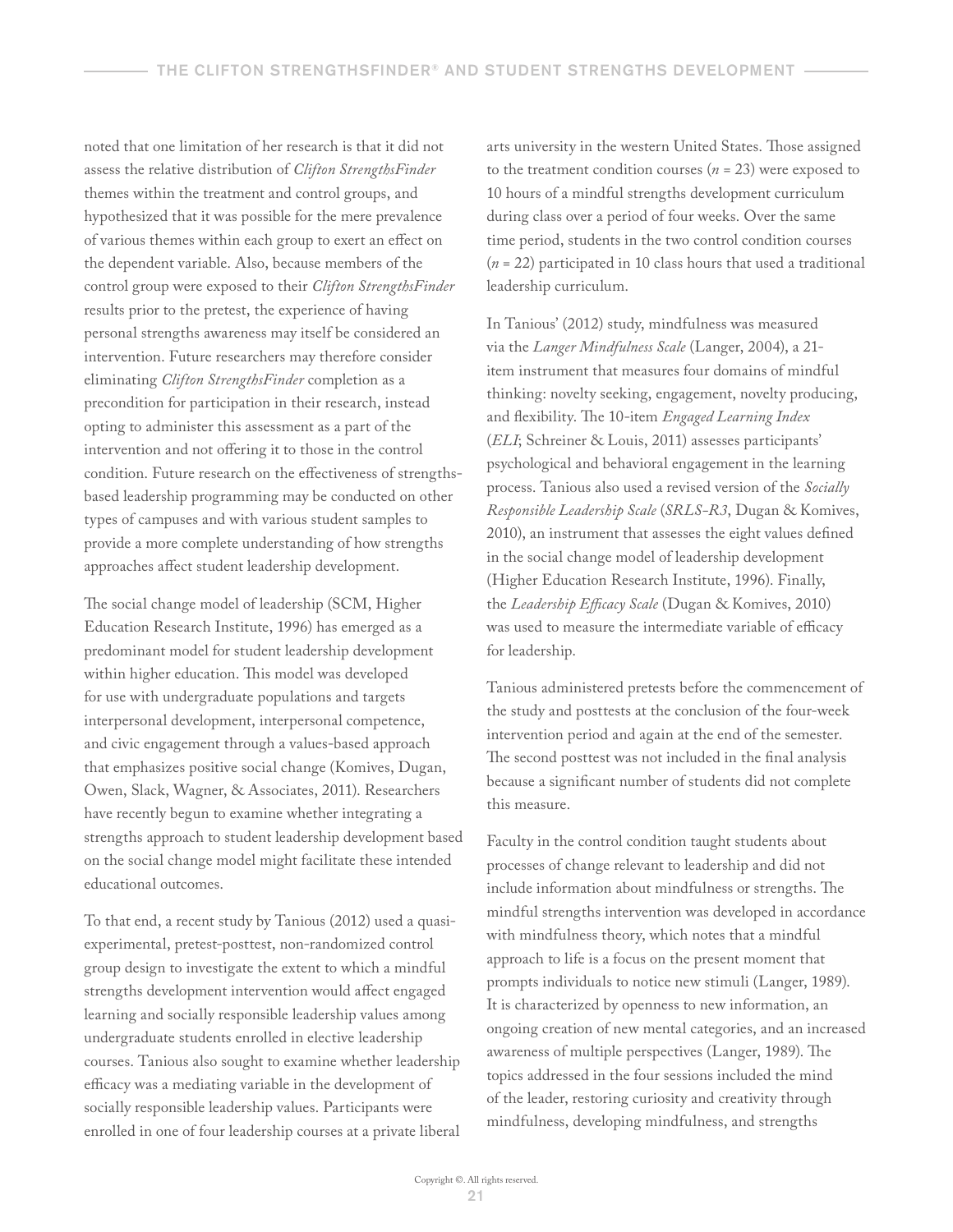and mindfulness. Each class session in this intervention contained a lecture, associated activities or group work, and a brief homework assignment. In addition, participants in the mindful strengths intervention completed the *Clifton StrengthsFinder* between the first and second intervention sessions.

The results of paired sample t-test indicated that the differences in pretest and posttest engaged learning scores were not statistically significant for the control or the treatment group, and an ANCOVA revealed that there were no significant differences between the groups in levels of engaged learning. Similar analyses were conducted to explore the effects of the treatment condition on socially responsible leadership values, and the results indicated no effect for treatment condition. Collectively, these results indicate that the mindful strengths intervention did not produce a significantly different result than did the control condition in engaged learning or socially responsible leadership values. However, the results indicated that leadership self-efficacy did function as a mediating variable for the development of some of the socially responsible leadership values examined in this study.

One possible confound in Tanious's study is that the mindful strengths interventions were conducted by one faculty member whereas the two control conditions were each led by different faculty. Another limitation is that the instruments measuring mindfulness, socially responsible leadership values, and engaged learning used in this study all relied exclusively on self-reports, which can be associated with several potential concerns. Tanious also noted that her sample size was small and consisted entirely of students who had self-selected into an elective leadership course, which may have affected the nature of her findings as well as their external validity. Finally, because the data indicated that there were no significant changes in mindfulness from pretest to posttest in the treatment group, the mindful strengths intervention did not increase mindfulness in a measurable way. Tanious attributes this finding to the demographic and developmental characteristics of the particular sample of students in her study and alternatively to insufficient strength of the mindfulness component of the strengths intervention.

Although the social change model of leadership emphasizes the importance of values growth in individual, group, and societal domains, the researchers in another recent study that used this model (Lane & Chapman, 2011) specifically focused on the individual values of the social change model, which include consciousness of self, congruence, and commitment (Higher Education Research Institute, 1996). The model suggests that the development of these values requires increased self-knowledge (Komives, Dugan, Owen, Slack, Wagner, & Associates, 2011), and so a strengthsbased development approach was considered as a potentially useful strategy for promoting this outcome. In their correlational study, Lane and Chapman (2011) considered whether strengths self-efficacy (i.e., the degree to which individuals believe that they can employ personal strengths effectively) and hope were related to the individual values of the social change model. A secondary research question was whether previously identified predictor variables of student engagement, race, gender, and community service were related to the individual values of the social change model within their particular sample. To answer these questions, Lane and Chapman (2011) invited undergraduate students enrolled in 10-week leadership seminars at a private institution in the southwestern United States to respond to a 130-item questionnaire comprised of several scales. These included the *Strengths Self-Efficacy Scale* (SSES; Zhao, Tsai, Chaichanasakul, Flores, & Lopez, 2010), the individual values scales extracted from the second revision of the *Socially Responsible Leadership Scale* (SRLS-R2; Tyree, 1998), the *Adult Trait Hope Scale* (Snyder, Harris, Anderson, Holleran, Irving, Sigmon, Yoshinobu, Gibb, Langelle, & Harney, 1991), and a version of Gallup's workplace engagement questionnaire (Harter, Schmidt, Killham, & Agrawal, 2009) adapted for use in higher education and intended to assess student engagement in that setting. Each of the participants ( $n = 155$ ) had also previously completed the *Clifton StrengthsFinder.*

Lane and Chapman (2011) calculated correlations between the individual values of the social change model (consciousness of self, congruence, and commitment) and the variables of student engagement, hope, strengths self-efficacy, gender, race, and average number of weekly community service hours. Strengths self-efficacy, hope,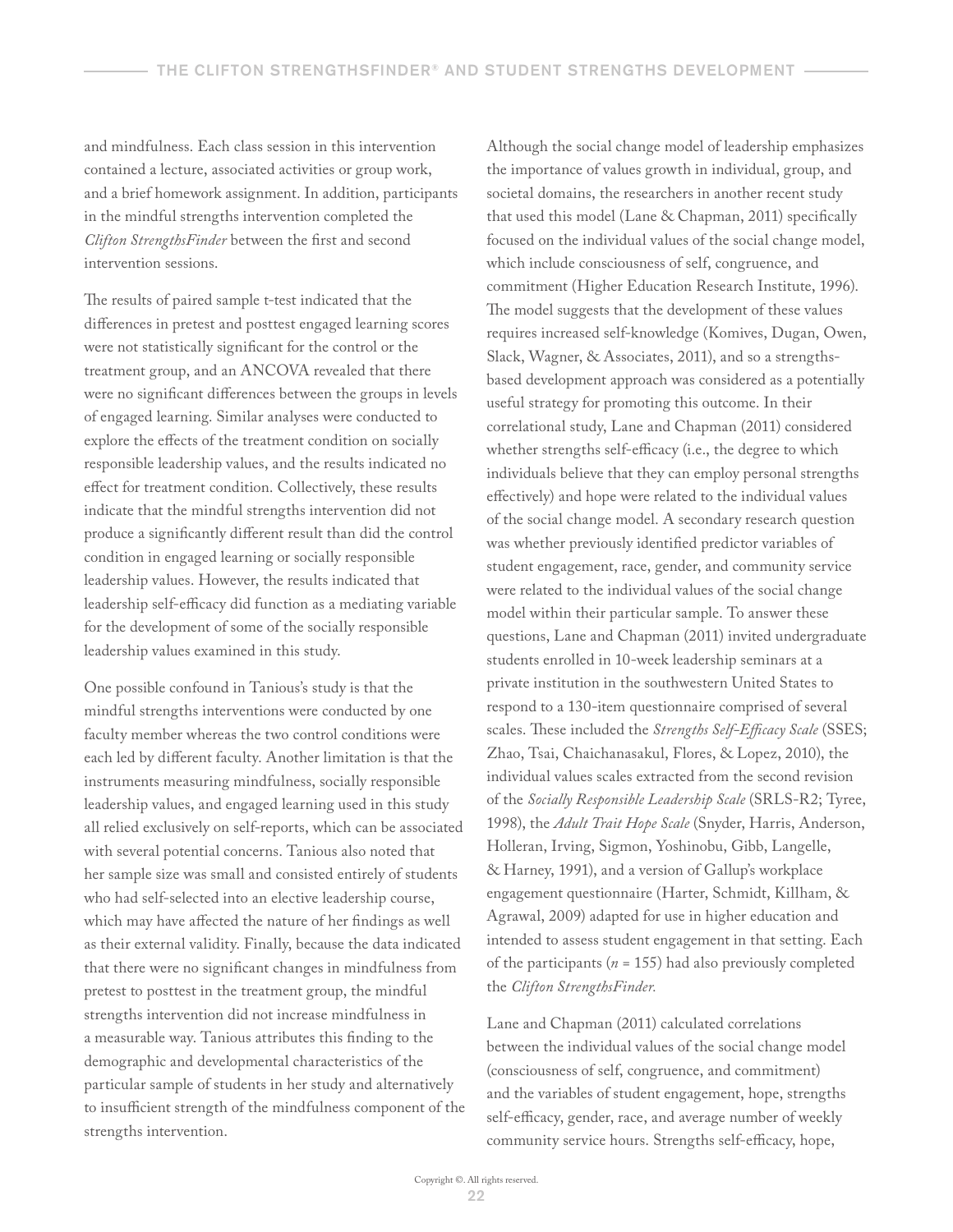and student engagement were positively related to the combined individual values of the social change model, whereas gender, race, and weekly community service hours demonstrated weak correlations with the individual values of the social change model.

The correlational nature of this study does not permit causal inferences to be made about the effectiveness of the *Clifton StrengthsFinder* in promoting desired outcomes or the impact of the use of a strengths-based approach within student leadership development. The statistical analyses and findings for this particular study are not presented as clearly as they might be, which complicates the interpretation of the findings. In addition, the sample for this study consisted of undergraduates who self-selected into optional cocurricular leadership seminars, and among those students, only a subset responded to the surveys associated with this research, indicating that selection bias may be a factor to consider in this study. Finally, as Lane and Chapman (2011) note, future researchers might consider using a measure of student engagement that is more well-established in higher education in terms of reliability and validity.

Finally, one study sought to examine the interplay between strengths and leadership with a different population in higher education. Specifically, Xaver (2008) was interested in how institutional (as opposed to student) leaders in higher education use personal strengths and integrate the strengths approach into their leadership roles. This researcher used a qualitative case study approach with purposive sampling to explore this issue through interviews with educational leaders at several institutions across the United States. The participants in her research  $(n = 24)$  were nominated by Gallup as those who had been "working with strengths for several years and cite significant change at their institutions" (Xaver, p. 48). In this sense, Xaver's sample consisted of individuals who were likely very supportive of the strengths approach and practice and who were familiar with Gallup's approach to strengths-based education. Among this sample, some (*n* = 6) were executive leaders such as presidents, chancellors, and provosts; others  $(n = 6)$  were classified as second-tier executives such as deans and vice presidents; a third group  $(n = 6)$  consisted of mid-level leaders such as divisional and program chairs; and a final group (*n* = 6) were described as individuals without a formal leadership position who had advocated for or initiated a strengths approach at their home institutions. The researcher conducted one telephone interview with each participant and asked the same 10 questions of each, which included topics such as how each individual supported the use of strengths within his or her organization, the extent to which the leader identified strengths in colleagues, how the leader used strengths to create a shared vision, and other similar topics. The total length of time reported for all 24 interviews was 28 hours total, and audio recordings of the interviews were transcribed by a third party for further analysis. Xaver described a process of grouping her data into similar themes for summary in her final report of the findings, but did not provide the kind of detailed written record of exactly how she approached this endeavor that would allow a reader to independently assess the accuracy of this process.

As opposed to generating a series of themes that represented a meta-analysis of the responses to the overarching research question, Xaver (2008) presented some of the ideas she heard in response to each interview question. Xaver's findings were presented in several selected verbatim quotations to each of the 10 questions she asked during the interview as well as some of the responses generated in response to the final open-ended question regarding whether there were further ideas that each participant wanted to discuss. She provided written predictions of how participants might respond to several of the questions before conducting the interviews, and many of the themes she subsequently noted in her results align with these predictions. Because Xaver did not report taking steps to increase the credibility or confirmability of her findings, such as triangulation strategies or member-checking techniques, it is possible that she may have unconsciously favored information that aligned with her preconceived hypotheses about the usefulness of a strengths approach (confirmation bias). Social desirability bias is also a potential confound to this study, as several of the interview questions implicitly communicated an expectation that the participants were regularly integrating a strengths approach into their work, prompting them to describe the ways they used strengths in various domains of their professional lives. This approach is contrasted with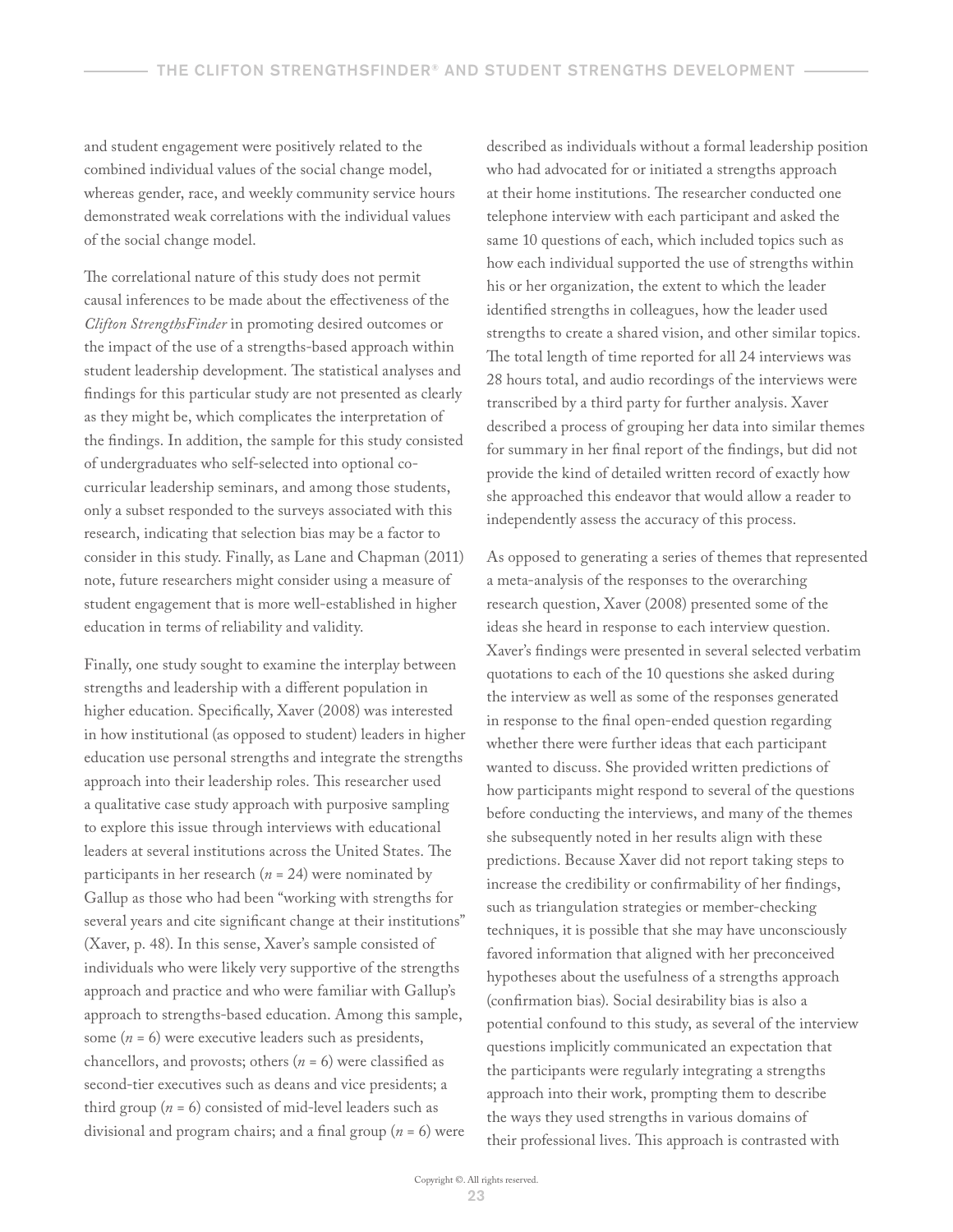framing the interview questions in a way that refrained from assuming foreknowledge of participants' attitudes or behaviors. In addition, if the individuals were aware that they were nominated by Gallup for participation in the study, then they may have perceived Xaver to be an associate or representative of Gallup. Whether or not this assumption was accurate, it is a factor that may have influenced the participants' responses.

#### *Research Designed to Understand the Nature of the Strengths Development Process*

Janowski (2006) sought to gain an understanding of the process by which students transition from identifying their strengths with the *Clifton StrengthsFinder* to intentionally applying them, a process this researcher termed *capitalizing on personal strengths*. Janowski asked the directors of strengths-based programs at three universities to nominate students  $(n = 8)$  who fit three specific criteria for participation in the study; these criteria included participation in strengths-based programming at the institution at which the student was enrolled, the ability to recall and identify personal Signature Themes of talent as indicated by the *Clifton StrengthsFinder*, and identification of one area in which personal strengths are actively applied (social, academic, or occupational). The researcher then conducted a one-on-one semi-structured telephone interview with each participant to solicit demographic information, a description of the strengths-based program in which each student had participated, students' Signature Themes as identified by the *Clifton StrengthsFinder*, details about how students had applied and capitalized on their strengths, and the benefits they perceived from doing so. Following the interview, participants completed the *Five Factor Online Personality Inventory* (Buchanon, Johnson, & Goldberg, 2005) to assess personality along five dimensions, including extraversion, agreeableness, conscientiousness, neuroticism, and openness to experience. Transcribed interviews were reviewed by the researcher and an external auditor to increase the trustworthiness of the findings. Janowski noted that theoretical sampling, the process of returning to participants following the conclusion of the interview to clarify and probe more deeply about selected topics, did not occur through follow-up interviews but

was instead solicited via an email inquiry to participants to determine whether they had any additional comments or questions.

Janowski concluded that the participants reported that an ability to capitalize on their strengths depended on three elements: perceived social support, previous experiences of success, and the reinforcement of the benefits of their strengths. This study provides some description of factors that play a role in prompting students to mobilize their strengths in various settings. However, because the researcher interviewed only seven undergraduate participants and one graduate student, it is possible that this small sample size was not sufficient to ensure the attainment of informational redundancy recommended for qualitative research of this type (Lincoln & Guba, 1985) or to make determinations of which findings are rare versus which are more representative of the group being studied. In addition, Janowski's sample consisted entirely of Caucasian students with one exception, and was largely comprised of individuals who reported adherence to the Christian faith, a cumulative GPA of 3.5 or greater, high levels of certain personality traits (extraversion, agreeableness, and conscientiousness, as measured by the *Five Factor Online Personality Inventory*), and who came from intact families. The sample was not representative of the demographic diversity present in the undergraduate population across the country, and this factor limits the transferability of the reported results. The interview protocols used by Janowski in this study were not specified in the research report, making it difficult to independently assess the extent to which the findings result from a thorough investigation of the strengths capitalization process. Although basic descriptions of the data coding process and the measures taken to promote trustworthiness of the findings are provided, these components of the research are not described in sufficient detail to address questions about these important elements inherent to the grounded theory method.

Robles' (2009, 2012) qualitative study used a phenomenological approach to explore elite athletes' reactions to their exposure to the *Clifton StrengthsFinder* and to gain an understanding of these athletes' perceptions of how they personally utilize their Signature Themes of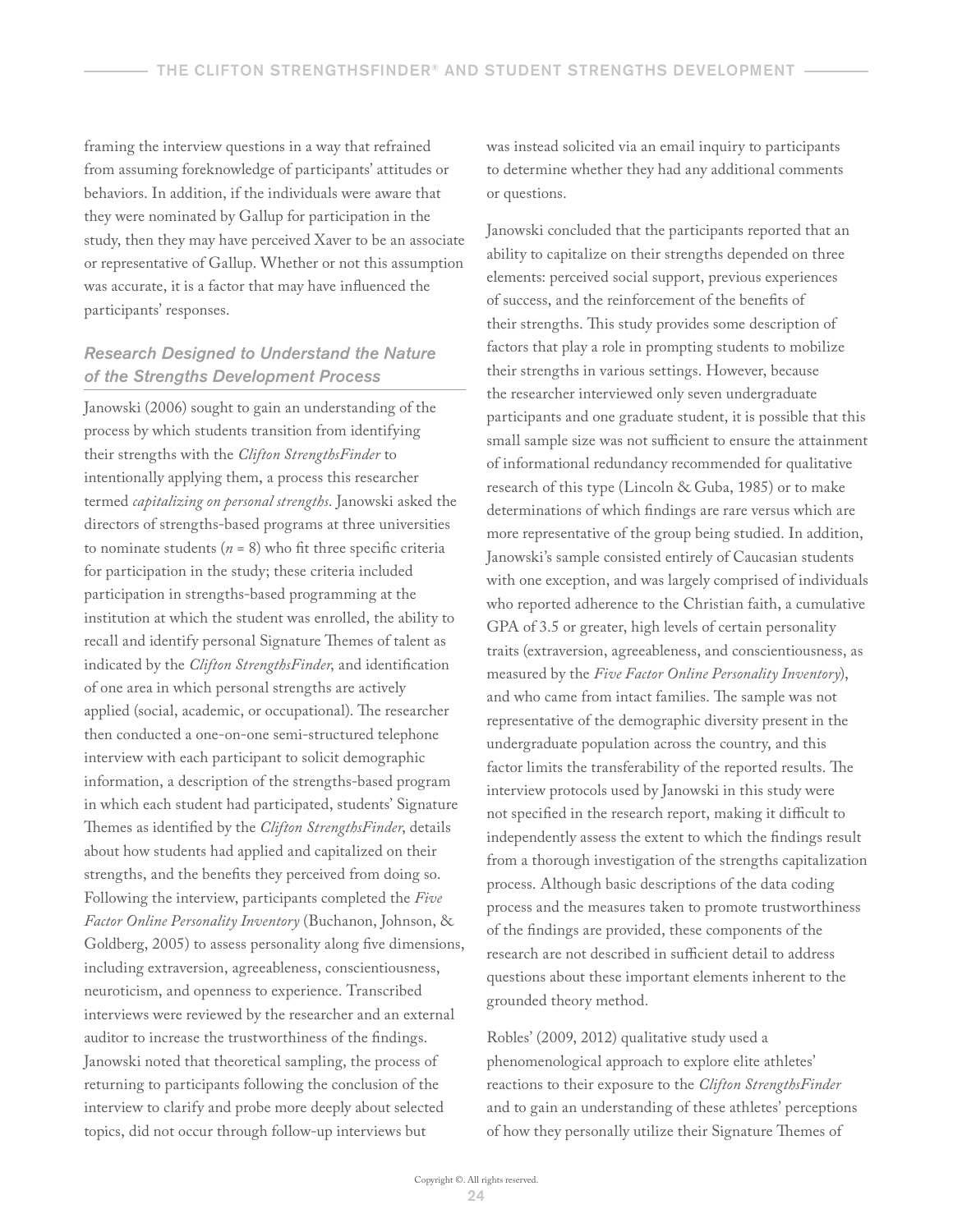talent. The purposeful sampling procedures used by this researcher to obtain participants for the study included extreme case, criterion, and snowball sampling procedures, and resulted in a group of female athletes who resided in southern California and who also had elite athlete status in the sport of women's fastpitch softball (*n* = 16). For the purpose of the study, elite status was defined as identifying an athlete eligible for competition at the national, international, or Olympic level, or who is a professional sportsperson. Although this research was not conducted in a postsecondary setting per se, the majority (*n* = 10) of the participants in the study were categorized as current collegiate players. The athletes in Robles' study represented a variety of player positions, ranging in age from 18 to 46 years.

Participants began by completing the *Clifton StrengthsFinder* and reviewing their Signature Theme descriptions as identified by the inventory. Robles (2009) then asked participants a series of 28 open-ended questions over the course of two individual interview sessions to gain an understanding of their perceptions regarding their *Clifton StrengthsFinder* results and the strengths approach, and to further explore each participant's view of herself as an elite athlete. During the interview process, the researcher guided participants through activities designed to increase their understanding of their Signature Themes of talent, to establish a ranking of the personal relevance of each theme, and to articulate the meaning of these themes in their own words. In addition to these exercises, Robles asked a series of questions that prompted each participant to articulate whether her Signature Themes of talent have been relevant in her role as an athlete in the past and present, and to share her thoughts on whether the strengths approach could be useful in collegiate athletic settings or used to influence athletic team dynamics. The researcher also sought the opinion of an expert reader in her study and triangulated data from multiple sources to increase the trustworthiness of the research findings.

Robles (2009) highlighted six predominant themes that emerged from the analysis of the various data sources. These include the observations that elite athletes tend to use achieving and/or relational strengths in their pursuit of athletic excellence, associate their high performance with one central theme of talent, intentionally mobilize their strengths to overcome various types of obstacles, and adopt an optimistic stance. In addition, Robles noted that the athletes found unique ways to capitalize on their Signature Themes to cultivate team/coach relationships, assume various leadership roles, and set personal goals. Finally, the elite athletes in Robles' study perceived the strengths approach as having a positive impact on women's athletic teams through providing a means for increasing team cohesion, developing greater understanding of individuals, and establishing respect among teammates and coaches.

As Robles' (2009) research was phenomenological in nature, its most significant limitation is the lack of transferability of its findings. The results of this research are descriptive of the experience of the participants in this particular study and are not applicable to other populations, such as athletes in general, female athletes, elite athletes, or athletes in other sports. Additional research with other types of athletes should be conducted to gain a more detailed understanding of the impact of the *Clifton StrengthsFinder* and the strengths approach for the diverse groups of athletes. In addition, it is possible that participants' responses to Robles' questions may have been influenced by their perceptions that the researcher was hoping for a certain type of response to the questions posed in the study.

Pritchard (2009) conducted a qualitative study that utilized a constructivist approach and a grounded theory methodology to explore the personal experiences of students following an encounter with a strengths-based intervention. Pritchard's research participants included a sample of student mentors  $(n = 12)$  at a public research university in the United Kingdom who attended two days (approximately 10 total hours) of strengths-based training. These students completed the *Clifton StrengthsFinder*, received their results, and then attended educational sessions over the course of two consecutive days designed to help them understand and apply their Signature Themes of talent. In the days immediately following the intervention, Pritchard conducted a semi-structured interview with each participant, inquiring about students' reactions to their Signature Themes, the nature of their educational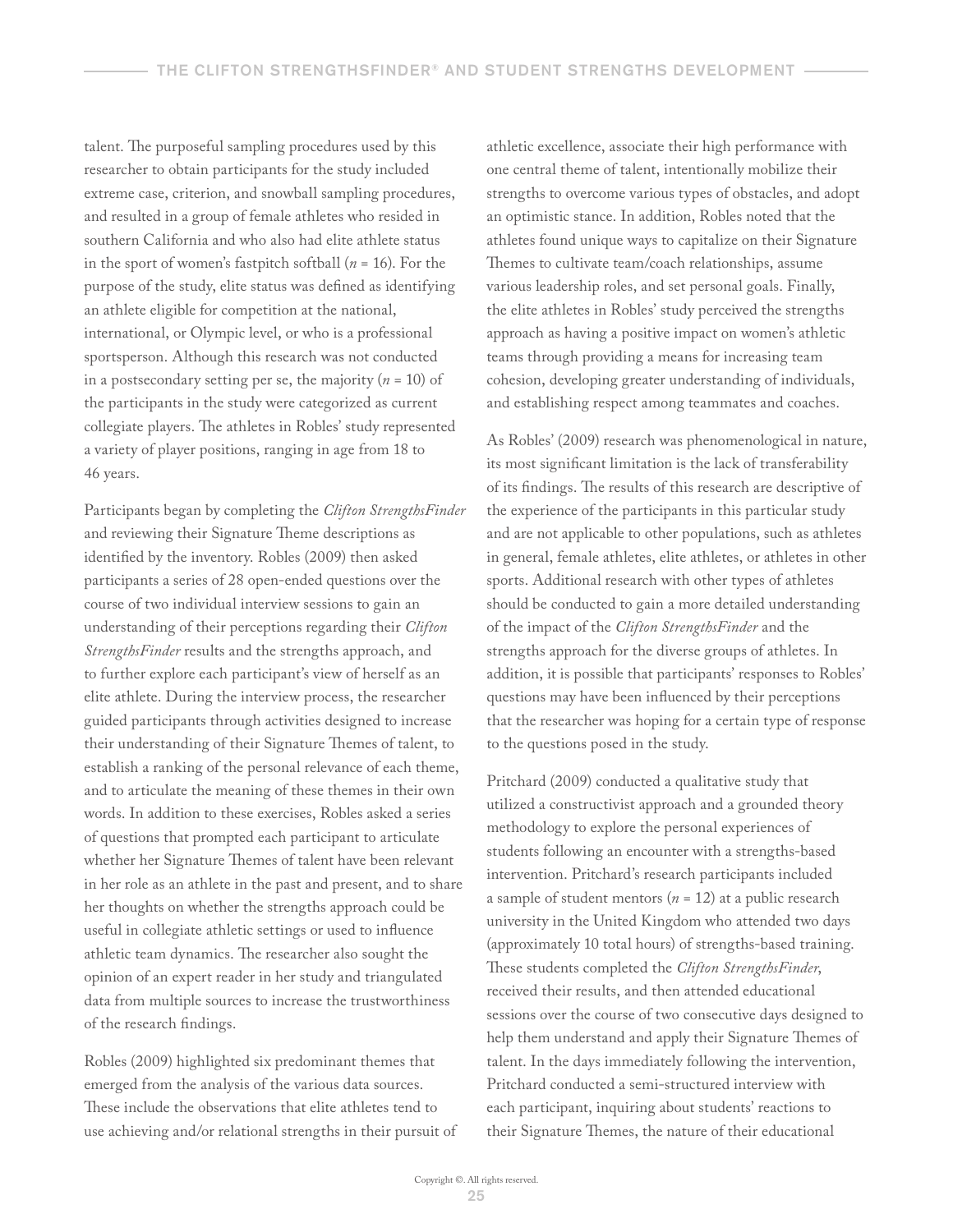experiences, and the impact of the strengths intervention. Following the initial interview, participants were asked to engage in online journaling over a period of approximately four months, responding to three discussion prompts posted by the researcher at approximately evenly dispersed intervals throughout this time period. These online journaling prompts were intended to elicit students' ongoing written reactions to the strengths intervention and to inquire about the degree to which they were reflecting upon and using the information presented during the strengths intervention. Sixteen weeks after the completion of the two-day strengths training, the researcher conducted a second interview with each participant to inquire about any remaining impact of the initial intervention and to ask students to elaborate on several themes that emerged from the online journals. Data from the interviews, the online journals, and the researcher's field notes were analyzed using Strauss and Corbin's (1990) model of engaging in open, axial, and selective coding processes to develop an emerging theory.

Participants in Pritchard's (2009) study noted that they perceived that exposure to the strengths-based training produced immediate, short-term positive personal and relational effects such as increased confidence and selfefficacy, learning epiphanies, and heightened appreciation for others' strengths. The intensity of these effects was positively mediated by factors such as the participant's degree of resonance with the Signature Themes noted on his or her *Clifton StrengthsFinder* report, the level of psychological reframing from a negative association with a particular talent theme to a positive association, and the projection of the use of personal strengths in the future. Negative mediators of the initial intervention effect included previous exposure to a deficit-based approach to education and skepticism of the accuracy of a web-based instrument in assessing individual uniqueness and talent. Nearly all students in Pritchard's study reported that the initial impact of the intervention had diminished at the fourmonth interval, but the strength of this effect was varied, as some participants asserted that the strengths-based training and perspective had been of sustained value and relevance in their lives, whereas a portion of the participants noted that the long-term impact of the strengths training

was negligible or nonexistent. Pritchard noted that several factors were associated with students retaining a significant effect from a strengths intervention after four months, including continued reframing of innate traits from perceived weaknesses to strengths, effort to progress from talent identification to strengths development, and regular use of terminology associated with the *Clifton StrengthsFinder* in personal vocabulary. Finally, the factors that were negative mediators of the long-term intervention effect include lack of ongoing curricular follow-up or training beyond the initial intervention, and personal factors such as distraction or lack of persistent interest in sustained engagement with the results generated by the *Clifton StrengthsFinder*.

Pritchard's (2009) findings provide insight into the dynamics of students' reactions to a strengths-oriented educational program and note several factors that may contribute to either a sustained or a depreciating strengths intervention effect. The researcher cautions that the student interviews focused on gaining information about the personal impact of a strengths-based educational intervention and did not explore the influence of extraneous factors such as gender, race, and socio-economic status in shaping the reported results. Pritchard's study was conducted with paid student mentors of middle-class standing, and with the exception of one student, all participants in Pritchard's study were Caucasian. This type of selection bias could result in missing themes or concepts in the data and therefore has limited transferability to other populations. It is also notable that only a portion of the participants in Pritchard's research engaged in the online journaling portion of the study, creating the possibility that the written thoughts of this subgroup of participants were not representative of the perceptions of the entire group under investigation.

# *Research on Correlates of Clifton StrengthsFinder® Themes Within Postsecondary Samples*

Another group of researchers has focused on understanding more about the *Clifton StrengthsFinder* as an instrument as opposed to assessing the impact of a program integrating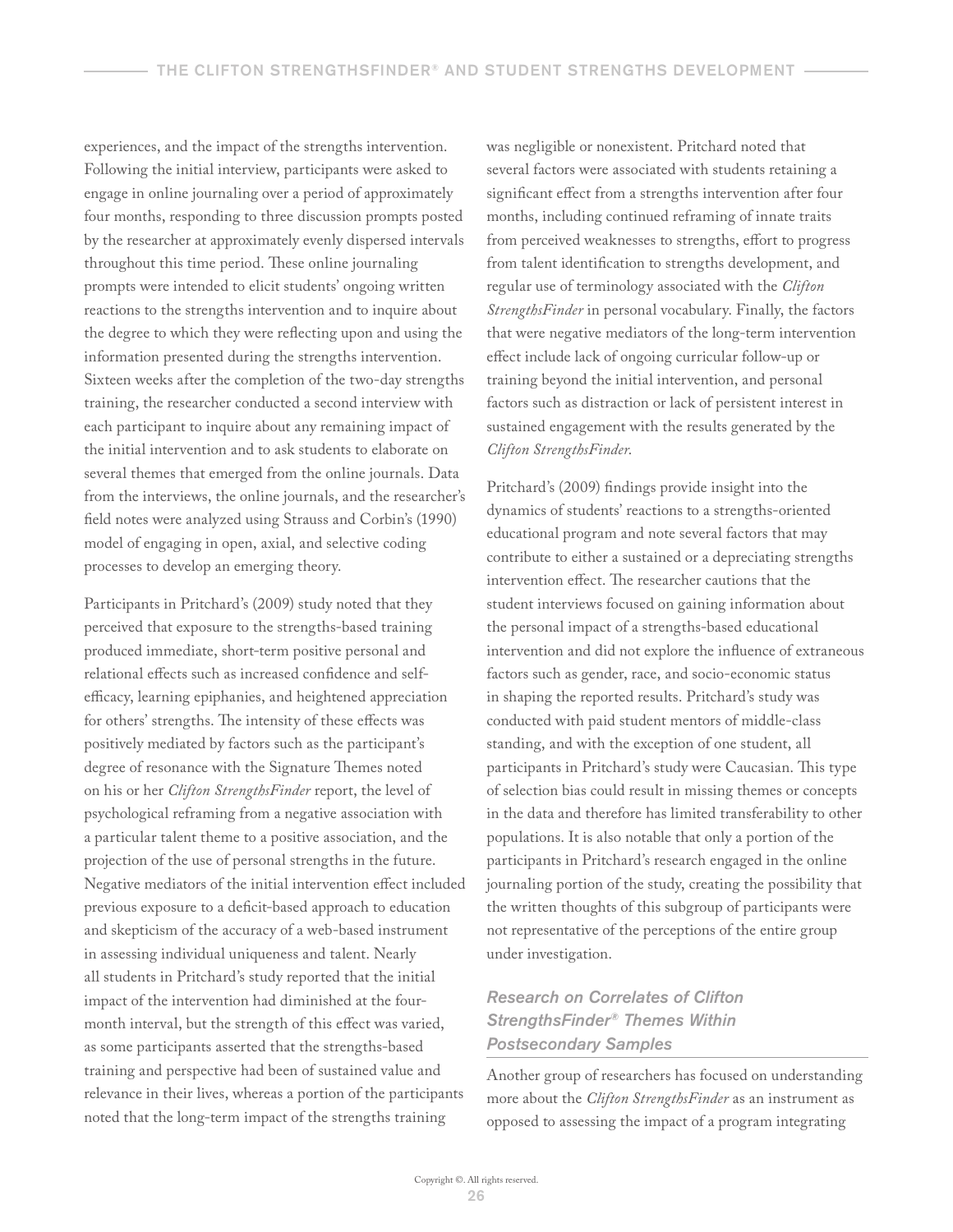its use. Schenck (2009) explored the relationship between *Clifton StrengthsFinder* talent themes to personality profile and vocational interests. Personality profiles were generated using the *Myers-Briggs Type Indicator* (MBTI; Consulting Psychological Press, 2003), and vocational interests were measured according to the *Strong Interest Inventory* (SII; Consulting Psychological Press, 2005). This researcher sought to understand the relationship between *Clifton StrengthsFinder* themes and both gender and academic program. Participants in this study included students from master's-level programs in either counseling and career development (*n* = 65) or organizational performance and change (*n* = 99), and were predominantly female (130 of 164 total). Schenck's study was non-experimental, utilizing archival data. When numerical values were provided by an assessment (such as for each of the general occupational themes within the *Strong Interest Inventory*), these values were used in the subsequent analyses; categorical data were recoded into a numerical format in all other cases. For example, the researcher assigned sequential numerical values for each of the 16 possible personality types indicated by the *Myers-Briggs Type Indicator* strengths profiles for each participant in the study, and the *Clifton StrengthsFinder* themes were subsequently recoded from nominal data to dichotomous numerical values to indicate either the presence or absence of each talent theme from that individual's five most predominant themes. Dichotomous variables for gender and academic program were created in a similar fashion. Descriptive analyses including frequency and strength of occurrence were conducted to determine the relationship between talent themes to gender and academic program, as well as talent themes to personality traits and type. For vocational interests, analyses were conducted to determine the mean and standard deviation of each general occupational theme (as measured by the SII) for when a CSF talent theme was present versus when a talent theme was absent from the Signature Themes profile.

Schenck's (2009) extensive findings on relationships among academic program, vocational interests, gender, and personality type are not summarized here, as they are not germane to the purposes of this particular review. However, her findings describing how *Clifton StrengthsFinder* themes

are related to the other variables in her sample are provided. Schenck found that all of the individuals in her sample who had the *Clifton StrengthsFinder* Signature Theme of Communication or Woo were extraverted, and all those with the Signature Themes of Analytical and Significance preferred the sensing personality trait. Other similar pairings existed between the theme of Analytical and the thinking personality trait, as well as with the Discipline and Significance themes and the judging personality tendency. In addition to these frequently occurring pairs, Schenck also described a variety of CSF themes and personality traits that never coincided in her sample. However, she noted that in spite of these trends of co-occurrence (or lack thereof), she did not find similar patterns between the magnitude or clarity of various personality traits as measured by the MBTI and corresponding Signature Themes, which Schenck described as providing evidence that "the nature of the attraction between certain personality traits and strengths may be more complex than just occurrence or clarity alone would indicate" (pp. 146-147). Regarding relationships between the general occupational types measured on the *Strong Interest Inventory* (Consulting Psychological Press, 2005) and *Clifton StrengthsFinder* Signature Themes, Schenck noted that there were not discernible patterns of interaction, explaining that perhaps this finding was indicative that talent themes can be applied across vocational endeavors. Finally, Schenck reviewed the frequency distributions for the most prevalent *Clifton StrengthsFinder* themes by gender and academic program and found that CSF themes were not equally distributed by gender and academic program. Schenck noted some differences between these categories as well as a few slight trends in the data but was not able to describe a definitive pattern that encapsulated the relationship between gender, academic program, and CSF theme distribution.

Schenck's (2009) study provides some initial information regarding how *Clifton StrengthsFinder* results may be related to variables such as vocational preference, personality profile, gender, and academic discipline, but the results should be interpreted cautiously and viewed as a description of the researcher's particular sample as opposed to being applicable to other populations. Schenck's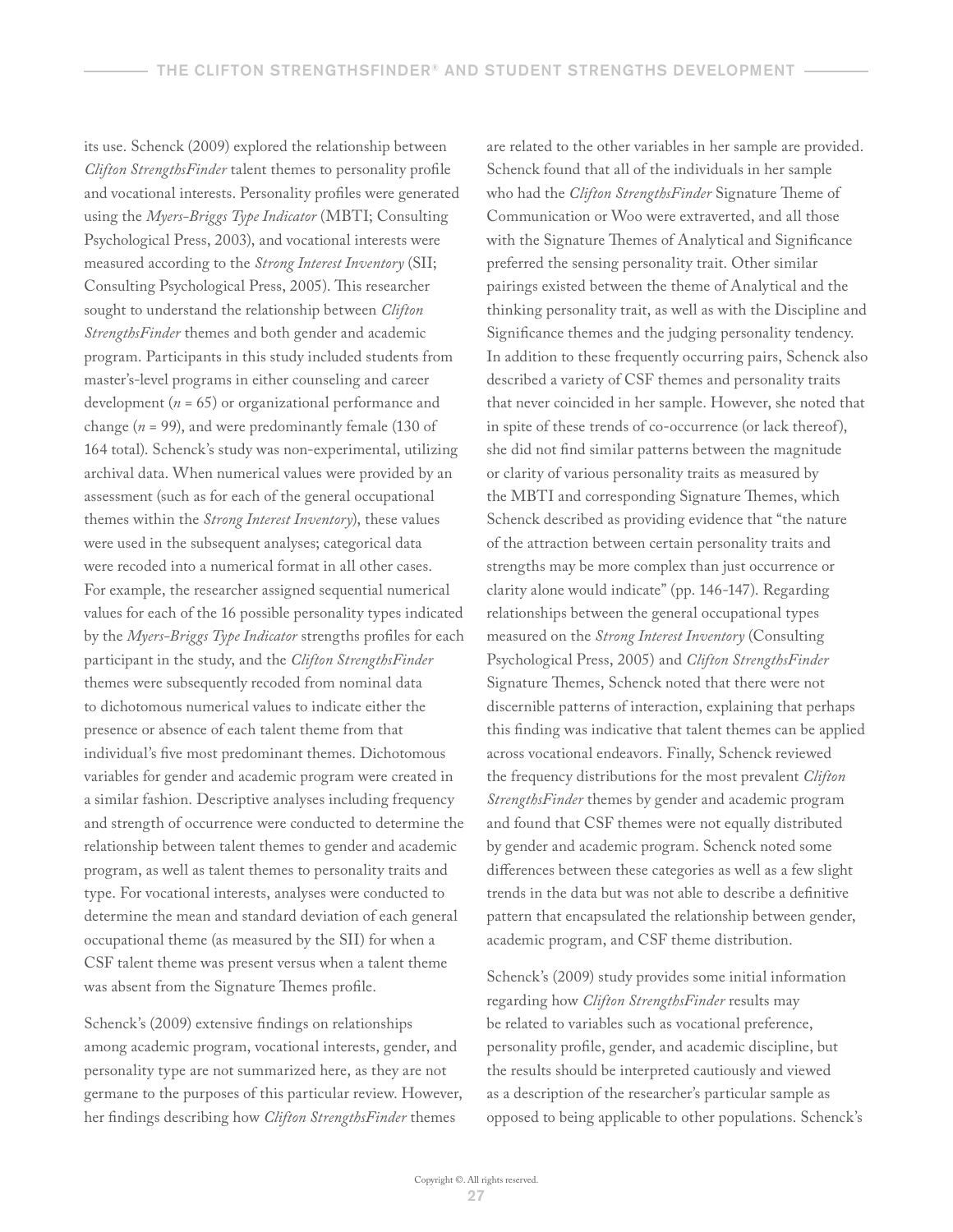small sample (n = 164) drawn from a single institution and only two graduate areas of academic study with a strongly disproportionate number of females limited the conclusiveness and generalizability of her findings. This researcher's initial exploration of her study sample revealed personality trait preferences that deviated significantly from the established nationally representative sample, which is likely to have influenced the results of the study as a whole. In addition, because the ipsative aspects of *Clifton StrengthsFinder* do not permit norm-referencing, Schenck was somewhat impaired by the nature of the inventory results available to her and the inability to assess the magnitude of strength for each of the talent themes for a particular individual — as an absolute value or in reference to others. The categorical nature of much of the data in this study limited the type of statistical analyses that could be performed as well as the richness and sophistication of the findings. Furthermore, Schenck's procedure of coding each participant's *Clifton StrengthsFinder* themes as a dichotomous variable does not align with Gallup's assertion that each of the 34 themes measured by the *Clifton StrengthsFinder* exist in degrees within an individual as opposed to being either strictly present or absent. The practice of coding non-Signature Themes as "absent" is not reflective of the reality that these themes simply exist in lesser degrees or are not among the most dominant for that particular individual.

Another study that may have relevance within the domain of career counseling and advising is one in which researchers sought to determine the relationships between the 34 *Clifton StrengthsFinder* themes and indicators of Holland's (1997) six vocational personality types (Carson, Evans, Gitin, & Eads, 2011). This research was conducted within the context of a larger study of 1,747 undergraduate students enrolled in introductory legal education courses at an online university, and among those, a subset of students (*n* = 117) formed the sample for this study after having completed another inventory called the *Kuder Career Search* (KCS, Zytowski, n.d.). The KCS contains six career cluster subscales that provide a measure of vocational personality, which the researchers indicate correspond to Holland types, although the KCS subscales are given different names.

Although not entirely clear from the description offered by Carson and colleagues (2011), it appears that the career clusters from the KCS were used as a proxy for Holland vocational types in this study, although no clear rationale is provided for this choice. The initial portion of the research generated a distribution frequency ranking of the 34 *Clifton StrengthsFinder* themes in the larger student sample (n = 1,747) and an exploratory factor analysis consisting of a principal components analysis followed by varimax rotation was then performed, resulting in a set of 11 clusters that the authors believe represent higher-order structures of talent as measured by the *Clifton StrengthsFinder*. The researchers then correlated these structures as well as the individual *Clifton StrengthsFinder* themes with the KCS career clusters from the smaller study sample ( $n = 117$ ).

Results indicated that some relationships do exist between *Clifton StrengthsFinder* themes and vocational personality types as measured by the KCS, as each of the six career clusters were related to at least one of the 11 CSF factors generated in this study. However, the results of this investigation are limited by some features of the research. Specifically, the sample was drawn from a single institution and consisted exclusively of students who were in one area of academic study. The sample was predominantly female (79% in the larger sample for the first portion of the study and 82% in the smaller sample subset), thereby limiting generalizability. Although the use of the KCS in this study may be a valid approach, Carson and colleagues did not present sufficient information regarding the reliability and validity of this instrument or provide clear explanation or evidence regarding how it maps onto Holland types.

Another recent publication describes the results of two studies conducted in tandem (Sutton, Phillips, Lehnert, Bartle, & Yokomizo, 2011) designed to better understand the variability within *Clifton StrengthsFinder* results across two samples of students and the correlation between CSF themes and variables associated with learning and academic success. Specifically, these researchers examined trends and variability in collective *Clifton StrengthsFinder* results of two distinct student samples assessed at the same institution annually over a period of two consecutive years and also sought to understand the relationship between *Clifton*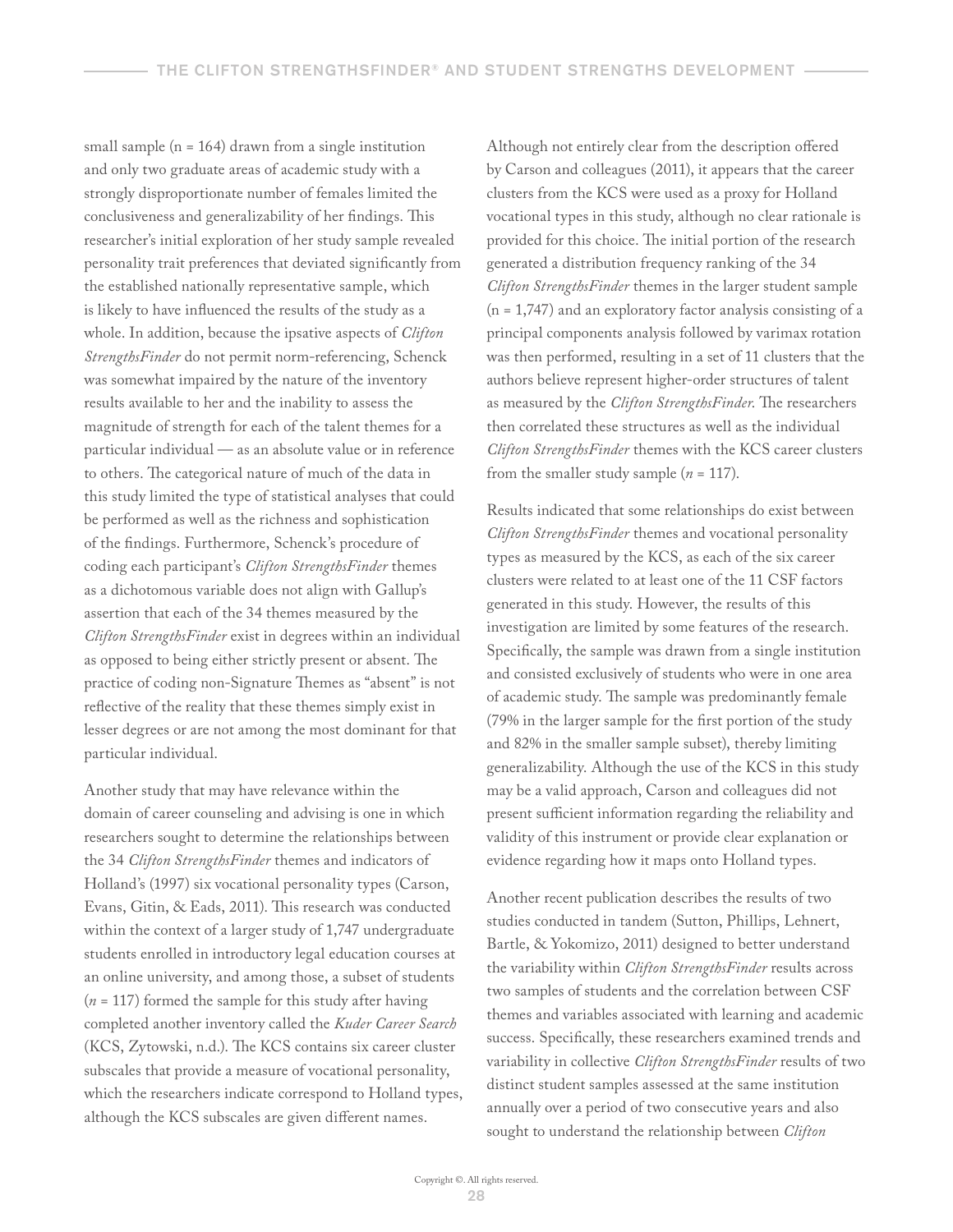*StrengthsFinder* theme groups and academic self-efficacy, GPA, and standardized test scores. In these studies, the four-dimensional classification of the *Clifton StrengthsFinder* themes described by Hayes (2001) was used to group the 34 themes into categories: striving, relating, thinking, and impacting. These groupings were used as a way to cluster themes into types for subsequent analysis, as described in the following section.

In the first of the two studies, Sutton and colleagues (2011) retrieved archival data from a student database at their home institution and examined these data for correlations between variables of interest in the study. Specifically, the researchers extracted GPA, ACT and SAT scores (using a procedure verified by previous research to convert SAT scores into equivalent ACT scores in their sample), gender, age, accumulated college credits, and students' Signature Themes from the *Clifton StrengthsFinder*. In addition, they created an index for each student ( $n = 512$ ) that served as a descriptor of that individual's Signature Theme profile in terms of how it was distributed among the four dimensions of striving, thinking, relating, and impacting. This index was created by assigning one point for each Signature Theme that appeared in each category, meaning that each individual case had five total points distributed among the four categories and no more than five points in any single category. The researchers reported the frequency of each of the 34 *Clifton StrengthsFinder* themes among the sample and calculated correlations between each of the four strengths theme dimensions, converted ACT scores, and GPA. Following the calculation of correlation coefficients, a backwards multiple regression analysis was performed to determine which of the variables that were significantly correlated with GPA might be useful predictors. This procedure was repeated in a second study (n = 344), which varied only in that participants in this sample were members of the subsequent class year who were asked to complete a measure known as the *Academic Self-Efficacy Scale* (*ASE*; Chemers, Hu, & Garcia, 2001) so that researchers could assess whether academic self-efficacy made a significant contribution to explaining academic performance beyond that accounted for by general ability. The frequency and distribution of Signature Themes among the samples in the two studies were then compared.

Sutton and colleagues (2011) found that in both samples the two most frequently occurring themes included Belief and Adaptability, and that both samples also included Developer as one of the five most prevalent themes. Upon further analysis, the researchers noted that the top 10 themes were identical in both samples, although the rank order of prevalence among these themes varied between the two groups. The authors concluded that these data provided "reasonable evidence that the [*Clifton StrengthsFinder*] was, on average, a stable measure of strengths themes" (p. 33) for the students on their particular campus. Significant positive correlations were noted between the *thinking* category of *Clifton StrengthsFinder* themes and converted ACT scores; significant negative correlations were found between the *impacting* category and GPA in both studies. As expected, academic self-efficacy provided significant additional predictive value for GPA beyond that of converted ACT scores alone.

This study was conducted at a single institution over a relatively short time period with a more homogenous racial and religious composition than is present at many postsecondary institutions, which means that the results are contextualized and therefore should not be considered as descriptive of other samples. Although the researchers assert that their study provides initial evidence for the stability of Signature Themes on their own campus from one year to another, it is important to be aware that this conclusion is based on two separate samples of data and does not indicate the extent to which themes are stable within a particular individual over time (test-retest reliability). This work by Sutton and colleagues is the first published study to use the four-dimensional model (Hayes, 2001) of *Clifton StrengthsFinder* themes as predictors of other variables, and additional work in this area can help to determine the validity of this approach as well as that of the specific procedure used within this study to create an index for each participant.

#### **DIRECTIONS FOR FUTURE RESEARCH**

As strengths-based approaches gain prominence in educational settings, it is critical to build upon existing knowledge by conducting investigations aimed at addressing the multitude of questions that have yet to be answered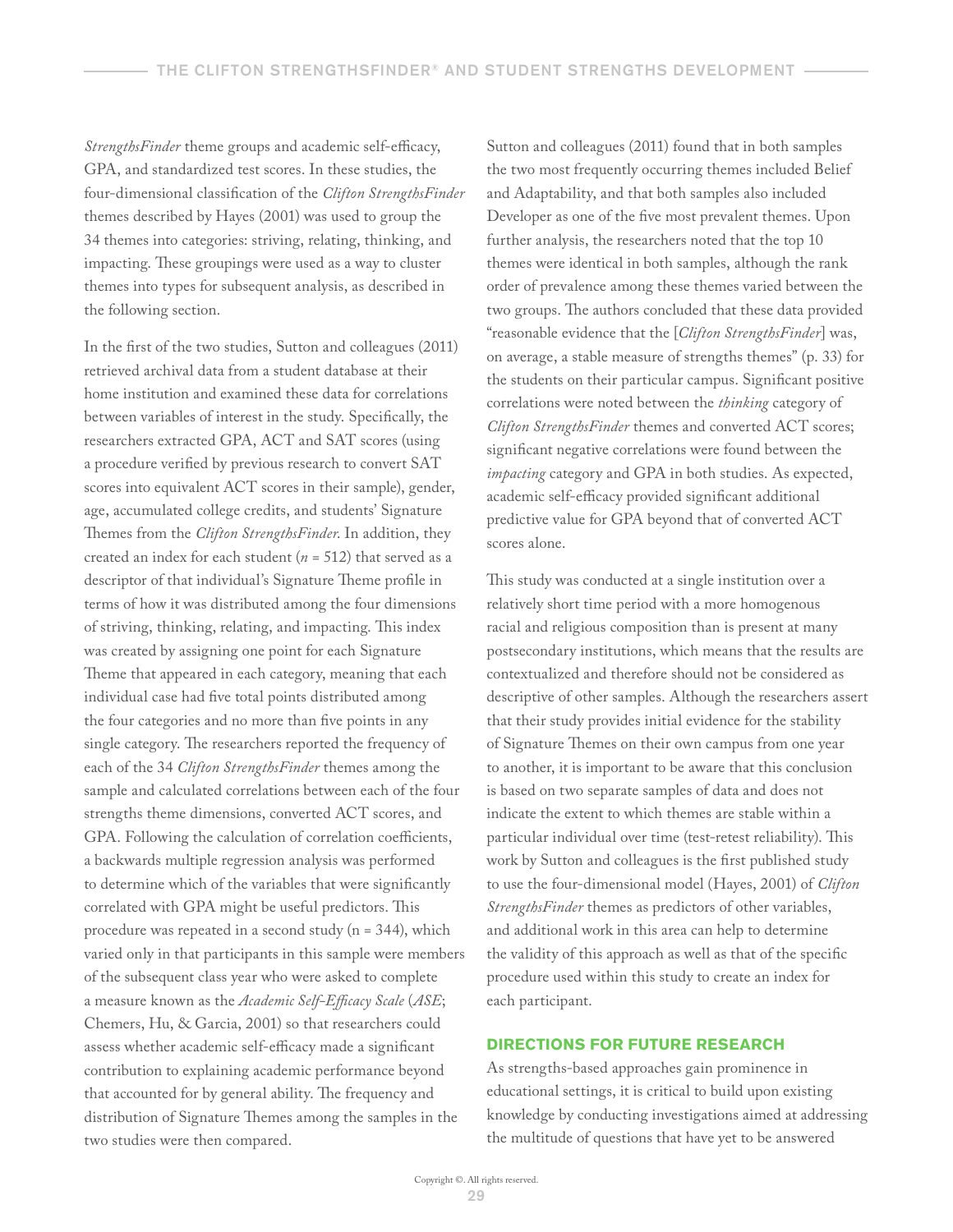regarding strengths-based approaches in education. Continued research is needed to develop an increasingly refined and empirically informed approach to strengthsbased education. Several authors (e.g., Anderson, 2004; Lopez & Louis, 2009) have highlighted some of the distinctive principles inherent to the strengths approach within the educational context, and yet ongoing work is necessary to delineate the most effective methods by which these principles can be actualized. Much of the existing research focuses on the overall impact of strengths-based interventions, but it is critical to also consider which aspects of these approaches are most efficacious in producing desired outcomes and the mechanisms by which they exert their effect. Research findings of this type would inform practitioners seeking to optimize the content and structure of strengths-based programs.

Several methodological considerations should inform future research. Controlled intervention studies with experimental or quasi-experimental designs utilizing instruments with demonstrated reliability and validity could be particularly helpful in empirically assessing the impact of strengths initiatives. There is a need for more intervention studies that are skillfully designed with a careful consideration of the outcomes or goals of the program informing the creation of each component of the intervention. As this review highlights, this type of research may be able to address some of the unanswered questions that remain from existing work that is correlational in nature, lacks a control group for comparison, or has been conducted using instruments that are not well-established. In addition to quantitative research efforts, studies that are qualitative in nature may generate valuable insights related to how students respond to distinct aspects of strengths-oriented activities as well as which specific thoughts or emotions are elicited by the messages embedded within various strengths approaches. Finally, little is known about the long-term impact of exposure to strengths-based programs or how to extend the duration of the known positive effects. Timeseries designs and other approaches that lengthen the time

horizon for the examination of individuals who experience strengths programs could be useful in adding to the current understanding of whether these initiatives influence student success in an enduring way.

As Gallup continues to advocate for educational approaches that challenge students to develop their strengths, it is necessary to better articulate and understand what this process entails and the various forms it might take. For example, there are fruitful possibilities in research that examines how strengths differentially manifest in various contexts and constellations (Biswas-Diener, Kashdan, & Minhas, 2011). It would also be helpful to understand the most effective strategies by which educators might encourage students' transition from merely identifying strengths to proactively developing them in more sophisticated ways that enhance the quality and not merely the quantity of strengths use and application (Louis, 2011).

Pascarella (2006) asserts that the ever-expanding diversity of the American population compels educational researchers to devote heightened attention to routinely examining the conditional effects in addition to the general effects of interventions, as it is possible that the same intervention may differ in the magnitude or direction of its impact for students with different characteristics or traits. This assertion means that further research should be conducted to examine the impact of strengths-based approaches on more diverse student populations enrolled in varying types of secondary and postsecondary institutions. Much of the existing research involves traditional-aged college students and lacks racial and ethnic diversity.

In addition, future investigations should assess the ideal timing of exposure to strengths-based interventions based upon the desired outcomes of such programs. This type of research should consider the ways in which the students' developmental levels during each phase of their educational career may shape their response to strengths-based approaches. Researchers could also consider designing and assessing strengths interventions tailored to strategically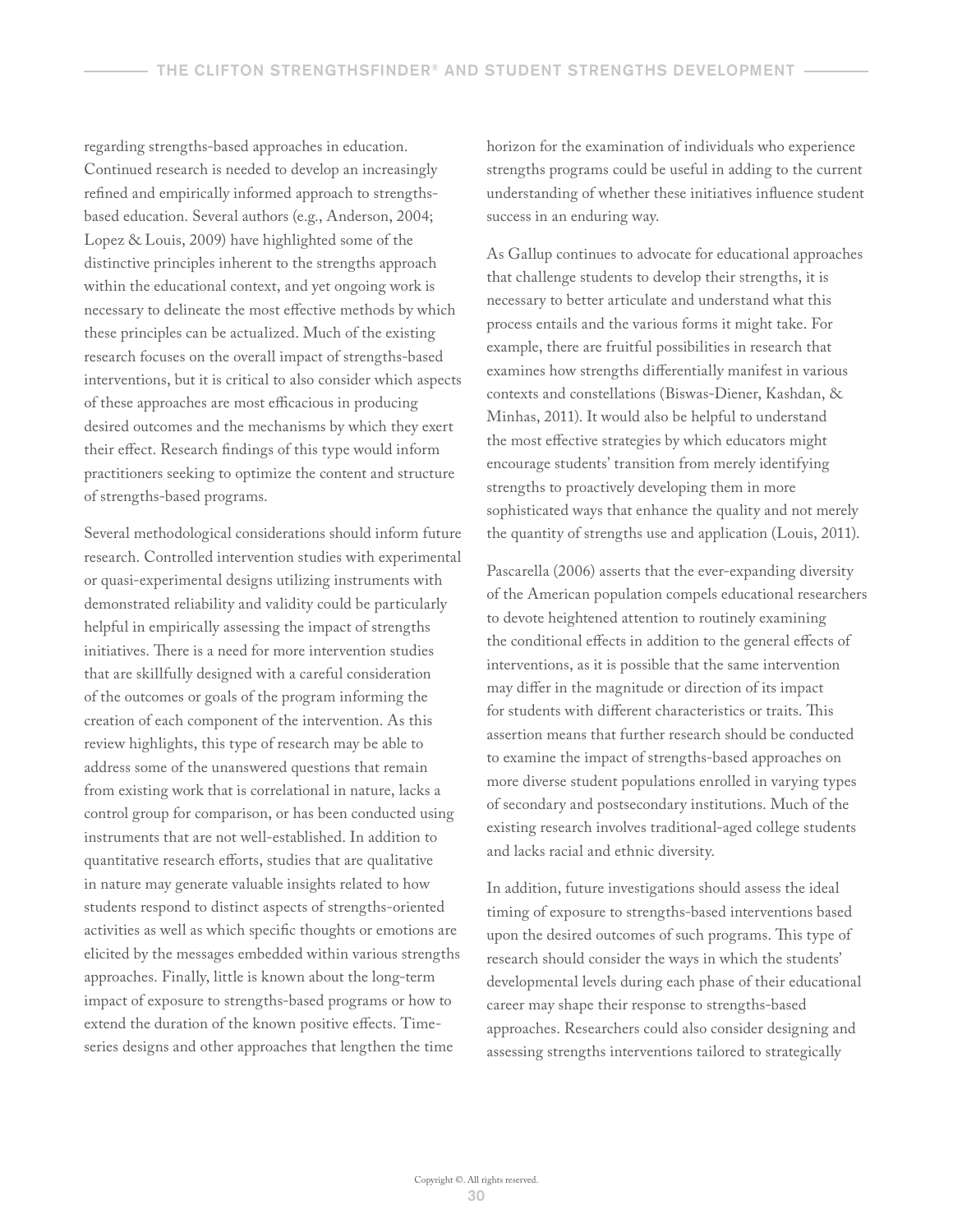target critical issues faced by students as they progress along a developmental course.

Finally, it would also be useful to consider initiating investigations that assess the impact of strengths interventions beyond the individual student's selfperceptions by examining whether students' exposure to strengths-oriented training produces any measurable impact on their relationships, their ability to engage in perspectivetaking, their appreciation for diverse backgrounds and perspectives, and their contribution to community, among other outcomes. Researchers could also consider conducting studies to examine the more broad-based impact of strengths interventions at the campus or community level.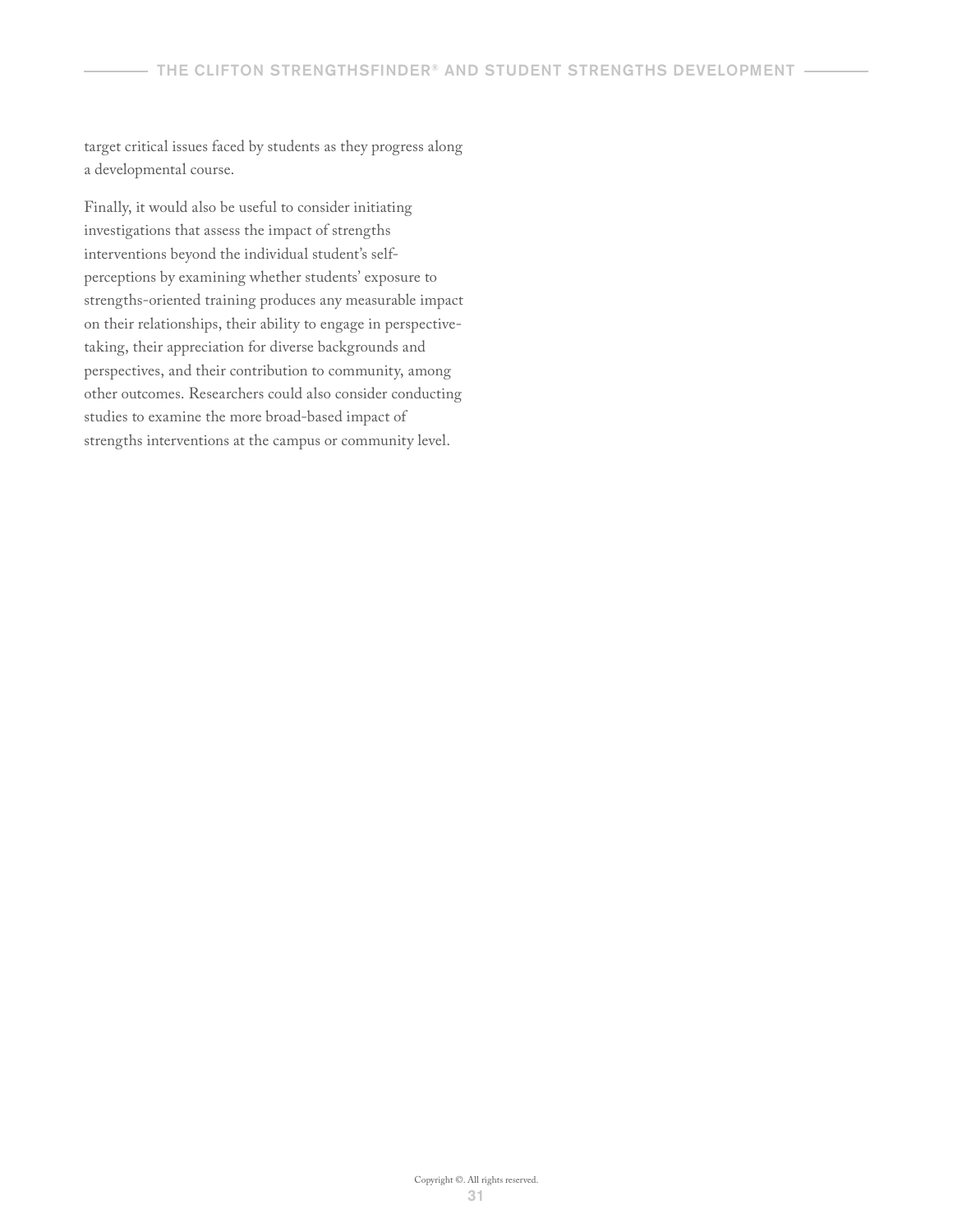#### **REFERENCES**

- Anderson, E. C. (2000, February). *Affirming students' strengths in the critical years*. Paper presented at the National Conference on the First Year Experience, Columbia, SC.
- Anderson, E. C. (2003). *StrengthsQuest: Curriculum outline and learning activities*. Princeton, NJ: Gallup.
- Anderson, E. C. (2004). *What is strengths-based education?: A tentative answer by someone who strives to be a strengths-based educator*. Unpublished manuscript.
- Anderson, E. C., Cave, S., & McDowell, S. (2001, October). *Why become strengths-based? An academic and theological context for strengths programming.* Paper presented at Eastern College, National Conference on Identifying and Developing Student Strengths, St. Davids, PA.
- Anderson, E. C., Schreiner, L. A., & Shahbaz, P. (2003). *Research and evaluation of strengths counselors in a New Beginnings course*. Unpublished raw data, Azusa Pacific University, Azusa, CA.
- Anderson, E. C., Schreiner, L. A., & Shahbaz, P. (2004). *Research and evaluation of strengths counselors in a New Beginnings course*. Unpublished raw data, Azusa Pacific University, Azusa, CA.
- Aspinwall, L. G., & Staudinger, U. M. (2003). A psychology of human strengths: Some central issues of an emerging field. In L. G. Aspinwall & U. M. Staudinger (Eds.), *A psychology of human strengths: Fundamental questions and future directions for a positive psychology* (pp. 9-22). Washington, D.C.: American Psychological Association.
- Asplund, J., Lopez, S. J., Hodges, T., & Harter, J. (2009). *The Clifton StrengthsFinder 2.0 technical report: Development and validation.* Princeton, NJ: Gallup.
- Austin, D. B. (2004). *Indicators of Academic Achievement Questionnaire*. Unpublished instrument.
- Austin, D. B. (2005). The effects of a strengths development intervention program upon the self-perceptions of students' academic abilities. *Dissertation Abstracts International, 66*(05A), 1631-1772. (UMI No. AAT3175080)
- Biswas-Diener, R., Kashdan, T. B., & Minhas, G. (2011). A dynamic approach to psychological strength development and intervention. *The Journal of Positive Psychology, 6*(2), 106-118.
- Braskamp, L. A., & Ory, J. C. (1994). *Assessing faculty work: Enhancing individual and institutional performance*. San Francisco, CA: Jossey-Bass.
- Brodersen, D. (2008). Predictors of peer leader success as strengths counselors in a first-year seminar. *Dissertation Abstracts International, 69*(03A), 890-1131. (UMI No. AAT3308536)
- Buchanon, T., Johnson, J. A., & Goldberg, L. R. (2005). Implementing a five-factor personality inventory for use on the internet. *European Journal of Psychological Assessment, 21*(2), 115-127.
- Buckingham, M. (2007). *Go Put Your Strengths to Work*. New York, NY: The Free Press.
- Buckingham, M., & Clifton, D. O. (2001). *Now, Discover Your Strengths.* New York, NY: The Free Press.
- Cameron, K. S., Dutton, J. E., & Quinn, R. E. (Eds.). (2003). *Positive organizational scholarship: Foundations of a new discipline.* San Francisco, CA: Berrett-Koehler.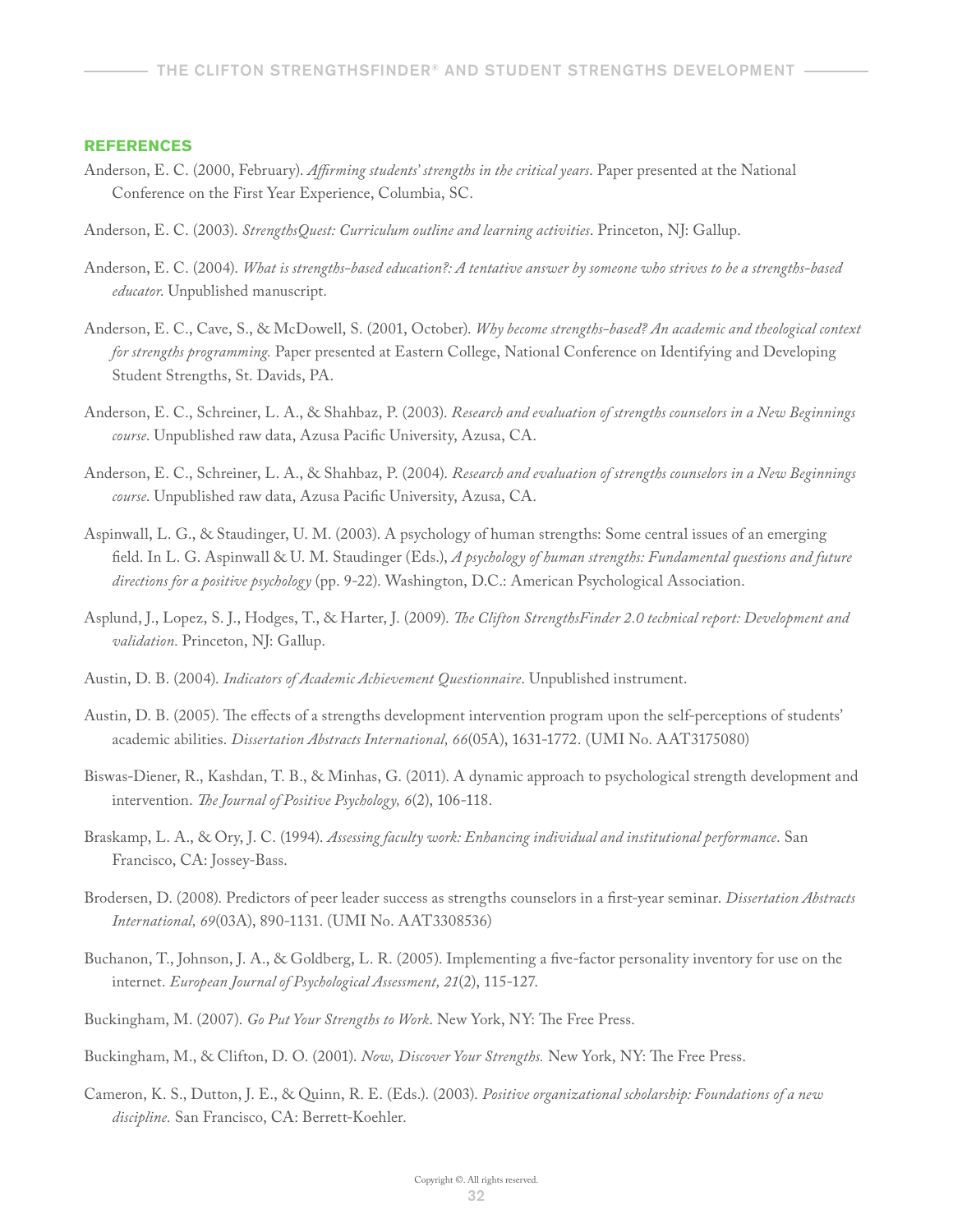- Cantwell, L. (2005). A comparative analysis of strengths-based versus traditional teaching methods in a freshman public speaking course: Impacts on student learning and engagement. *Dissertation Abstracts International, 67*(02A), 478-700. (UMI No. AAT3207574)
- Carson, A. D., Evans, K., Gitin, E., & Eads, J. (2011). Mapping StrengthsQuest themes to Holland's vocational personality types*. Journal of Career Assessment, 19*(2), 197-211. doi: 10.1177/1069072710385653
- Cave, S. L. R. (2003). The effects of strengths education on the academic motivation of first-year college students. *Dissertation Abstracts International, 64*(02A), 417-570. (UMI No. AAT3082036)
- Chaichanasakul, A., Tsai, C., Zhao, R., Flores, N., & Lopez, S. (n.d.) *Development and evaluation of the Strengths Self-Efficacy Scale (SSES).* Unpublished manuscript.
- Chemers, M. M., Hu, L., & Garcia, B. F. (2001). Academic self-efficacy and first-year college student performance and adjustment. *Journal of Educational Psychology, 93*(1), 55-64.
- Clifton, D. O. (1997). *The Self-Reflection Survey*. Princeton, NJ: Gallup.
- Clifton, D. O., & Anderson, C. E. (2002). *StrengthsQuest.* Washington, DC: Gallup.
- Clifton, D. O., Anderson, C. E., & Schreiner, L. A. (2006). *StrengthsQuest* (2nd ed.). New York, NY: Gallup Press.
- Clifton, D. O., & Harter, J. K. (2003). Investing in strengths. In K. S. Cameron, J. E. Dutton, & R. E. Quinn (Eds.), *Positive organizational scholarship* (pp. 111-121). San Francisco, CA: Berrett-Koehler.
- Clifton, D. O., & Nelson, P. (1992). *Soar With Your Strengths*. New York, NY: Dell.
- Cokley, K. O., Bernard, N., & Cunningham, D. (2001, July). A psychometric investigation of the AMS using a United States sample. *Measurement and Evaluation in Counseling Development, 34*(2), 109-119.
- Consulting Psychological Press. (2003). *Myers-Briggs Type Indicator: Form M*. Mountain View, CA: Author.
- Consulting Psychological Press. (2005). *Strong Interest Inventory*. Mountain View, CA: Author.
- Covington, M. V. (2000). Goal theory, motivation, and school achievement: An integrative review. *Annual Review of Psychology, 51*, 171-200.
- Csikszentmihalyi, M. (1990). *Flow: The psychology of optimal experience*. New York, NY: HarperCollins.
- Drucker, P. (2000). Managing knowledge means managing oneself. *Leader to Leader, 16*, 8-10.
- Dugan, J. P., & Komives, S. R. (2010). Influences on college students' capacity for socially responsible leadership. *Journal of College Student Development, 51*, 525-549.
- Dweck, C. S., & Leggett, E. L. (1988). A social-cognitive approach to motivation and personality. *Psychological Review, 95*(2), 256-273.
- Elliot, A. J., McGregor, H. A., & Gable, S. L. (1999). Achievement goals, study strategies, and exam performance: A meditational analysis. *Journal of Educational Psychology, 91*(3), 549-563.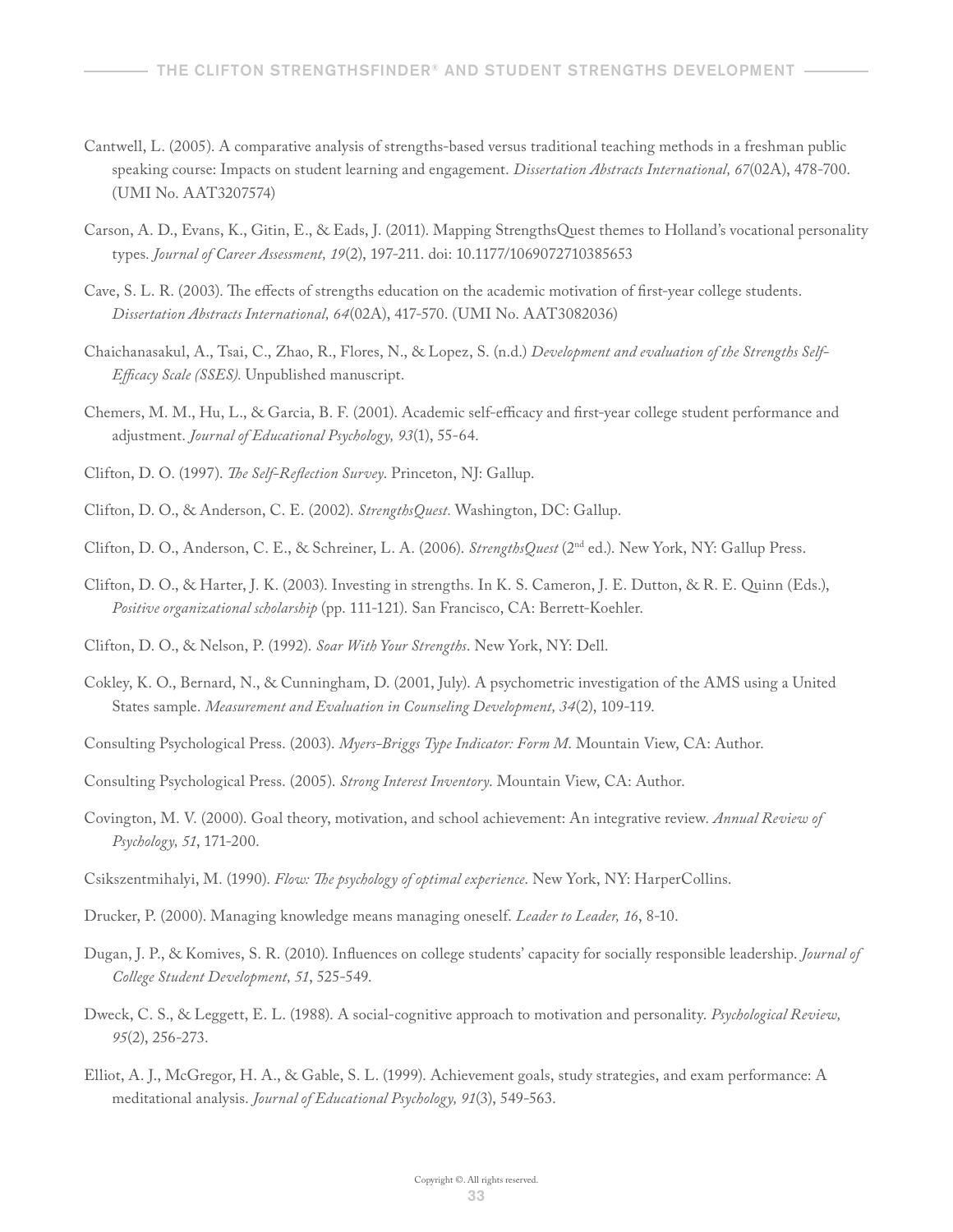- Elliott, E. S., & Dweck, C. S. (1988). Goals: An approach to motivation and achievement. *Journal of Personality and Social Psychology, 54*, 5-12.
- Estévez, E. F. (2005). The role of strengths-based case management strategies in the promotion of social capital and academic success of underprepared students. *Dissertation Abstracts International, 66*(08A), 2852-2975. (UMI No. AAT3185052)
- Frey, D., Jonas, E., & Greitemeyer, T. (2003). Intervention as a major tool of a psychology of human strengths: Examples from organizational change and innovation. In L. G. Aspinwall & U. M. Staudinger (Eds.), *A psychology of human strengths: Fundamental questions and future directions for a positive psychology* (pp. 149-164). Washington, D.C.: American Psychological Association.
- Gallup. (1999). *Clifton StrengthsFinder*. Washington, D.C.: Author.
- Gallup. (2006). *Strengths Impact Measure*. [Omaha](file:///Volumes/Clients/Exterran/QUESTIONNAIRES/MAIL/2012/WORKING/ur-PK/Omaha), NE: Author.
- Gallup. (2008). *A framework for strengths programming.* Lincoln, NE: Author.
- Gallup. (2012). Gallup Strengths Center. Retrieved from https://www.gallupstrengthscenter.com/
- Gillum, W. M. (2005). The effects of strengths instruction on under-performing high school students in mathematics. *Dissertation Abstracts International, 66*(01A), 86-238. (UMI No. AAT3185052)
- Hall, N. C., Perry, R. P., Ruthig, J. C., Hladkyj, S., & Chipperfield, J. G. (2006). Primary and secondary control in achievement settings: A longitudinal field study of academic motivation, emotions, and performance. *Journal of Applied Social Psychology, 36*, 1430-1470.
- Harter, J. K., Schmidt, F. L., Killham, E. A., & Agrawal, S. (2009). *Q*<sup>12</sup> *meta-analysis: The relationship between engagement at work and organizational outcomes*. Washington, DC: Gallup University Press.
- Hayes, T. L. (2001). Appendix: A technical report on StrengthsFinder. In M. Buckingham & D. O. Clifton, *Now discover your strengths* (pp. 247-258). New York, NY: Free Press.
- Higher Education Research Institute (1996). *A social change model of leadership development: Guidebook version III*. College Park, MD: National Clearinghouse for Leadership Programs.
- Hodges, T. D., & Clifton, D. O. (2004). Strengths-based development in practice. In P. A. Linley & S. Joseph (Eds.), *International handbook of positive psychology in practice: From research to application* (pp. 256-268). New York, NY: Wiley.
- Holland, J. L. (1997). *Making vocational choices: A theory of vocational personalities and work environments* (3rd ed.). Odessa, FL: Psychological Assessment Resources.
- Janowski, K. (2006). A theory of capitalizing on personal strengths. *Dissertation Abstracts International, 67*(04A). (UMI No. AAT3215161)
- Keup, J., & Barefoot, B. (2005). Learning how to be a successful student: Exploring the impact of first-year seminars on student outcomes. *Journal of the First-Year Experience & Students in Transition, 17(1),* 11–47.
- Komives, S. R., Dugan, J. P., Owen, J. E., Slack, C., Wagner, W., & Associates (2011). *The handbook for student leadership development* (2nd ed.). San Francisco, CA: Jossey-Bass.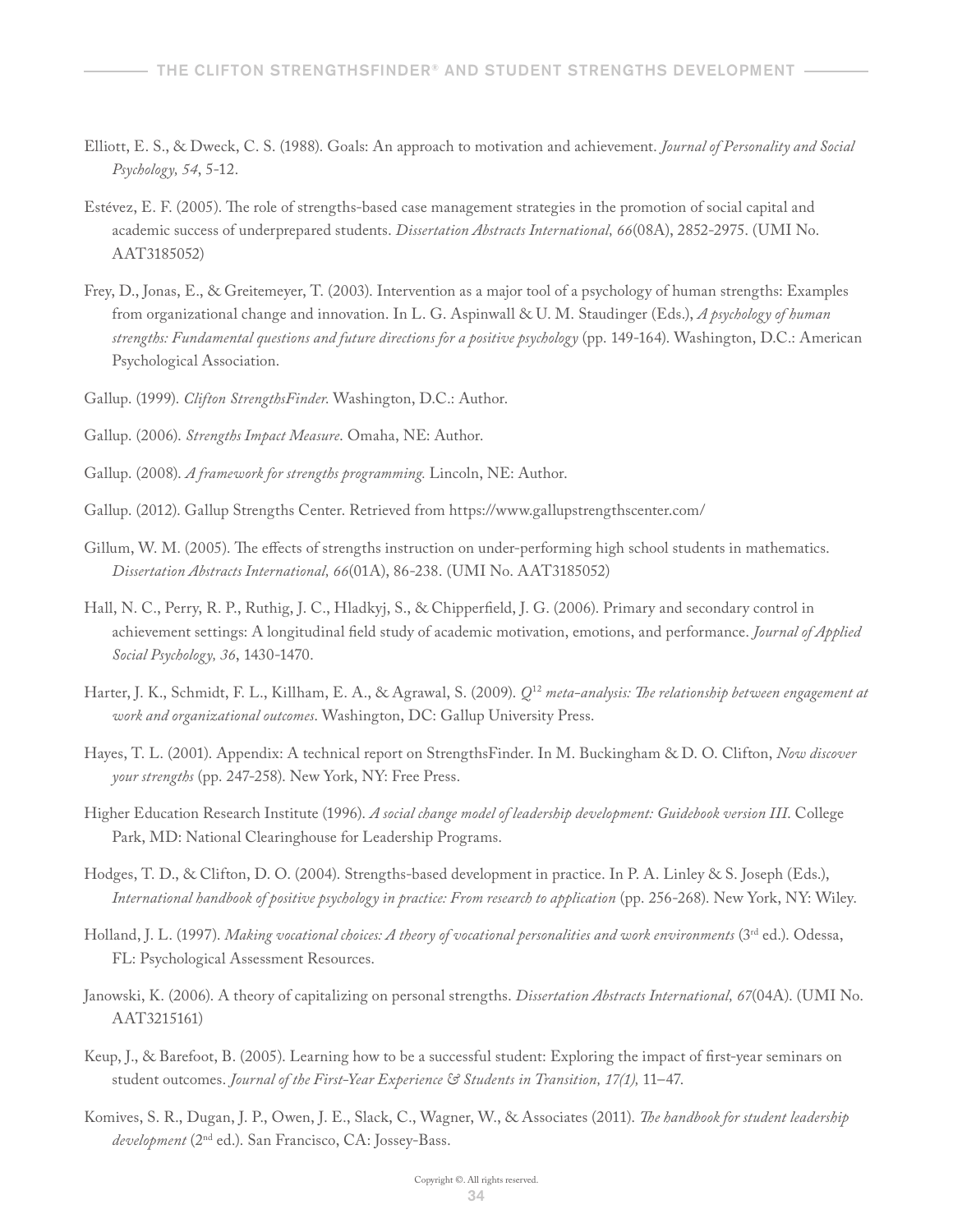Kouzes, J. M., & Posner, B. Z. (2002). *The leadership challenge* (3rd ed.). San Francisco, CA: Jossey Bass.

- Kouzes, J. M., & Posner, B. Z. (2006). The Student Leadership Practices Inventory (2<sup>nd</sup> ed.) San Francisco, CA: Wiley and Sons.
- Kuh, G.D., Kinzie, J., Schuh, J. H., Whitt, E. J., & Associates. (2005). *Student success in college: Creating conditions that matter*. San Francisco, CA: Jossey-Bass.
- Lane, F. C., & Chapman, N. H. (2011). The relationship of hope and strength's *[sic]* self-efficacy to the social change model of leadership. *Journal of Leadership Education, 10*(2), 116-137.
- Langer, E. J. (1989). *Mindfulness*. Reading, MA: Addison Wesley.
- Langer, E. J. (2004). *Mindfulness Scale*. Worthington, OH: IDS Publishing Corporation.
- Lehnert, A. B. (2009). The influence of strengths-based development on leadership practices among undergraduate college students (Doctoral dissertation). Retrieved from Dissertation Abstracts International. (UMI No. 3377758)
- Liesveld, R., & Miller, J. A. (2005). *Teach With Your Strengths*. New York, NY: Gallup Press.
- Lincoln, Y., & Guba, E. (1985). *Naturalistic inquiry*. Beverly Hills, CA: Sage.
- Lopez, S. J. (2007, April). *Positive psychology on campus*. Presentation at the Noel Academy for Strengths-Based Leadership and Education Positive Psychology on Campus Symposium, Azusa Pacific University, Azusa, CA.
- Lopez, S. J., Hodges, T., & Harter, J. (2005). *The Clifton StrengthsFinder technical report: Development and validation*. Princeton, NJ: Gallup.
- Lopez, S. J., & Louis, M. C. (2009). The principles of strengths-based education. *Journal of College and Character, 10*(4), 1-8.
- Louis, M. C. (2008). A comparative analysis of the effectiveness of strengths-based curricula in promoting first-year college student success. *Dissertation Abstracts International,* 69(06A). (UMI No. AAT 3321378)
- Louis, M. C. (2011). Strengths interventions in higher education: The effect of identification versus development approaches on implicit self-theory. *The Journal of Positive Psychology, 6*(3), 204-215.
- Louis, M. C., & Schreiner, L. A. (2012). Helping students thrive: A strengths development model. In L. A. Schreiner, M. C. Louis, & D. N. Nelson (Eds.) *Thriving in transitions: A research-based approach to college student success* (pp. 19-40). Columbia, SC: University of South Carolina, National Resource Center for The First-Year Experience and Students in Transition.
- Luthans, F., Youssef, C. M., & Avolio, B. J. (2007). *Psychological capital: Developing the human competitive edge.* New York, NY: Oxford University Press.
- Mather, P. (2010). Positive psychology and student affairs practice: A framework of possibility. *Journal of Student Affairs Research and Practice, 47*(2), 156-172.
- Morreale, S. P., Moore, M. R., Taylor, K. P., Surges-Tatum, D., & Hulbert-Johnson, R. (1993). *The competent speaker speech evaluation form*. Annandale, VA: Speech Communication Association.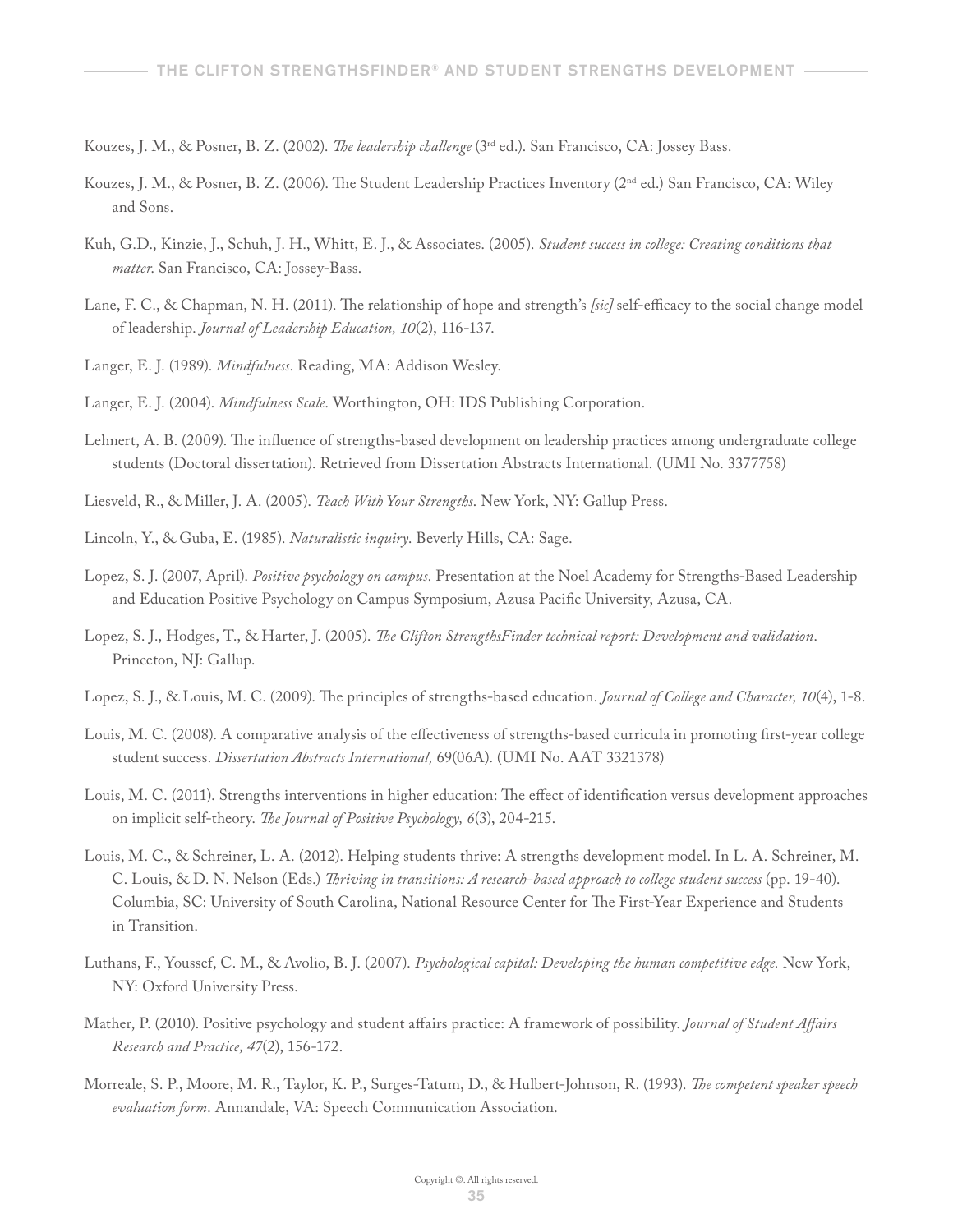- Passarelli, A., Hall, E., & Anderson, M. (2010). A strengths-based approach to outdoor and adventure education: Possibilities for personal growth. *Journal of Experiential Education, 33*(2), 120-135.
- Pascarella, E. T. (2006). How college affects students: Ten directions for future research. *Journal of College Student Development, 47*, 508-520.
- Pascarella, E. T., & Terenzini, P. T. (2005). *How college affects students: A third decade of research* (Vol. 2). San Francisco, CA: Jossey-Bass.
- Perry, R. P., Hladkyj, S., Pekrun, R., & Pelletier, S. (2001). Academic control and action control in the achievement of college students: A longitudinal field study. *Journal of Educational Psychology, 93*, 776-789.
- Peterson, C., & Seligman, M. (2004). *Character strengths and virtues: A handbook and classification.* New York, NY: Oxford University Press; Washington, D.C.: American Psychological Association.
- Pritchard, G. M. (2009). *A grounded theory of the factors that mediate the effect of a strengths-based educational intervention over a four-month period* (Doctoral dissertation). Retrieved from Dissertation Abstracts International. (UMI No. 3376400)
- Purnell School. (2007). *The Affinities Program: Discovering strengths in girls for whom success has been elusive.* Retrieved from [http://www.purnell.org/page/why\\_purnell/affinities\\_program](http://www.purnell.org/page/why_purnell/affinities_program)
- Rath, T., & Clifton, D. O. (2004). *How Full Is Your Bucket?* New York, NY: Gallup Press.
- Rath, T., & Conchie, B. (2009). *Strengths-based leadership.* New York, NY: Gallup Press.
- Robins, R. W., & Pals, J. L. (2002). Implicit self-theories in the academic domain: Implications for goal orientation, attributions, affect, and self-esteem change. *Self and Identity, 1*, 313-336.
- Robles, A. M. (2009). *The perceptions of strengths-based play, team cohesion, relational capacity, and group dynamics: Voices of elite athletes* (Doctoral dissertation). Retrieved from Dissertation Abstracts International. (UMI No. 3356907)
- Robles, A. M. (2012, May). Voices of elite athletes: Perceptions through a strengths-based philosophy of sport. *Journal of Performance Psychology*, 1-37.
- Saleebey, D. (1997). The strengths approach to practice. In D. Saleebey (Ed.), *The strengths perspective in social work practice* (2nd ed., pp. 49-57). New York, NY: Longman.
- Saleebey, D. (2001). *Human behavior and social environments: A biopsychosocial approach.* New York, NY: Columbia University Press.
- Saleebey, D. (2006). Introduction: Power in the people. In D. Saleebey (Ed.), *The strengths perspective in social work practice*  (4th ed., pp. 1-24). Boston, MA: Pearson.
- Schenck, P. M. (2009). *Analyzing the relationship of strengths to personality preferences and vocational interests utilizing Clifton StrengthsFinder, Myers-Briggs Type Indicator, and Strong Interest Inventory* (Doctoral dissertation). Retrieved from Dissertation Abstracts International. (UMI No. 3401033)
- Schreiner, L. A. (2004a). *Affirming students' strengths: A campus-wide approach to student success and retention* (Report to the Fund for the Improvement of Post-Secondary Education P116B00306). Washington, D.C.: U. S. Department of Education.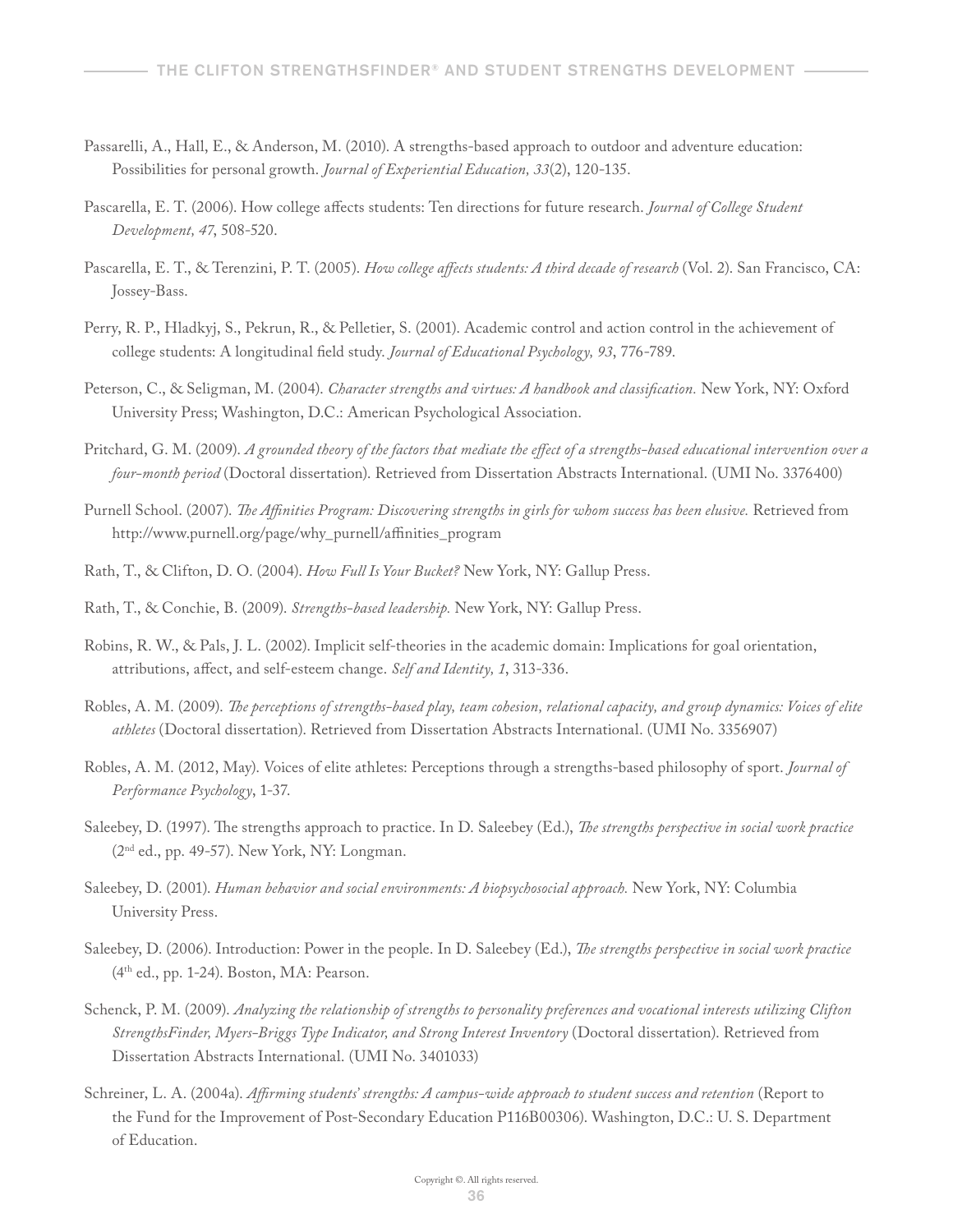Schreiner, L. A. (2004b). *Academic Engagement Index*. Unpublished instrument.

- Schreiner, L. A., & Anderson, E. C. (2005). Strengths-based advising: A new lens for higher education. *NACADA Journal, 25*(2), 20-27.
- Schreiner, L. A., Hulme, E., Hetzel, R., & Lopez, S. (2007). Positive psychology on campus*.* In S. J. Lopez & C. R. Snyder (Eds.), *Oxford handbook of positive psychology* (2nd ed.) (pp. 569-578). New York, NY: Oxford University Press.
- Schreiner, L. A., & Louis, M. C. (2011). The Engaged Learning Index: Implications for faculty development. *Journal on Excellence in College Teaching, 22*(1), 5-28.
- Shushok, F., & Hulme, E. (2006). What's right with you: Helping students find and use their personal strengths. *About Campus, 11*(4), 2-8.
- Snyder, C. R., Harris, C., Anderson, J. R., Holleran, S. A., Irving, L. M., Sigmon, S. T., Yoshinobu, L., Gibb, J., Langelle, C., & Harney, P. (1991). The will and the ways: Development and validation of an individual-differences measure of hope. *Journal of Personality and Social Psychology, 60*(4), 570-585.
- Snyder, C. R., Sympson, S. C., Ybasco, F. C., Borders, T. F., Babyak, M. A., & Higgins, R. L. (1996). Development and validation of the State Hope Scale. *Journal of Personality and Social Psychology, 70*, 321-335.
- Stebleton, M. J., Soria, K. M., & Albecker, A. (2012). Integrating strength-based education into a first-year experience curriculum. *Journal of College and Character, 13*(2), 1-8.
- Strauss, A. & Corbin, J. (1990). Basics of qualitative research: Grounded theory procedures and techniques. Newbury Park, CA: Sage.
- Sutton, G. W., Phillips, S., Lehnert, A. B., Bartle, B. W., & Yokomizo, P. (2011). Strengths assessment, academic selfefficacy, and learning outcomes in a Christian university sample. *Journal of Psychology and Christianity, 30*(1), 28-36.
- Swanson, J. E. (2006). Success in the first year: Impact of alternative advising on students at a liberal arts college. *Dissertation Abstracts International*. (UMI No. AAT 3246327)
- Tanious, C. M. (2012). *Mindful strengths development: Leveraging students' strengths for 21*st *century learning and leadership*. Unpublished doctoral dissertation, Azusa Pacific University, Azusa, CA.
- Tomasiewicz, R. (2011). *The efficacy of a strengths-based approach in a university 101 course with undecided students*. Unpublished doctoral dissertation, University of Illinois, Urbana, IL.
- Turner, J. L. (2004). *StrengthsQuest counseling applied to high school freshmen*. Los Angeles, CA: CASP Scientist-Practitioner Grant.
- Tyree, T. M. (1998). *Designing an instrument to measure socially responsible leadership using the social change model of leadership development* (Doctoral dissertation). Retrieved from Dissertation Abstracts International, *59*(06), 1945. (AAT 9836493)
- Upcraft, M. L., Gardner, J. N., & Barefoot, B. O. (Eds.). (2005). *Challenging and supporting the first-year student: A handbook for improving the first year of college*. San Francisco, CA: Jossey-Bass.
- Vallerand, R. J., Blais, M., Briere, N. M., & Pelletier, L. G. (1989). Construction et validation de l'Eschelle de Motivation en Education. *Revue Canadienne Sciences du Comportement, 21*, 323-349.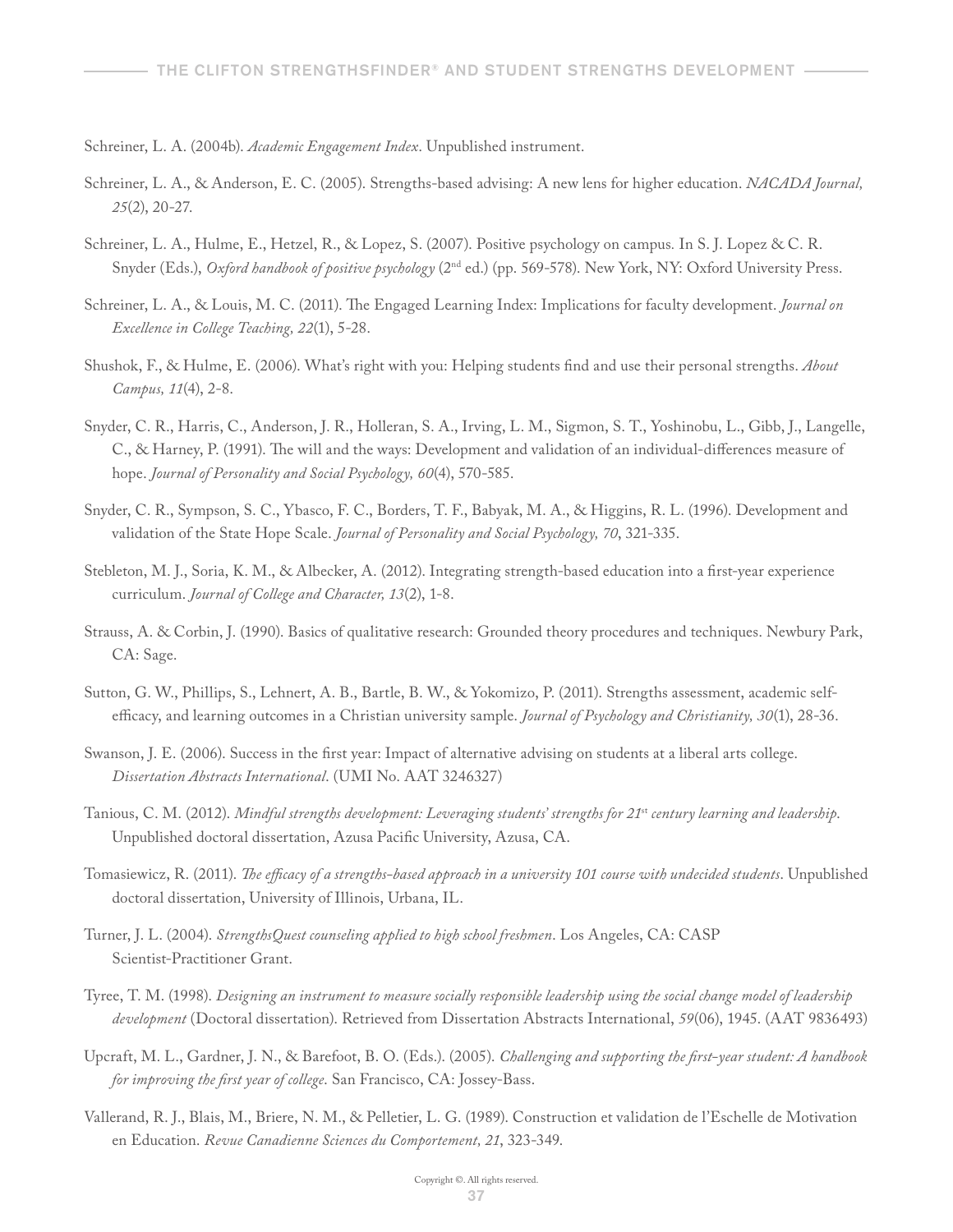- Vallerand, R. J., Pelletier, L. G., Blais, M. R., Briere, N. M., Senecal, C., & Vallieres, E. F. (1992). The academic motivation scale: A measure of intrinsic, extrinsic, and amotivation in education. *Educational and Psychological Measurement, 52*(4), 1003-1017.
- Williamson, J. S. (2002). *Assessing student strengths: Academic performance and persistence of first-time college students at a private church-affiliated college*. Unpublished doctoral dissertation, University of Sarasota, New York.
- Winseman, A. L., Clifton, D. O., & Liesveld, C. (2004). *Living Your Strengths* (2nd ed.). New York, NY: Gallup Press.
- Wisner, M. D. (2008). Psychological capital and strengths ownership as predictors of effective servant leadership (Doctoral dissertation). Retrieved from Dissertation Abstracts International. (UMI No. 3348323)
- Wisner, M. D. (2011). Psychological strengths as predictors of effective student leadership. *Christian Higher Education, 10*(3-4), 353-375.
- Xaver, C. A. (2008). Exploring strengths-based leadership in higher education: A case study (Doctoral dissertation). Retrieved from Dissertation Abstracts International. (UMI No. 3320550)
- Zhao, R., Tsai, C., Chaichanasakul, A., Flores, L. Y., & Lopez, S. (2010, August). *A validity and reliability study of the Strengths Self-Efficacy Scale.* Poster presented at the 118th annual meeting of the American Psychological Association, San Diego, CA.
- Zytowski, D. G. (n.d.). Kuder Career Search with Person Match technical manual (v. 1.2). Retrieved from www.kuder.com/ downloads/kcs-tech-manual.pdf